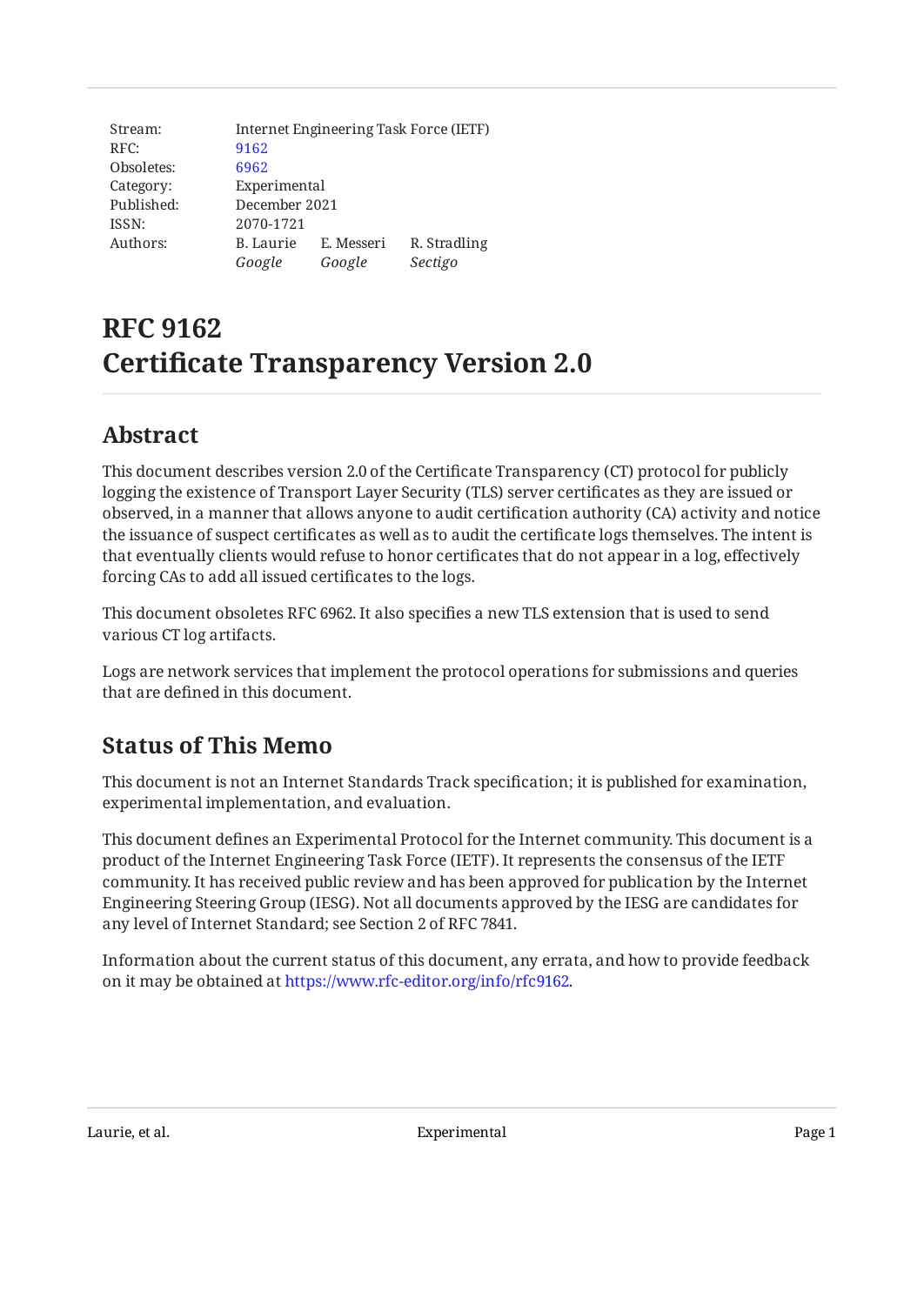# <span id="page-1-0"></span>**[Copyright Notice](#page-1-0)**

Copyright (c) 2021 IETF Trust and the persons identified as the document authors. All rights reserved.

This document is subject to BCP 78 and the IETF Trust's Legal Provisions Relating to IETF Documents (<https://trustee.ietf.org/license-info>) in effect on the date of publication of this document. Please review these documents carefully, as they describe your rights and restrictions with respect to this document. Code Components extracted from this document must include Revised BSD License text as described in Section 4.e of the Trust Legal Provisions and are provided without warranty as described in the Revised BSD License.

# <span id="page-1-1"></span>**[Table of Contents](#page-1-1)**

- [1](#page-4-0). [Introduction](#page-4-0)
	- [1.1.](#page-5-0) [Requirements Language](#page-5-0)
	- [1.2.](#page-5-1) [Data Structures](#page-5-1)
	- [1.3.](#page-5-2) Major Diff[erences from CT 1.0](#page-5-2)
- [2](#page-6-0). [Cryptographic Components](#page-6-0)
	- [2.1.](#page-6-1) [Merkle Trees](#page-6-1)
		- [2.1.1](#page-6-2). Defi[nition of the Merkle Tree](#page-6-2)
		- [2.1.2](#page-7-0). [Verifying a Tree Head Given Entries](#page-7-0)
		- [2.1.3](#page-8-0). [Merkle Inclusion Proofs](#page-8-0)
		- [2.1.4](#page-9-0). [Merkle Consistency Proofs](#page-9-0)
		- [2.1.5](#page-11-0). [Example](#page-11-0)
	- [2.2.](#page-12-0) [Signatures](#page-12-0)
- [3](#page-12-1). [Submitters](#page-12-1)
	- [3.1.](#page-13-0) Certifi[cates](#page-13-0)
	- [3.2.](#page-13-1) [Precerti](#page-13-1)ficates
		- [3.2.1](#page-14-0). [Binding Intent to Issue](#page-14-0)
- [4](#page-14-1). [Log Format and Operation](#page-14-1)
	- [4.1.](#page-15-0) [Log Parameters](#page-15-0)
	- [4.2.](#page-16-0) [Evaluating Submissions](#page-16-0)
		- [4.2.1](#page-16-1). [Minimum Acceptance Criteria](#page-16-1)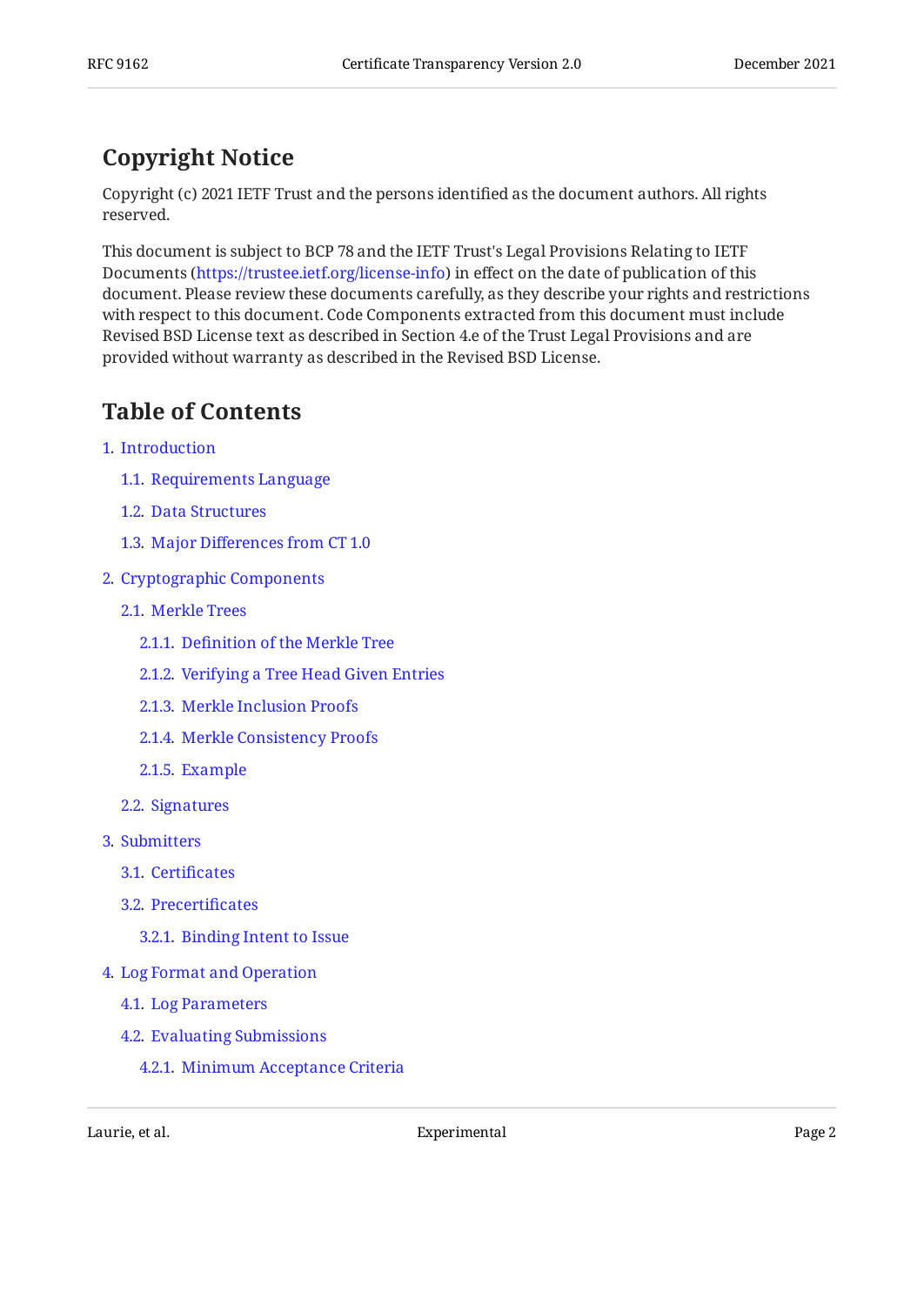- [4.2.2](#page-16-2). [Discretionary Acceptance Criteria](#page-16-2)
- [4.3.](#page-17-0) [Log Entries](#page-17-0)
- [4.4.](#page-17-1) [Log ID](#page-17-1)
- [4.5.](#page-17-2) [TransItem Structure](#page-17-2)
- [4.6.](#page-19-0) [Log Artifact Extensions](#page-19-0)
- [4.7.](#page-19-1) [Merkle Tree Leaves](#page-19-1)
- [4.8.](#page-20-0) Signed Certifi[cate Timestamp \(SCT\)](#page-20-0)
- [4.9.](#page-20-1) [Merkle Tree Head](#page-20-1)
- [4.10.](#page-21-0) [Signed Tree Head \(STH\)](#page-21-0)
- [4.11.](#page-22-0) [Merkle Consistency Proofs](#page-22-0)
- [4.12.](#page-22-1) [Merkle Inclusion Proofs](#page-22-1)
- [4.13.](#page-23-0) [Shutting Down a Log](#page-23-0)
- [5](#page-23-1). [Log Client Messages](#page-23-1)
	- [5.1.](#page-25-0) [Submit Entry to Log](#page-25-0)
	- [5.2.](#page-26-0) [Retrieve Latest STH](#page-26-0)
	- [5.3.](#page-26-1) [Retrieve Merkle Consistency Proof between Two STHs](#page-26-1)
	- [5.4.](#page-27-0) [Retrieve Merkle Inclusion Proof from Log by Leaf Hash](#page-27-0)
	- [5.5.](#page-28-0) [Retrieve Merkle Inclusion Proof, STH, and Consistency Proof by Leaf Hash](#page-28-0)
	- [5.6.](#page-29-0) [Retrieve Entries and STH from Log](#page-29-0)
	- [5.7.](#page-30-0) [Retrieve Accepted Trust Anchors](#page-30-0)
- [6](#page-31-0). [TLS Servers](#page-31-0)
	- [6.1.](#page-31-1) [TLS Client Authentication](#page-31-1)
	- [6.2.](#page-31-2) [Multiple SCTs](#page-31-2)
	- [6.3.](#page-32-0) [TransItemList Structure](#page-32-0)
	- [6.4.](#page-32-1) [Presenting SCTs, Inclusions Proofs, and STHs](#page-32-1)
	- [6.5.](#page-33-0) [transparency\\_info TLS Extension](#page-33-0)
- [7](#page-33-1). Certifi[cation Authorities](#page-33-1)
	- [7.1.](#page-33-2) [Transparency Information X.509v3 Extension](#page-33-2)
		- [7.1.1](#page-33-3). [OCSP Response Extension](#page-33-3)
		- [7.1.2](#page-34-0). Certifi[cate Extension](#page-34-0)

Laurie, et al. Experimental Page 3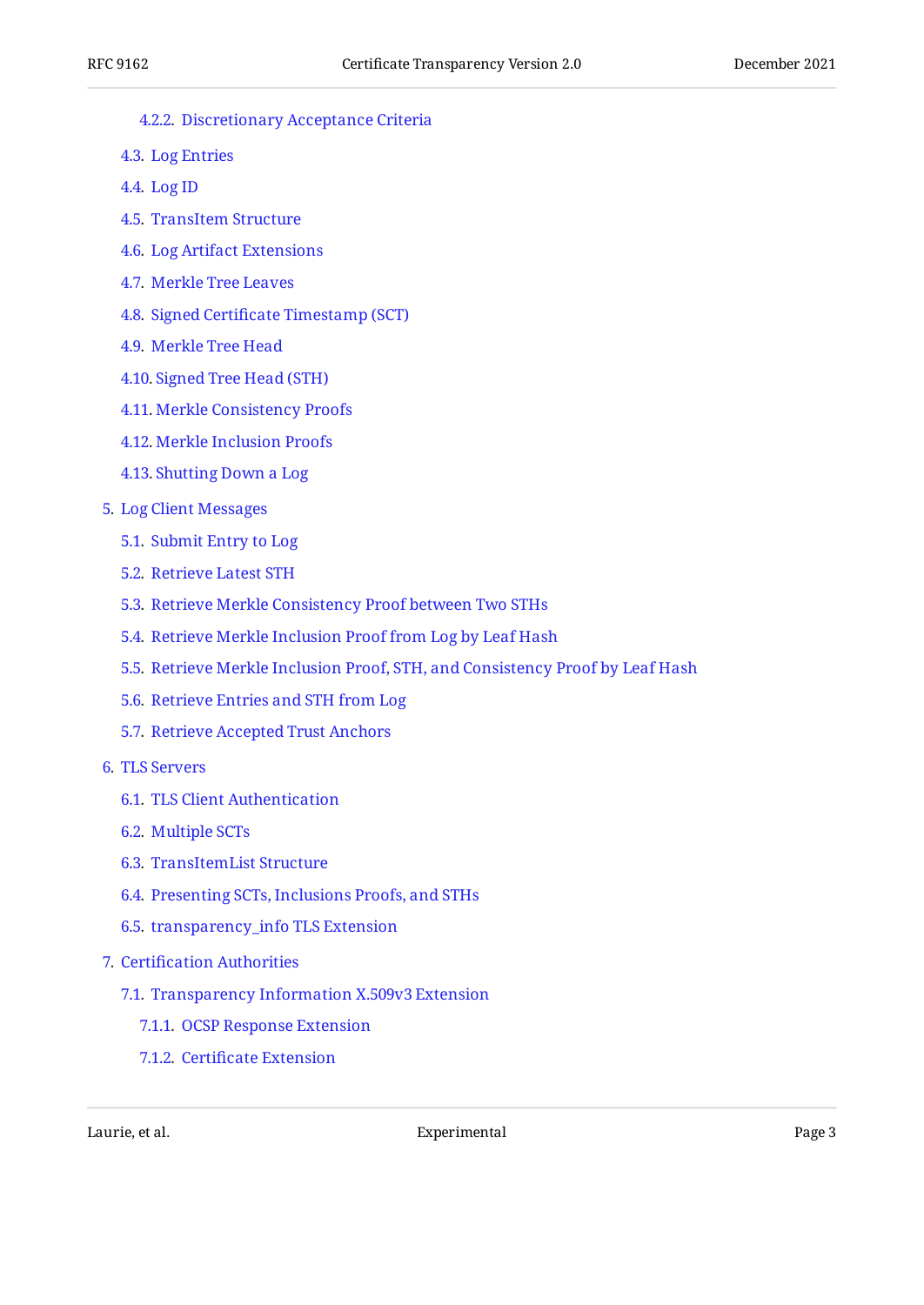#### [7.2.](#page-34-1) [TLS Feature X.509v3 Extension](#page-34-1)

- [8](#page-34-2). [Clients](#page-34-2)
	- [8.1.](#page-34-3) [TLS Client](#page-34-3)
		- [8.1.1](#page-34-4). [Receiving SCTs and Inclusion Proofs](#page-34-4)
		- [8.1.2](#page-34-5). [Reconstructing the TBSCerti](#page-34-5)ficate
		- [8.1.3](#page-35-0). [Validating SCTs](#page-35-0)
		- [8.1.4](#page-35-1). [Fetching Inclusion Proofs](#page-35-1)
		- [8.1.5](#page-35-2). [Validating Inclusion Proofs](#page-35-2)
		- [8.1.6](#page-36-0). [Evaluating Compliance](#page-36-0)
	- [8.2.](#page-36-1) [Monitor](#page-36-1)
	- [8.3.](#page-37-0) [Auditing](#page-37-0)
- [9](#page-37-1). [Algorithm Agility](#page-37-1)
- [10](#page-38-0). [IANA Considerations](#page-38-0)
	- [10.1.](#page-38-1) [Additions to Existing Registries](#page-38-1)
		- [10.1.1.](#page-38-2) [New Entry to the TLS ExtensionType Registry](#page-38-2)
		- [10.1.2.](#page-38-3) [URN Sub-namespace for TRANS \(urn:ietf:params:trans\)](#page-38-3)
	- [10.2.](#page-38-4) [New CT-Related Registries](#page-38-4)
		- [10.2.1.](#page-39-0) [Hash Algorithms](#page-39-0)
		- [10.2.2.](#page-39-1) [Signature Algorithms](#page-39-1)
		- [10.2.3.](#page-41-0) [VersionedTransTypes](#page-41-0)
		- [10.2.4.](#page-42-0) [Log Artifact Extensions](#page-42-0)
		- [10.2.5.](#page-42-1) [Log IDs](#page-42-1)
		- [10.2.6.](#page-43-0) [Error Types](#page-43-0)
	- [10.3.](#page-45-0) [OID Assignment](#page-45-0)

#### [11](#page-45-1). [Security Considerations](#page-45-1)

- [11.1.](#page-45-2) [Misissued Certi](#page-45-2)ficates
- [11.2.](#page-45-3) [Detection of Misissue](#page-45-3)
- [11.3.](#page-46-0) [Misbehaving Logs](#page-46-0)
- [11.4.](#page-46-1) [Multiple SCTs](#page-46-1)
- [11.5.](#page-46-2) [Leakage of DNS Information](#page-46-2)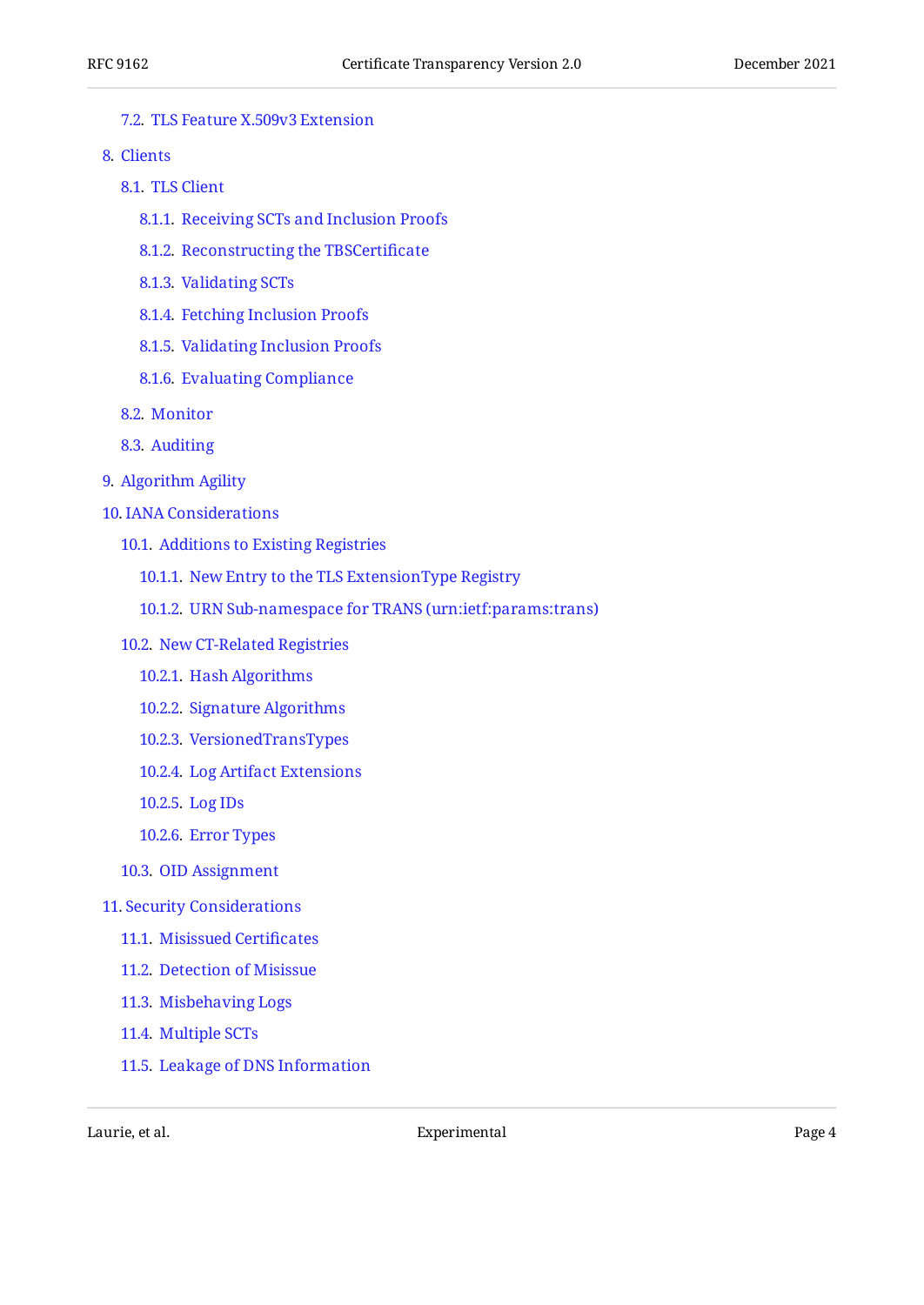#### [12](#page-46-3). [References](#page-46-3)

[12.1.](#page-46-4) [Normative References](#page-46-4) [12.2.](#page-48-0) [Informative References](#page-48-0) [Appendix A.](#page-49-0) [Supporting v1 and v2 Simultaneously \(Informative\)](#page-49-0) [Appendix B.](#page-50-0) [An ASN.1 Module \(Informative\)](#page-50-0) [Acknowledgements](#page-52-0) [Authors' Addresses](#page-52-1)

## <span id="page-4-0"></span>**[1. Introduction](#page-4-0)**

Certificate Transparency aims to mitigate the problem of misissued certificates by providing append-only logs of issued certificates. The logs do not themselves prevent misissuance, but they ensure that interested parties (particularly those named in certificates) can detect such misissuance. Note that this is a general mechanism that could be used for transparently logging any form of binary data, subject to some kind of inclusion criteria. In this document, we only describe its use for public TLS server certificates (i.e., where the inclusion criteria is a valid certificate issued by a public certification authority (CA)). A typical definition of "public" can be found in [\[CABBR](#page-48-1)].

Each log contains certificate chains, which can be submitted by anyone. It is expected that public CAs will contribute all their newly issued certificates to one or more logs; however, certificate holders can also contribute their own certificate chains, as can third parties. In order to avoid logs being rendered useless by the submission of large numbers of spurious certificates, it is required that each chain ends with a trust anchor that is accepted by the log. A log may also limit the length of the chain it is willing to accept; such chains must also end with an acceptable trust anchor. When a chain is accepted by a log, a signed timestamp is returned, which can later be used to provide evidence to TLS clients that the chain has been submitted. TLS clients can thus require that all certificates they accept as valid are accompanied by signed timestamps.

Those who are concerned about misissuance can monitor the logs, asking them regularly for all new entries, and can thus check whether domains for which they are responsible have had certificates issued that they did not expect. What they do with this information, particularly when they find that a misissuance has happened, is beyond the scope of this document. However, broadly speaking, they can invoke existing business mechanisms for dealing with misissued certificates, such as working with the CA to get the certificate revoked or with maintainers of trust anchor lists to get the CA removed. Of course, anyone who wants can monitor the logs and, if they believe a certificate is incorrectly issued, take action as they see fit.

Laurie, et al. No. 2016 and Experimental Page 5 and Page 5 and Page 5 and Page 5 and Page 5 and Page 5 and Page 5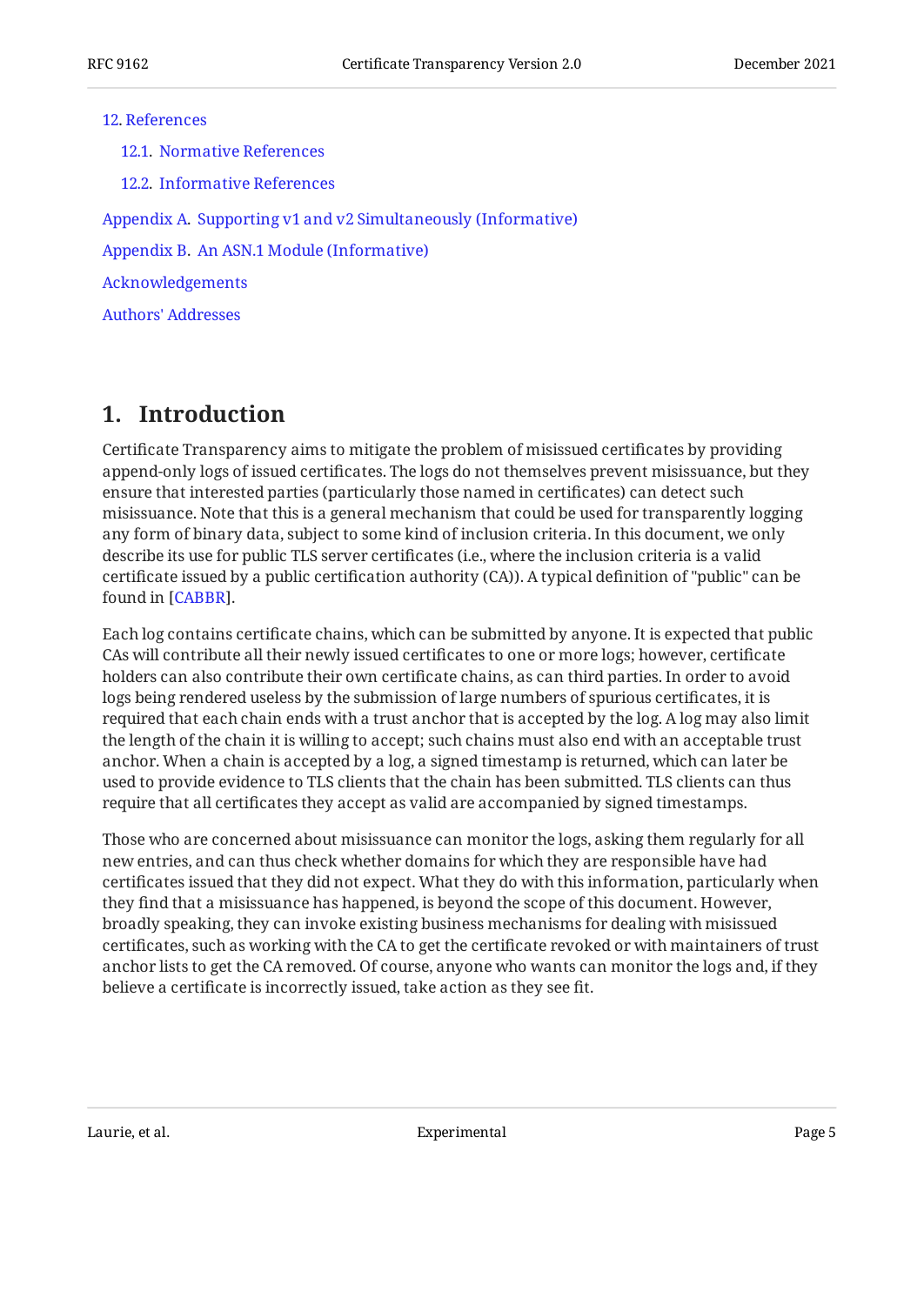Similarly, those who have seen signed timestamps from a particular log can later demand a proof of inclusion from that log. If the log is unable to provide this (or, indeed, if the corresponding certificate is absent from monitors' copies of that log), that is evidence of the incorrect operation of the log. The checking operation is asynchronous to allow clients to proceed without delay, despite possible issues, such as network connectivity and the vagaries of firewalls.

The append-only property of each log is achieved using Merkle Trees, which can be used to efficiently prove that any particular instance of the log is a superset of any particular previous instance and to efficiently detect various misbehaviors of the log (e.g., issuing a signed timestamp for a certificate that is not subsequently logged).

The log auditing mechanisms described in this document can be circumvented by a misbehaving log that shows different, inconsistent views of itself to different clients. Therefore, it is necessary to treat each log as a trusted third party. While mechanisms are being developed to address these shortcomings and thereby avoid the need to blindly trust logs, such mechanisms are outside the scope of this document.

### <span id="page-5-0"></span>**[1.1. Requirements Language](#page-5-0)**

The key words "MUST", "MUST NOT", "REQUIRED", "SHALL", "SHALL NOT", "SHOULD", "SHOULD NOT", "**RECOMMENDED", "NOT RECOMMENDED", "MAY",** and "OPTIONAL" in this document are to be interpreted as described in BCP 14 [RFC2119] [RFC8174] when, and only when, they appear in all capitals, as shown here.

### <span id="page-5-1"></span>**[1.2. Data Structures](#page-5-1)**

Data structures are defined and encoded according to the conventions laid out in [Section 3](https://www.rfc-editor.org/rfc/rfc8446#section-3) of . [[RFC8446\]](#page-48-3)

This document uses object identifiers (OIDs) to identify Log IDs (see [Section 4.4](#page-17-1)), the precertificate Cryptographic Message Syntax (CMS) eContentType (see [Section 3.2](#page-13-1)), X.509v3 extensions in certificates (see [Section 7.1.2](#page-34-0)), and Online Certificate Status Protocol (OCSP) responses (see [Section 7.1.1\)](#page-33-3). The OIDs are defined in an arc that was selected due to its short encoding.

### <span id="page-5-2"></span>**[1.3. M](#page-5-2)ajor Diff[erences from CT 1.0](#page-5-2)**

This document revises and obsoletes the CT 1.0 protocol [RFC6962], drawing on insights gained from CT 1.0 deployments and on feedback from the community. The major changes are:

- Hash and signature algorithm agility: Permitted algorithms are now specified in IANA registries.
- Precertificate format: Precertificates are now CMS objects rather than X.509 certificates, which avoids violating the certificate serial number uniqueness requirement in [Section 4.1.2.2](https://www.rfc-editor.org/rfc/rfc5280#section-4.1.2.2) . of [[RFC5280\]](#page-47-1)
- $\bullet$  Removal of precertificate signing certificates and the precertificate poison extension: The change of precertificate format means that these are no longer needed.

Laurie, et al. No. 2016 and Experimental Causes of the Cause of the Page 6 and Page 6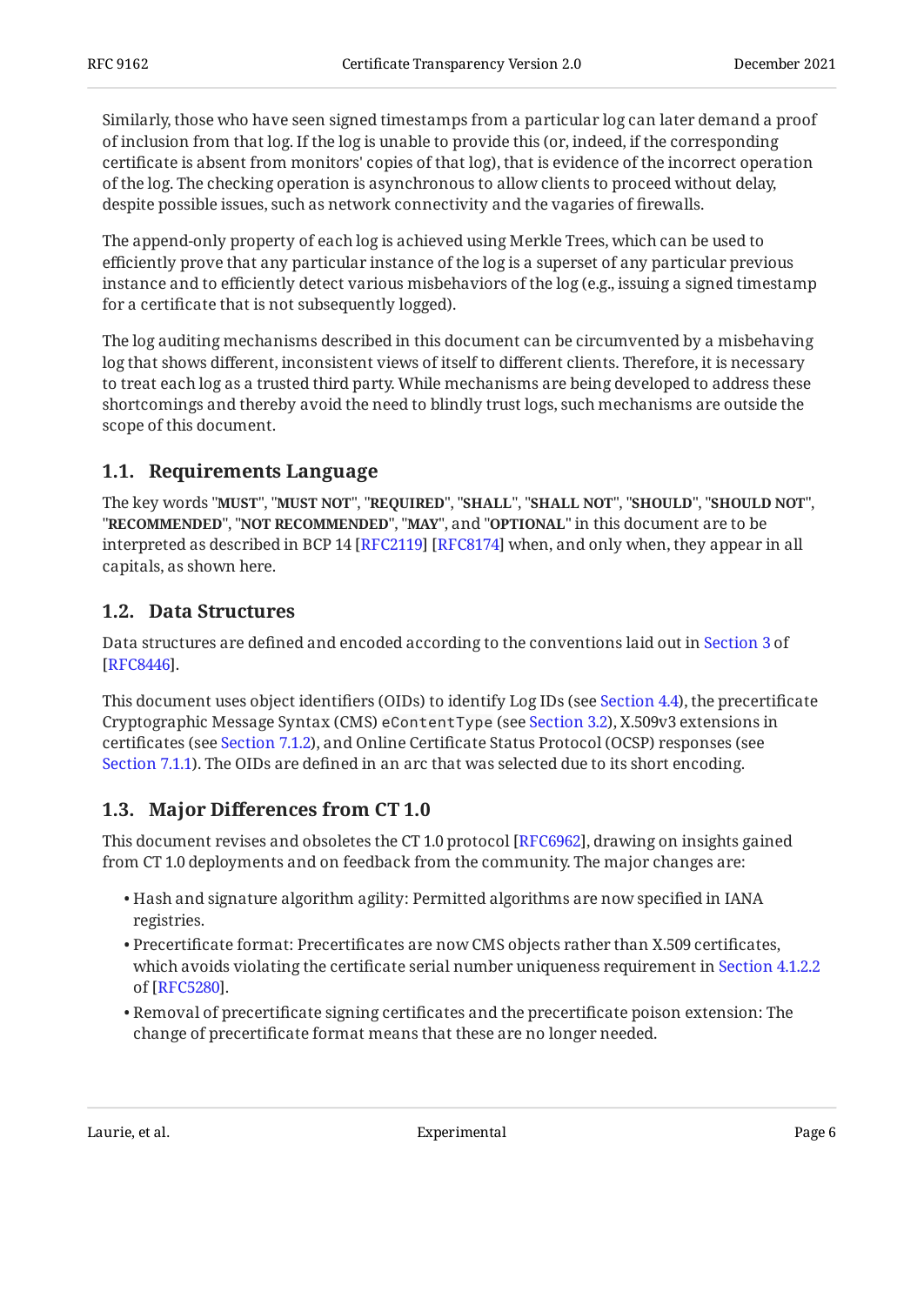- Logs IDs: Each log is now identified by an OID rather than by the hash of its public key. OID allocations are available from an IANA registry.
- $\bullet$  TransItem structure: This new data structure is used to encapsulate most types of CT data. A TransItemList, consisting of one or more TransItem structures, can be used anywhere that SignedCertificateTimestampList was used in [[RFC6962\]](#page-49-1).
- Merkle Tree leaves: The MerkleTreeLeaf structure has been replaced by the TransItem structure, which eases extensibility and simplifies the leaf structure by removing one layer of abstraction.
- Unified leaf format: The structure for both certificate and precertificate entries now includes only the TBSCertificate (whereas certificate entries in [RFC6962] included the entire certificate).
- $\bullet$  Log artifact extensions: These are now typed and managed by an IANA registry, and they can now appear not only in Signed Certificate Timestamps (SCTs) but also in Signed Tree Heads (STHs).
- $\bullet$  API outputs: Complete <code>TransItem</code> structures are returned rather than the constituent parts of each structure.
- get-all-by-hash: This is a new client API for obtaining an inclusion proof and the corresponding consistency proof at the same time.
- submit-entry: This is a new client API, replacing add-chain and add-pre-chain. •
- Presenting SCTs with proofs: TLS servers may present SCTs together with the corresponding inclusion proofs, using any of the mechanisms that [RFC6962] defined for presenting SCTs only. (Presenting SCTs only is still supported).
- $\bullet$  CT TLS extension: The <code>signed\_certificate\_timestamp</code> TLS extension has been replaced by the transparency\_info TLS extension.
- Verification algorithms: Detailed algorithms for verifying inclusion proofs, for verifying consistency between two STHs, and for verifying a root hash given a complete list of the relevant leaf input entries have been added.
- <span id="page-6-0"></span>Extensive clarifications and editorial work. •

## <span id="page-6-1"></span>**[2. Cryptographic Components](#page-6-0)**

### **[2.1. Merkle Trees](#page-6-1)**

A full description of the Merkle Tree is beyond the scope of this document. Briefly, it is a binary tree where each non-leaf node is a hash of its children. For CT, the number of children is at most two. Additional information can be found in the Introduction and Reference sections of [[RFC8391\]](#page-48-4).

### <span id="page-6-2"></span>**[2.1.1. D](#page-6-2)efi[nition of the Merkle Tree](#page-6-2)**

The log uses a binary Merkle Tree for efficient auditing. The hash algorithm used is one of the log's parameters (see [Section 4.1\)](#page-15-0). This document establishes a registry of acceptable hash algorithms (see [Section 10.2.1\)](#page-39-0). Throughout this document, the hash algorithm in use is referred to as HASH and the size of its output in bytes is referred to as HASH\_SIZE. The input to the Merkle Tree Hash is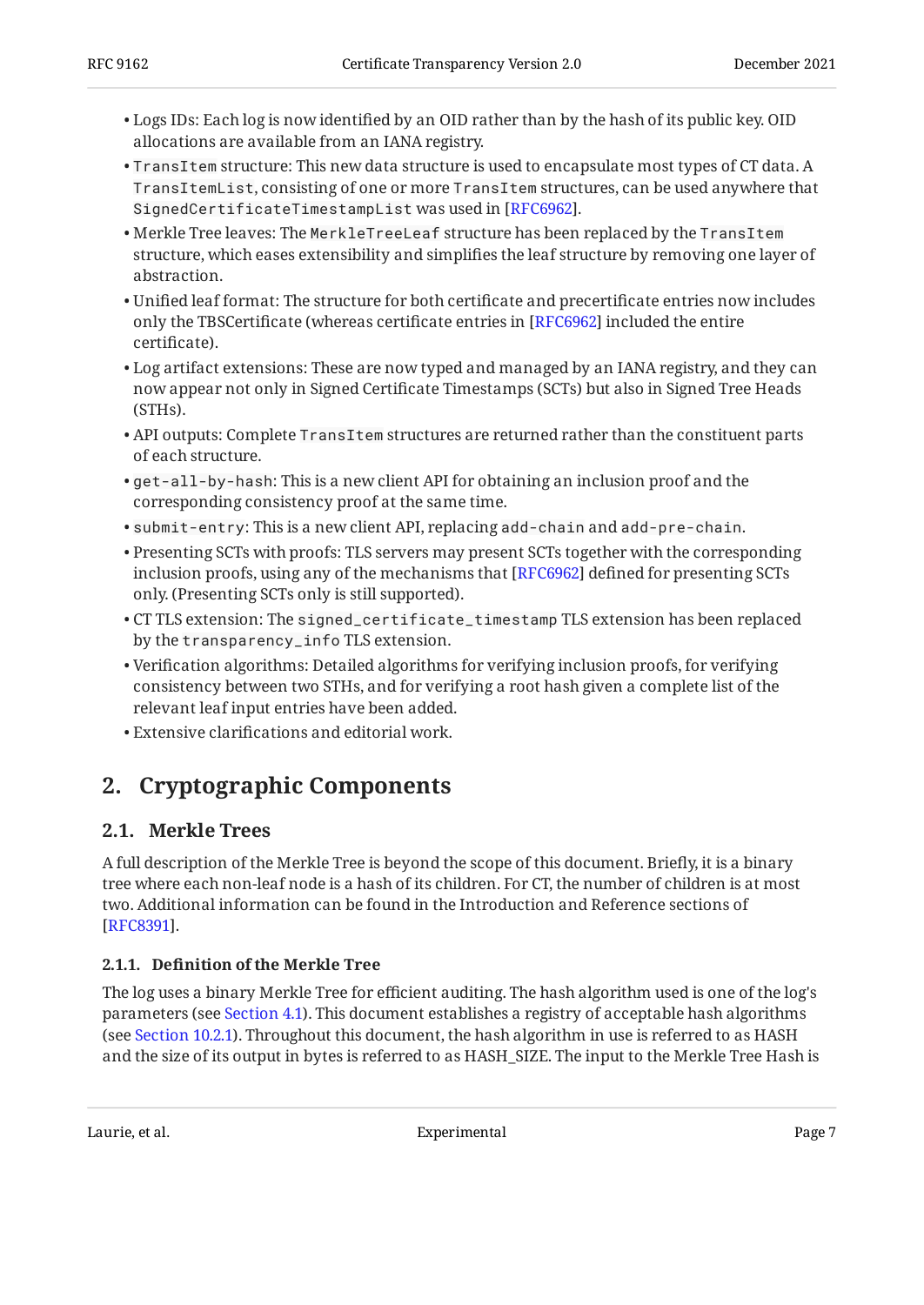a list of data entries; these entries will be hashed to form the leaves of the Merkle Tree. The output is a single HASH\_SIZE Merkle Tree Hash. Given an ordered list of n inputs, D\_n =  $\{d[0], d[1], ...,$ d[n-1]}, the Merkle Tree Hash (MTH) is thus defined as follows:

The hash of an empty list is the hash of an empty string:

 $MTH({}) = HASH).$ 

The hash of a list with one entry (also known as a leaf hash) is:

 $MTH({d[0]}) = HASH(0x00 | | d[0]).$ 

For  $n > 1$ , let k be the largest power of two smaller than n (i.e.,  $k < n \le 2k$ ). The Merkle Tree Hash of an n-element list D\_n is then defined recursively as:

```
MTH(D_n) = HASH(0x01 || MTH(D[0:k]) || MTH(D[k:n])),
```
where:

- $\cdot$  || denotes concatenation
- : denotes concatenation of lists •
- $\bullet$  D[k1:k2] = D'\_(k2-k1) denotes the list {d'[0] = d[k1], d'[1] = d[k1+1], ..., d'[k2-k1-1] = d[k2-1]} of length (k2 - k1).

Note that the hash calculations for leaves and nodes differ; this domain separation is required to give second preimage resistance.

Note that we do not require the length of the input list to be a power of two. The resulting Merkle Tree may thus not be balanced; however, its shape is uniquely determined by the number of leaves. (Note: This Merkle Tree is essentially the same as the history tree proposed by [[CrosbyWallach\]](#page-49-2), except our definition handles non-full trees differently.)

#### <span id="page-7-0"></span>**[2.1.2. Verifying a Tree Head Given Entries](#page-7-0)**

When a client has a complete list of entries from  $\theta$  up to tree\_size - 1 and wishes to verify this list against a tree head root\_hash returned by the log for the same tree\_size, the following algorithm may be used:

- 1. Set stack to an empty stack.
- 2. For each i from 0 up to tree\_size 1:
	- Push HASH(0x00 || entries[i]) to stack. a.
	- b. Set merge\_count to the lowest value (0 included) such that LSB(i >> merge\_count) is not set, where LSB means the least significant bit. In other words, set merge\_count to the number of consecutive 1s found starting at the least significant bit of i.
	- c. Repeat merge\_count times: i. Pop right from stack.

Laurie, et al. Experimental Page 8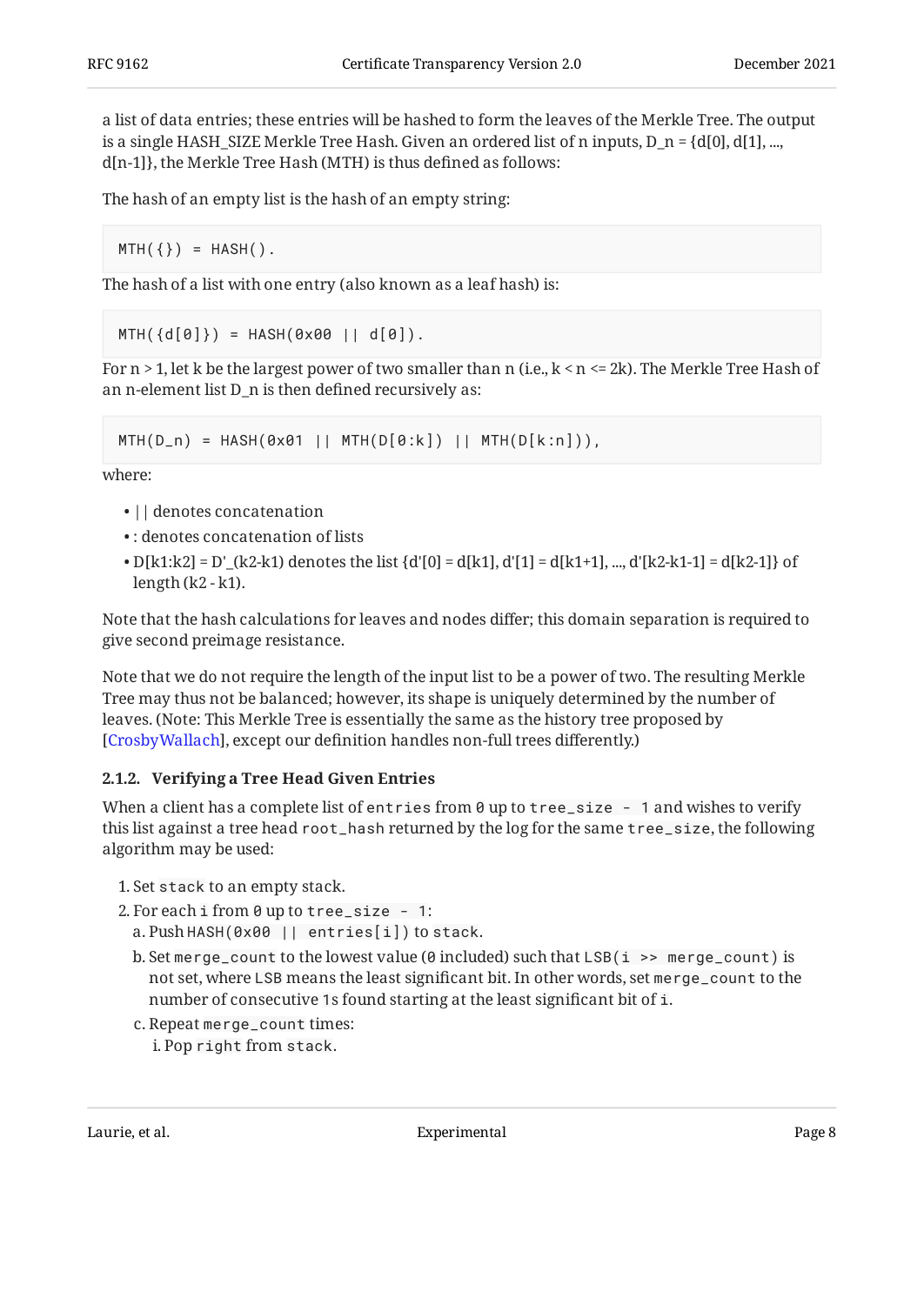```
ii. Pop left from stack.
```
iii.PushHASH(0x01 || left || right)to stack.

- If there is more than one element in the stack, repeat the same merge procedure (the sub-3. items of Step 2(c) above) until only a single element remains.
- The remaining element in stack is the Merkle Tree Hash for the given tree\_size and should 4. be compared by equality against the supplied root\_hash.

#### <span id="page-8-0"></span>**[2.1.3. Merkle Inclusion Proofs](#page-8-0)**

A Merkle inclusion proof for a leaf in a Merkle Tree is the shortest list of additional nodes in the Merkle Tree required to compute the Merkle Tree Hash for that tree. Each node in the tree is either a leaf node or is computed from the two nodes immediately below it (i.e., towards the leaves). At each step up the tree (towards the root), a node from the inclusion proof is combined with the node computed so far. In other words, the inclusion proof consists of the list of missing nodes required to compute the nodes leading from a leaf to the root of the tree. If the root computed from the inclusion proof matches the true root, then the inclusion proof proves that the leaf exists in the tree.

#### <span id="page-8-1"></span>**[2.1.3.1. Generating an Inclusion Proof](#page-8-1)**

Given an ordered list of n inputs to the tree,  $D_n = \{d[0], d[1], ..., d[n-1]\}$ , the Merkle inclusion proof PATH(m, D\_n) for the  $(m+1)$ th input d[m],  $0 \le m \le n$ , is defined as follows:

The proof for the single leaf in a tree with a one-element input list  $D[1] = \{d[0]\}$  is empty:

PATH $(0, \{d[0]\}) = \{\}$ 

For  $n > 1$ , let k be the largest power of two smaller than n. The proof for the  $(m+1)$ th element d[m] in a list of n > m elements is then defined recursively as:

PATH(m,  $D_n$ ) = PATH(m,  $D[0:k]$ ) : MTH( $D[k:n]$ ) for  $m < k$ ; and PATH(m,  $D_n$ ) = PATH(m - k,  $D[k:n]$ ) : MTH( $D[0:k]$ ) for m >= k,

The : operator and D[k1:k2] are defined the same as in [Section 2.1.1.](#page-6-2)

#### <span id="page-8-2"></span>**[2.1.3.2. Verifying an Inclusion Proof](#page-8-2)**

When a client has received an inclusion proof (e.g., in a TransItem of type inclusion\_proof\_v2) and wishes to verify inclusion of an input hash for a given tree\_size and root\_hash, the following algorithm may be used to prove the hash was included in the root\_hash:

- 1. Compare  $\verb|leaf_index|$  from the <code>inclusion\_proof\_v2</code> structure against <code>tree\_size. If</code> leaf\_index is greater than or equal to tree\_size, then fail the proof verification.
- 2. Set fn to leaf\_index and sn to tree\_size 1.

Set r to hash. 3.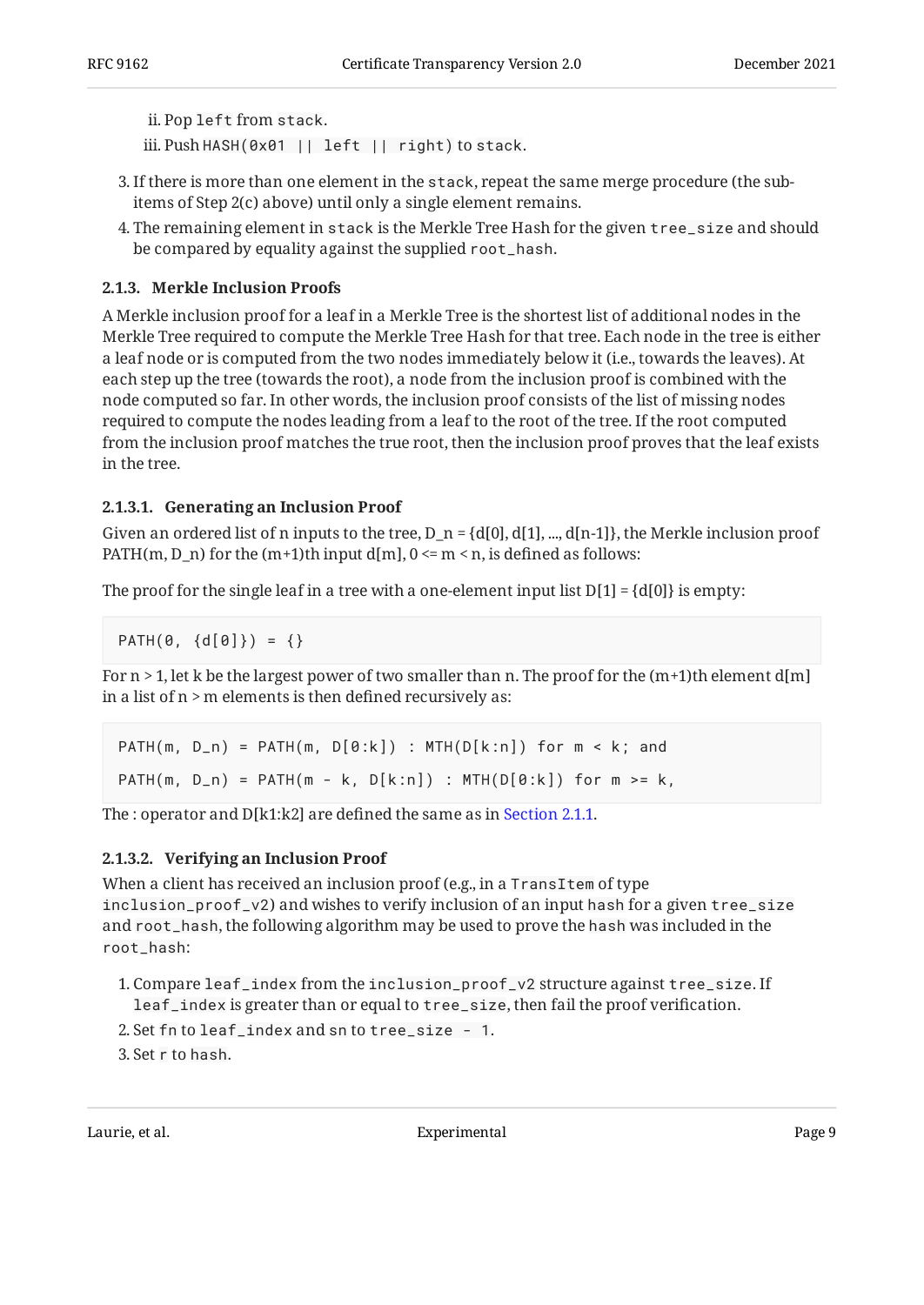- For each value p in the inclusion\_path array: 4.
	- a. If sn is 0, then stop the iteration and fail the proof verification.
	- b. If LSB( fn) is set, or if fn is equal to sn, then:
		- Set r to HASH(0x01 || p || r). i.
		- ii. If <code>LSB(fn)</code> is not set, then right-shift both <code>fn</code> and <code>sn</code> equally until either <code>LSB(fn)</code> is set or fn is  $\rho$ .

```
Otherwise:
i. Set r to HASH(0x01 || r || p).
```
c. Finally, right-shift both fn and sn one time.

5. Compare sn to 0. Compare  $r$  against the <code>root\_hash.</code> If sn is equal to 0 and  $r$  and the root\_hash are equal, then the log has proven the inclusion of hash. Otherwise, fail the proof verification.

#### <span id="page-9-0"></span>**[2.1.4. Merkle Consistency Proofs](#page-9-0)**

Merkle consistency proofs prove the append-only property of the tree. A Merkle consistency proof for a Merkle Tree Hash MTH(D\_n) and a previously advertised hash MTH(D[0:m]) of the first m leaves, m <= n, is the list of nodes in the Merkle Tree required to verify that the first m inputs D[0:m] are equal in both trees. Thus, a consistency proof must contain a set of intermediate nodes (i.e., commitments to inputs) sufficient to verify MTH(D\_n), such that (a subset of) the same nodes can be used to verify MTH(D[0:m]). We define an algorithm that outputs the (unique) minimal consistency proof.

#### <span id="page-9-1"></span>**[2.1.4.1. Generating a Consistency Proof](#page-9-1)**

Given an ordered list of n inputs to the tree,  $D_n = \{d[0], d[1], ..., d[n-1]\}$ , the Merkle consistency proof PROOF(m, D\_n) for a previous Merkle Tree Hash MTH(D[0:m]), 0 < m < n, is defined as:

 $PROOF(m, D_n) = SUBPROOF(m, D_n, true)$ 

In SUBPROOF, the boolean value represents whether the subtree created from D[0:m] is a complete subtree of the Merkle Tree created from D\_n and, consequently, whether the subtree Merkle Tree Hash MTH(D[0:m]) is known. The initial call to SUBPROOF sets this to be true, and SUBPROOF is then defined as follows:

The subproof for m = n is empty if m is the value for which PROOF was originally requested (meaning that the subtree created from D[0:m] is a complete subtree of the Merkle Tree created from the original D\_n for which PROOF was requested and the subtree Merkle Tree Hash MTH(D[0:m]) is known):

SUBPROOF(m, D\_m, true) = {}

Otherwise, the subproof for  $m = n$  is the Merkle Tree Hash committing inputs  $D[0:m]$ :

Laurie, et al. **Experimental** Experimental Page 10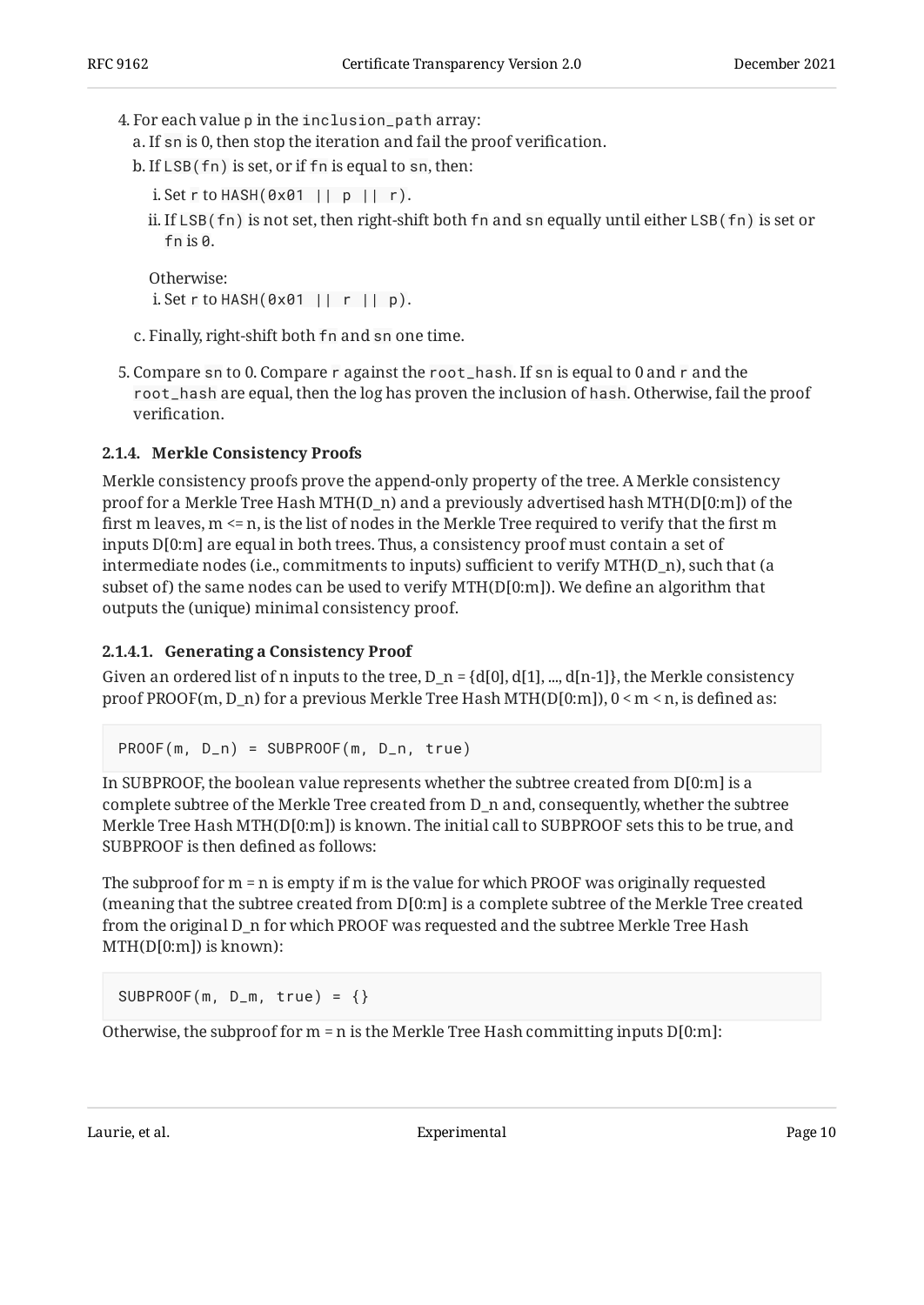```
SUBPROOF(m, D_m, false) = {MTH(D_m)}
```
For m < n, let k be the largest power of two smaller than n. The subproof is then defined recursively, using the appropriate step below:

If  $m \le k$ , the right subtree entries  $D[k:n]$  only exist in the current tree. We prove that the left subtree entries D[0:k] are consistent and add a commitment to D[k:n]:

```
SUBPROOF(m, D_n, b) = SUBPROOF(m, D[0:k], b) : MTH(D[k:n])
```
If  $m > k$ , the left subtree entries D[0:k] are identical in both trees. We prove that the right subtree entries D[k:n] are consistent and add a commitment to D[0:k]:

```
SUBPROOF(m, D_n, b) = SUBPROOF(m - k, D[k:n], false) : MTH(D[0:k])
```
The number of nodes in the resulting proof is bounded above by  $ceil(log2(n)) + 1$ .

The : operator and D[k1:k2] are defined the same as in [Section 2.1.1.](#page-6-2)

### <span id="page-10-0"></span>**[2.1.4.2. Verifying Consistency between Two Tree Heads](#page-10-0)**

When a client has a tree head first\_hash for tree size first, has a tree head second\_hash for tree size second where  $0 \leq f$  is  $t \leq f$  second, and has received a consistency proof between the two (e.g., in a TransItem of type consistency\_proof\_v2), the following algorithm may be used to verify the consistency proof:

1. If consistency\_path is an empty array, stop and fail the proof verification.

If first is an exact power of 2, then prepend first\_hash to the consistency\_path array. 2.

Set fn to first - 1 and sn to second - 1. 3.

- $4.$  If LSB(  $fn$  ) is set, then right-shift both  $fn$  and  $sn$  equally until LSB(  $fn$  ) is not set.
- 5. Set both fr and sr to the first value in the consistency\_path array.
- 6. For each subsequent value c in the consistency\_path array:

a. If sn is 0, then stop the iteration and fail the proof verification.

b. If LSB( fn) is set, or if fn is equal to sn, then:

```
Set fr to HASH(0x01 || c || fr). 
i.
```

```
Set sr to HASH(0x01 || c || sr). 
ii.
```
iii. If LSB ( <code>fn)</code> is not set, then right-shift both <code>fn</code> and <code>sn</code> equally until either <code>LSB(</code> <code>fn)</code> is set or fn is 0.

```
Otherwise:
i. Set sr to HASH(0x01 || sr || c).
```
c. Finally, right-shift both fn and sn one time.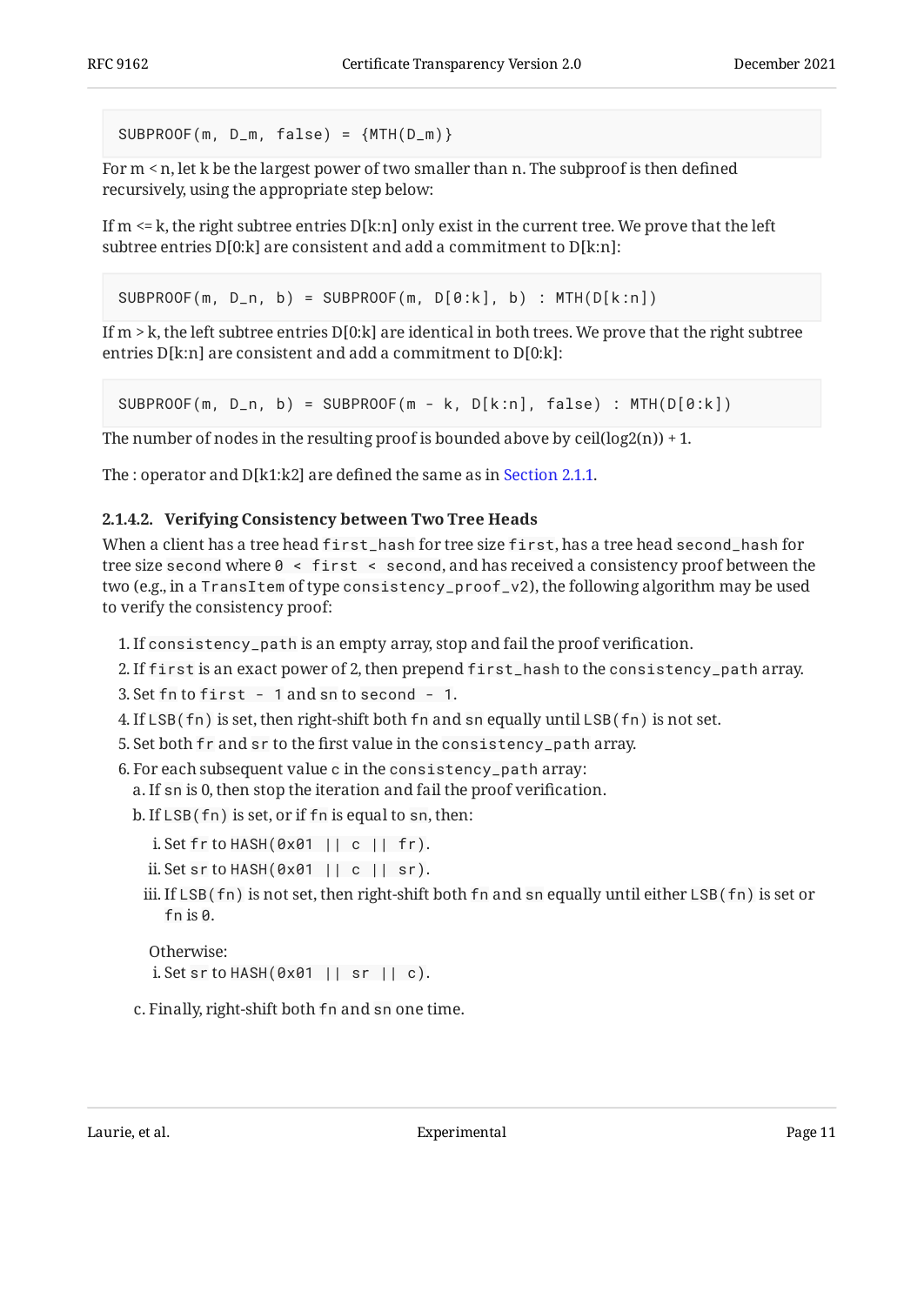After completing iterating through the consistency\_path array as described above, verify 7. that the fr calculated is equal to the first\_hash supplied, that the sr calculated is equal to the second\_hash supplied, and that sn is 0.

#### <span id="page-11-0"></span>**[2.1.5. Example](#page-11-0)**

The following is a binary Merkle Tree with 7 leaves:



The inclusion proof for d0 is [b, h, 1].

The inclusion proof for d3 is [c, g, l].

The inclusion proof for d4 is [f, j, k].

The inclusion proof for  $d6$  is  $[i, k]$ .

The same tree, built incrementally in four steps: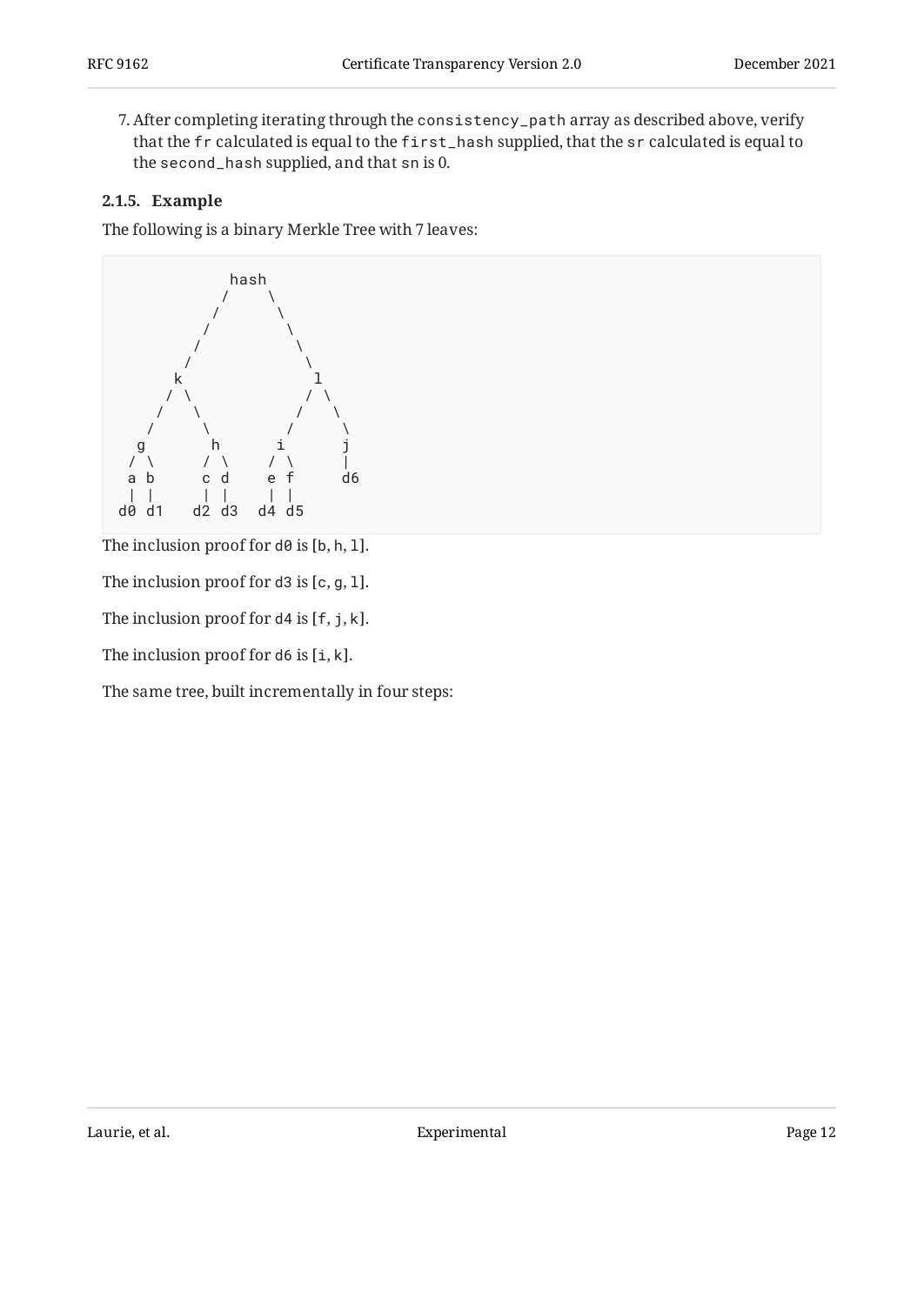

The consistency proof between hash0 and hash is PROOF(3, D[7]) = [c, d, g, 1]. Non-leaf nodes c, g are used to verify hash0, and non-leaf nodes d, 1 are additionally used to show hash is consistent with hash0.

The consistency proof between hash1 and hash is  $PROOF(4, D[7]) = [1]$ . hash can be verified using hash1=k and l.

The consistency proof between hash2 and hash is PROOF(6, D[7]) = [i, j, k]. Non-leaf nodes k, i are used to verify hash2, and non-leaf node j is additionally used to show hash is consistent with hash2.

### <span id="page-12-0"></span>**[2.2. Signatures](#page-12-0)**

<span id="page-12-1"></span>When signing data structures, a log **MUST** use one of the signature algorithms from the IANA "Signature Algorithms" registry, described in [Section 10.2.2.](#page-39-1)

### **[3. Submitters](#page-12-1)**

Submitters submit certificates or preannouncements of certificates prior to issuance (precertificates) to logs for public auditing, as described below. In order to enable attribution of each logged certificate or precertificate to its issuer, each submission MUST be accompanied by all additional certificates required to verify the chain up to an accepted trust anchor ([Section 5.7\)](#page-30-0). The trust anchor (a root or intermediate CA certificate) **MAY** be omitted from the submission.

Laurie, et al. Experimental Page 13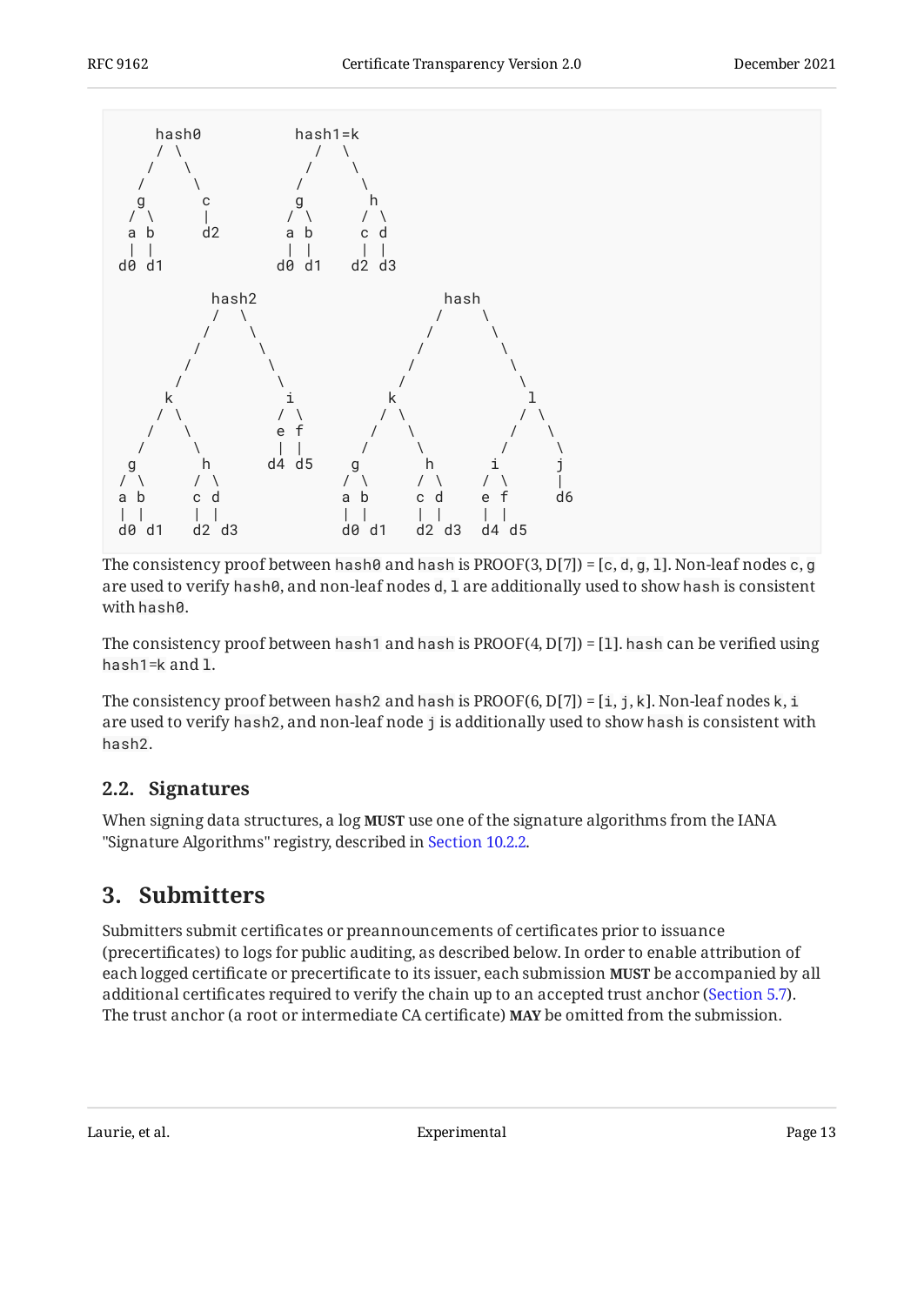If a log accepts a submission, it will return a Signed Certificate Timestamp (SCT) (see [Section 4.8](#page-20-0)). The submitter **SHOULD** validate the returned SCT, as described in [Section 8.1](#page-34-3), if they understand its format and they intend to use it directly in a TLS handshake or to construct a certificate. If the submitter does not need the SCT (for example, the certificate is being submitted simply to make it available in the log), it MAY validate the SCT.

### <span id="page-13-0"></span>**[3.1. C](#page-13-0)ertifi[cates](#page-13-0)**

Any entity can submit a certificate ([Section 5.1](#page-25-0)) to a log. Since it is anticipated that TLS clients will reject certificates that are not logged, it is expected that certificate issuers and subjects will be strongly motivated to submit them.

### <span id="page-13-1"></span>**[3.2. Precerti](#page-13-1)ficates**

CAs may preannounce a certificate prior to issuance by submitting a precertificate [\(Section 5.1](#page-25-0)) that the log can use to create an entry that will be valid against the issued certificate. The CA **MAY** incorporate the returned SCT in the issued certificate. One example of where the returned SCT is not incorporated in the issued certificate is when a CA sends the precertificate to multiple logs but only incorporates the SCTs that are returned first.

A precertificate is a CMS [[RFC5652\]](#page-47-2) s<code>igned-data</code> object that conforms to the following profile:

- It **MUST** be DER encoded, as described in [X690].
- SignedData.version **MUST** be v3(3).
- SignedData.digestAlgorithms **MUST** be the same as the SignerInfo.digestAlgorithm OID value (see below).
- •SignedData.encapContentInfo:
- **eContentType MUST** be the OID 1.3.101.78.
- **eContent MUST** contain a TBSCertificate [RFC5280] that will be identical to the TBSCertificate in the issued certificate, except that the Transparency Information ([Section](#page-33-2) [7.1\)](#page-33-2) extension **MUST** be omitted.
- SignedData.certificates **MUST** be omitted.
- SignedData.crls **MUST** be omitted.
- SignedData.signerInfos MUST contain one SignerInfo:
	- **version MUST** be v3(3).
	- sid MUST use the subjectKeyIdentifier option.
	- digestAlgorithm MUST be one of the hash algorithm OIDs listed in the IANA "Hash Algorithms" registry, described in [Section 10.2.1](#page-39-0).
	- signedAttrs MUST be present and MUST contain two attributes:
		- $\blacksquare$  a content-type attribute whose value is the same as SignedData.encapContentInfo.eContentType and
		- $\blacksquare$  a message-digest attribute whose value is the message digest of SignedData.encapContentInfo.eContent.

Laurie, et al. No. 2013 - Experimental Cause of the Cause of the Page 14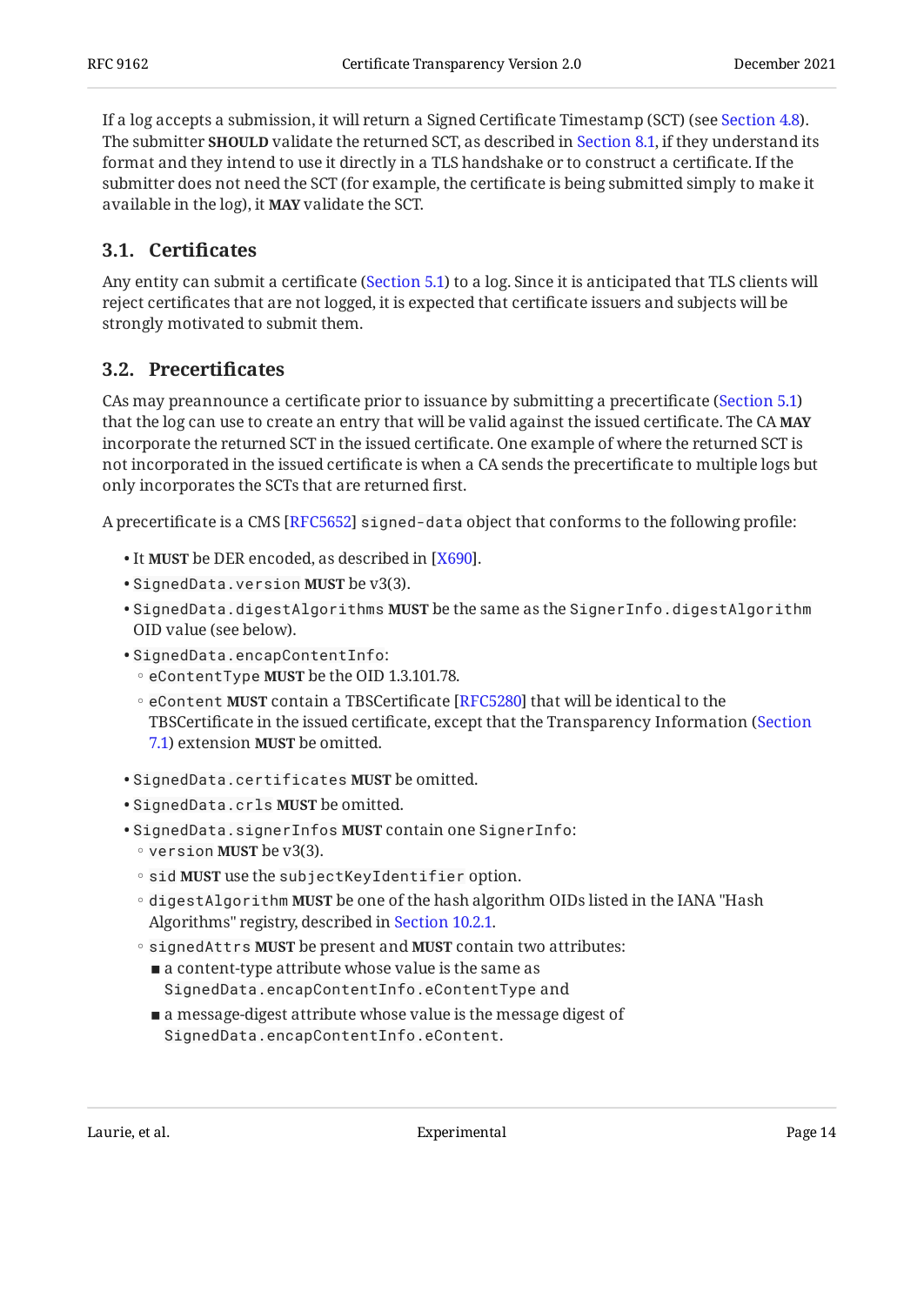- signatureAlgorithm MUST be the same OID as TBSCertificate.signature.
- **signature MUST** be from the same (root or intermediate) CA that intends to issue the corresponding certificate (see [Section 3.2.1\)](#page-14-0).
- unsignedAttrs **MUST** be omitted.

SignerInfo.signedAttrs is included in the message digest calculation process (see [Section 5.4](https://www.rfc-editor.org/rfc/rfc5652#section-5.4) ), which ensures that the SignerInfo.signature value will not be a valid X.509v3 of [[RFC5652\]](#page-47-2) signature that could be used in conjunction with the TBSCertificate (from SignedData.encapContentInfo.eContent) to construct a valid certificate.

#### <span id="page-14-0"></span>**[3.2.1. Binding Intent to Issue](#page-14-0)**

Under normal circumstances, there will be a short delay between precertificate submission and issuance of the corresponding certificate. Longer delays are to be expected occasionally (e.g., due to log server downtime); in some cases, the CA might not actually issue the corresponding certificate. Nevertheless, a precertificate's signature indicates the CA's binding intent to issue the corresponding certificate, which means that:

- $\bullet$  Misissuance of a precertificate is considered equivalent to misissuance of the corresponding certificate. The CA should expect to be held accountable, even if the corresponding certificate has not actually been issued.
- $\bullet$  Upon observing a precertificate, a client can reasonably presume that the corresponding certificate has been issued. A client may wish to obtain status information (e.g., by using the Online Certificate Status Protocol [\[RFC6960\]](#page-47-3) or by checking a Certificate Revocation List [[RFC5280\]](#page-47-1)) about a certificate that is presumed to exist, especially if there is evidence or suspicion that the corresponding precertificate was misissued.
- TLS clients may have policies that require CAs to be able to revoke and to provide certificate status services for each certificate that is presumed to exist based on the existence of a corresponding precertificate.

## <span id="page-14-1"></span>**[4. Log Format and Operation](#page-14-1)**

A log is a single, append-only Merkle Tree of submitted certificate and precertificate entries.

When it receives and accepts a valid submission, the log **MUST** return an SCT that corresponds to the submitted certificate or precertificate. If the log has previously seen this valid submission, it **SHOULD** return the same SCT as it returned before, as discussed in [Section 11.3.](#page-46-0) If different SCTs are produced for the same submission, multiple log entries will have to be created, one for each SCT (as the timestamp is a part of the leaf structure). Note that if a certificate was previously logged as a precertificate, then the precertificate's SCT of type precert\_sct\_v2 would not be appropriate; instead, a fresh SCT of type x509\_sct\_v2 should be generated.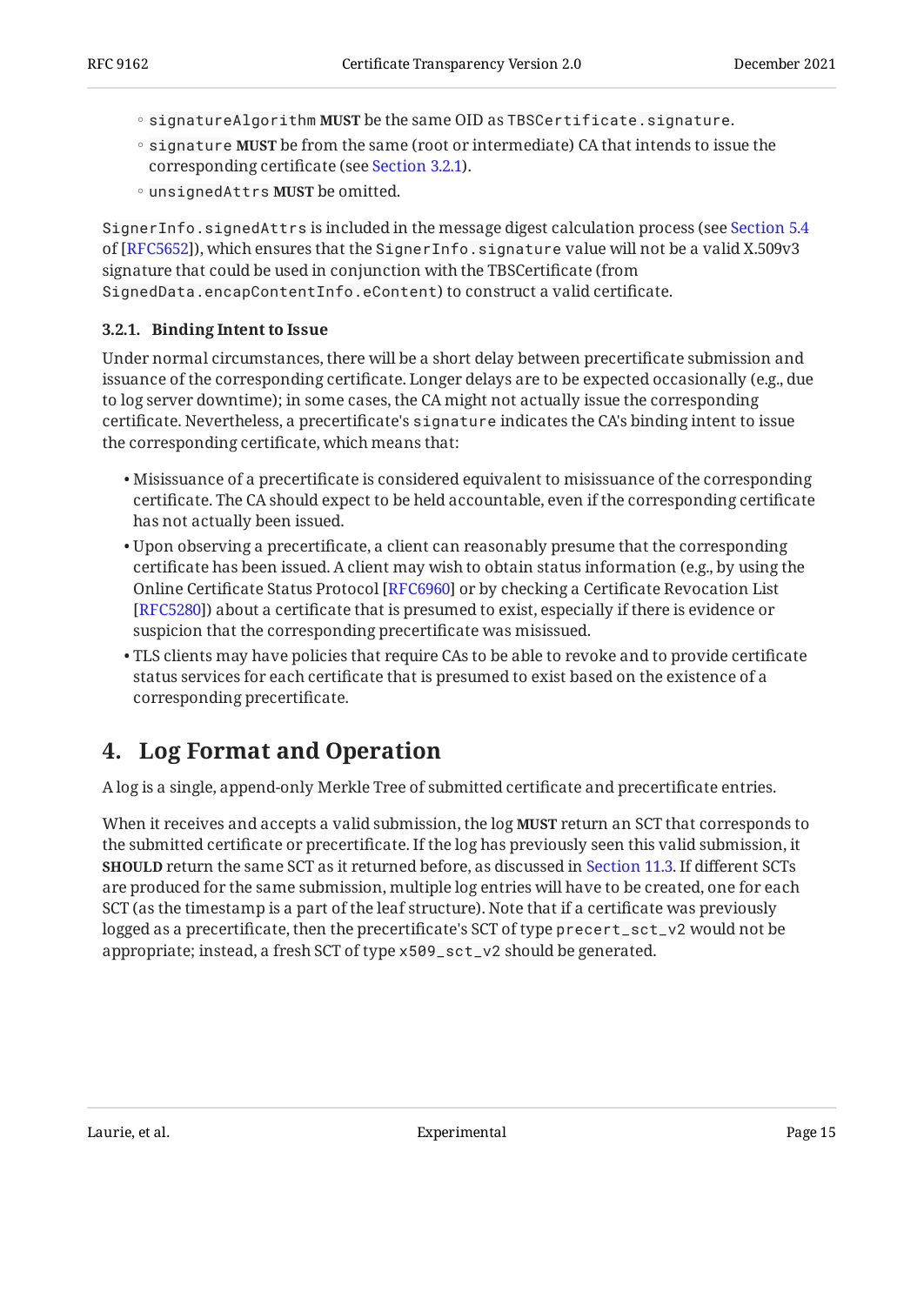An SCT is the log's promise to append to its Merkle Tree an entry for the accepted submission. Upon producing an SCT, the log **MUST** fulfill this promise by performing the following actions within a fixed amount of time known as the Maximum Merge Delay (MMD), which is one of the log's parameters (see [Section 4.1](#page-15-0)):

- Allocate a tree index to the entry representing the accepted submission. •
- Calculate the root of the tree. •
- Sign the root of the tree (see [Section 4.10\)](#page-21-0).

The log may append multiple entries before signing the root of the tree.

<span id="page-15-0"></span>Log operators **SHOULD NOT** impose any conditions on retrieving or sharing data from the log.

### **[4.1. Log Parameters](#page-15-0)**

A log is defined by a collection of immutable parameters, which are used by clients to communicate with the log and to verify log artifacts. Except for the Final STH, each of these parameters **MUST** be established before the log operator begins to operate the log.

Base URL: The prefix used to construct URLs [RFC3986] for client messages (see [Section 5\)](#page-23-1). The base URL **MUST** be an "https" URL, **MAY** contain a port, and **MAY** contain a path with any number of path segments but **MUST NOT** contain a query string, fragment, or trailing "/". Example: https://ct.example.org/blue.

Hash Algorithm: The hash algorithm used for the Merkle Tree (see [Section 10.2.1\)](#page-39-0).

Signature Algorithm: The signature algorithm used (see [Section 2.2](#page-12-0)).

- Public Key: The public key used to verify signatures generated by the log. A log **MUST NOT** use the same keypair as any other log.
- Log ID: The OID that uniquely identifies the log.
- Maximum Merge Delay: The MMD the log has committed to. This document deliberately does not specify any limits on the value to allow for experimentation.
- Version: The version of the protocol supported by the log (currently 1 or 2).
- Maximum Chain Length: The longest certificate chain submission the log is willing to accept, if the log imposes any limit.
- STH Frequency Count: The maximum number of STHs the log may produce in any period equal to the Maximum Merge Delay (see [Section 4.10\)](#page-21-0).
- Final STH: If a log has been closed down (i.e., no longer accepts new entries), existing entries may still be valid. In this case, the client should know the final valid STH in the log to ensure no new entries can be added without detection. This value **MUST** be provided in the form of a TransItem of type signed\_tree\_head\_v2. If a log is still accepting entries, this value should not be provided.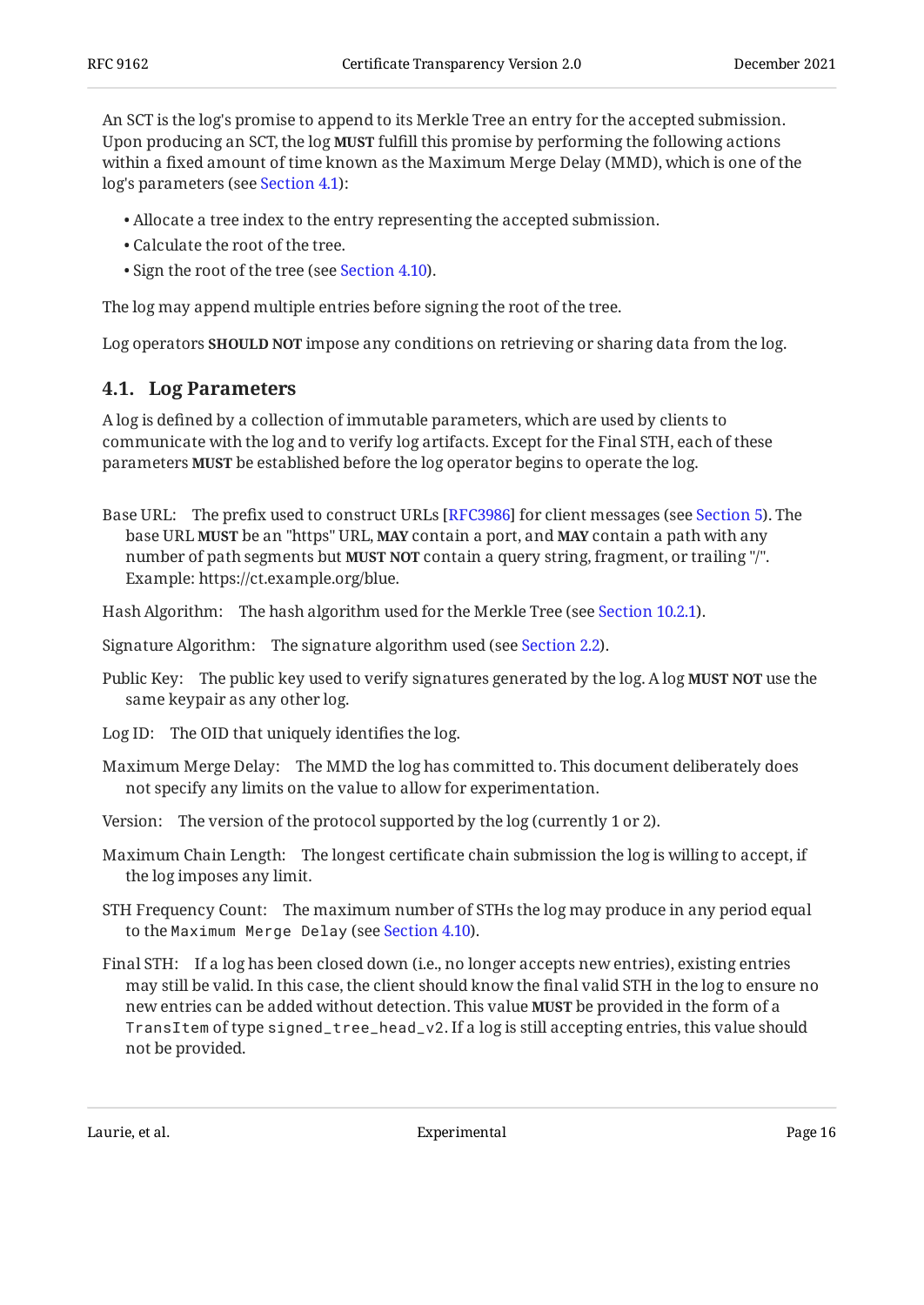<span id="page-16-0"></span>[[JSON.Metadata\]](#page-49-3) is an example of a metadata format that includes the above elements.

### **[4.2. Evaluating Submissions](#page-16-0)**

A log determines whether to accept or reject a submission by evaluating it against the minimum acceptance criteria (see [Section 4.2.1](#page-16-1)) and against the log's discretionary acceptance criteria (see [Section 4.2.2\)](#page-16-2).

If the acceptance criteria are met, the log **SHOULD** accept the submission. (A log may decide, for example, to temporarily reject acceptable submissions to protect itself against denial-of-service attacks.)

The log **SHALL** allow retrieval of its list of accepted trust anchors (see [Section 5.7\)](#page-30-0), each of which is a root or intermediate CA certificate. This list might usefully be the union of root certificates trusted by major browser vendors.

#### <span id="page-16-1"></span>**[4.2.1. Minimum Acceptance Criteria](#page-16-1)**

To ensure that logged certificates and precertificates are attributable to an accepted trust anchor, to set clear expectations for what monitors would find in the log, and to avoid being overloaded by invalid submissions, the log **MUST** reject a submission if any of the following conditions are not met:

- The submission, type, and chain inputs **MUST** be set as described in [Section 5.1](#page-25-0). The log **MUST NOT** accommodate misordered CA certificates or use any other source of intermediate CA certificates to attempt certification path construction.
- Each of the zero or more intermediate CA certificates in the chain **MUST** have one or both of the following features:
	- The Basic Constraints extension with the cA boolean asserted. ◦
	- The Key Usage extension with the keyCertSign bit asserted. ◦
- Each certificate in the chain **MUST** fall within the limits imposed by the zero or more Basic Constraints pathLenConstraint values found higher up the chain.
- <span id="page-16-2"></span>• Precertificate submissions MUST conform to all of the requirements in [Section 3.2](#page-13-1).

#### **[4.2.2. Discretionary Acceptance Criteria](#page-16-2)**

If the minimum acceptance criteria are met but the submission is not fully valid according to [[RFC5280\]](#page-47-1) verification rules (e.g., the certificate or precertificate has expired, is not yet valid, has been revoked, exhibits ASN.1 DER encoding errors but the log can still parse it, etc.), then the acceptability of the submission is left to the log's discretion. It is useful for logs to accept such submissions in order to accommodate quirks of CA certificate-issuing software and to facilitate monitoring of CA compliance with applicable policies and technical standards. However, it is impractical for this document to enumerate, and for logs to consider, all of the ways that a submission might fail to comply with [\[RFC5280](#page-47-1)].

Logs **SHOULD** limit the length of chain they will accept. The maximum chain length is one of the log's parameters (see [Section 4.1](#page-15-0)).

Laurie, et al. Experimental Page 17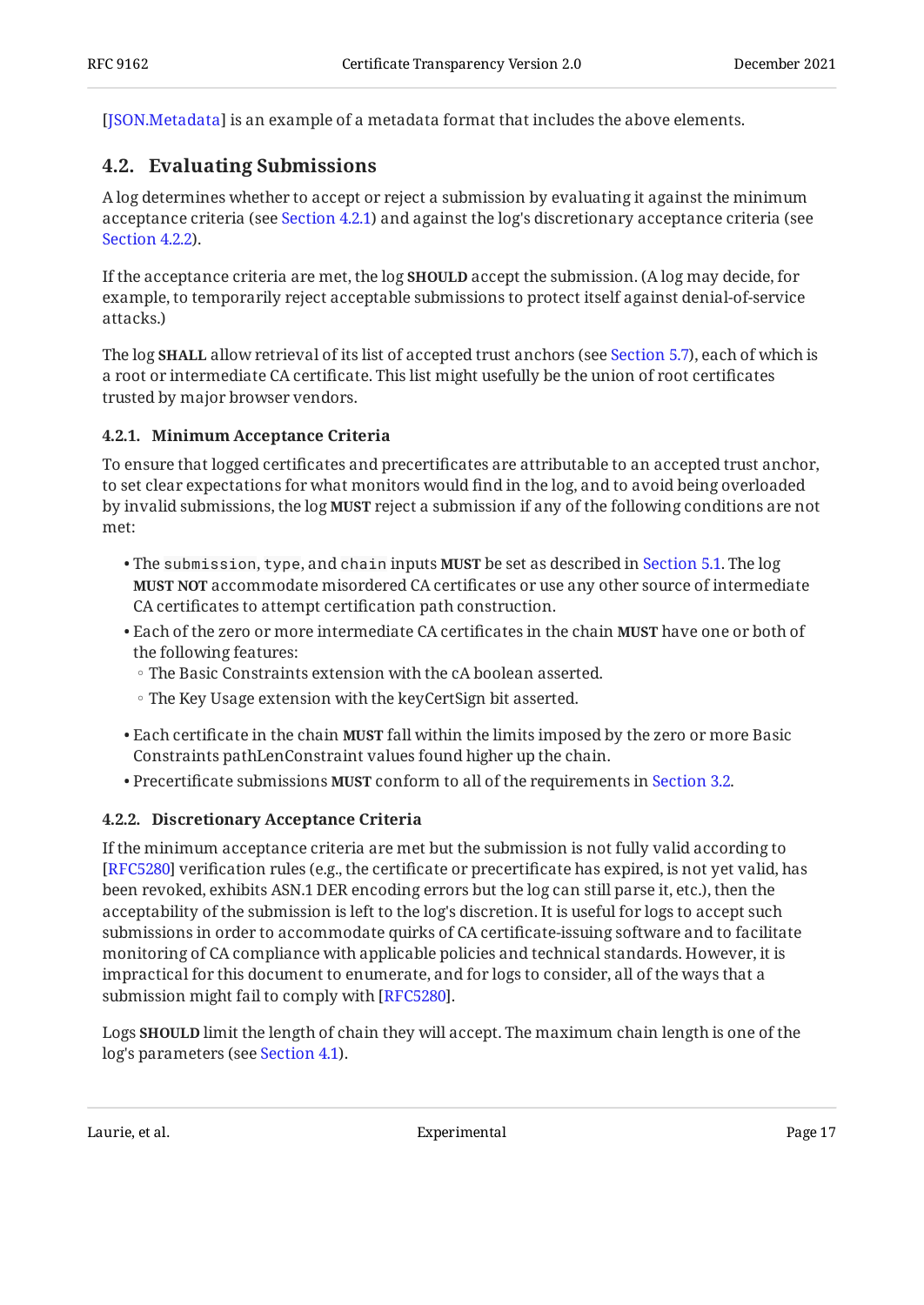### <span id="page-17-0"></span>**[4.3. Log Entries](#page-17-0)**

If a submission is accepted and an SCT is issued, the accepting log **MUST** store the entire chain used for verification. This chain **MUST** include the certificate or precertificate itself, the zero or more intermediate CA certificates provided by the submitter, and the trust anchor used to verify the chain (even if it was omitted from the submission). The log **MUST** provide this chain for auditing upon request (see [Section 5.6](#page-29-0)) so that the CA cannot avoid blame by logging a partial or empty chain. Each log entry is a TransItem structure of type x509\_entry\_v2 or precert\_entry\_v2. However, a log may store its entries in any format. If a log does not store this TransItem in full, it must store the timestamp and sct\_extensions of the corresponding TimestampedCertificateEntryDataV2 structure. The TransItem can be reconstructed from these fields and the entire chain that the log used to verify the submission.

### <span id="page-17-1"></span>**[4.4. Log ID](#page-17-1)**

Each log is identified by an OID, which is one of the log's parameters (see [Section 4.1](#page-15-0)) and which **MUST NOT** be used to identify any other log. A log's operator **MUST** either allocate the OID themselves or request an OID from the Log ID registry (see [Section 10.2.5](#page-42-1)). One way to get an OID arc, from which OIDs can be allocated, is to request a Private Enterprise Number from IANA by completing the [registration form](https://pen.iana.org/pen/PenApplication.page). The only advantage of the registry is that the DER encoding can be small. (Recall that OID allocations do not require a central registration, although logs will most likely want to make themselves known to potential clients through out-of-band means.) Various data structures include the DER encoding of this OID, excluding the ASN.1 tag and length bytes, in an opaque vector:

opaque LogID<2..127>;

Note that the ASN.1 length and the opaque vector length are identical in size (1 byte) and value, so the full DER encoding (including the tag and length) of the OID can be reproduced simply by prepending an OBJECT IDENTIFIER tag (0x06) to the opaque vector length and contents.

The OID used to identify a log is limited such that the DER encoding of its value, excluding the tag and length, **MUST** be no longer than 127 octets.

### <span id="page-17-2"></span>**[4.5. TransItem Structure](#page-17-2)**

Various data structures are encapsulated in the TransItem structure to ensure that the type and version of each one is identified in a common fashion: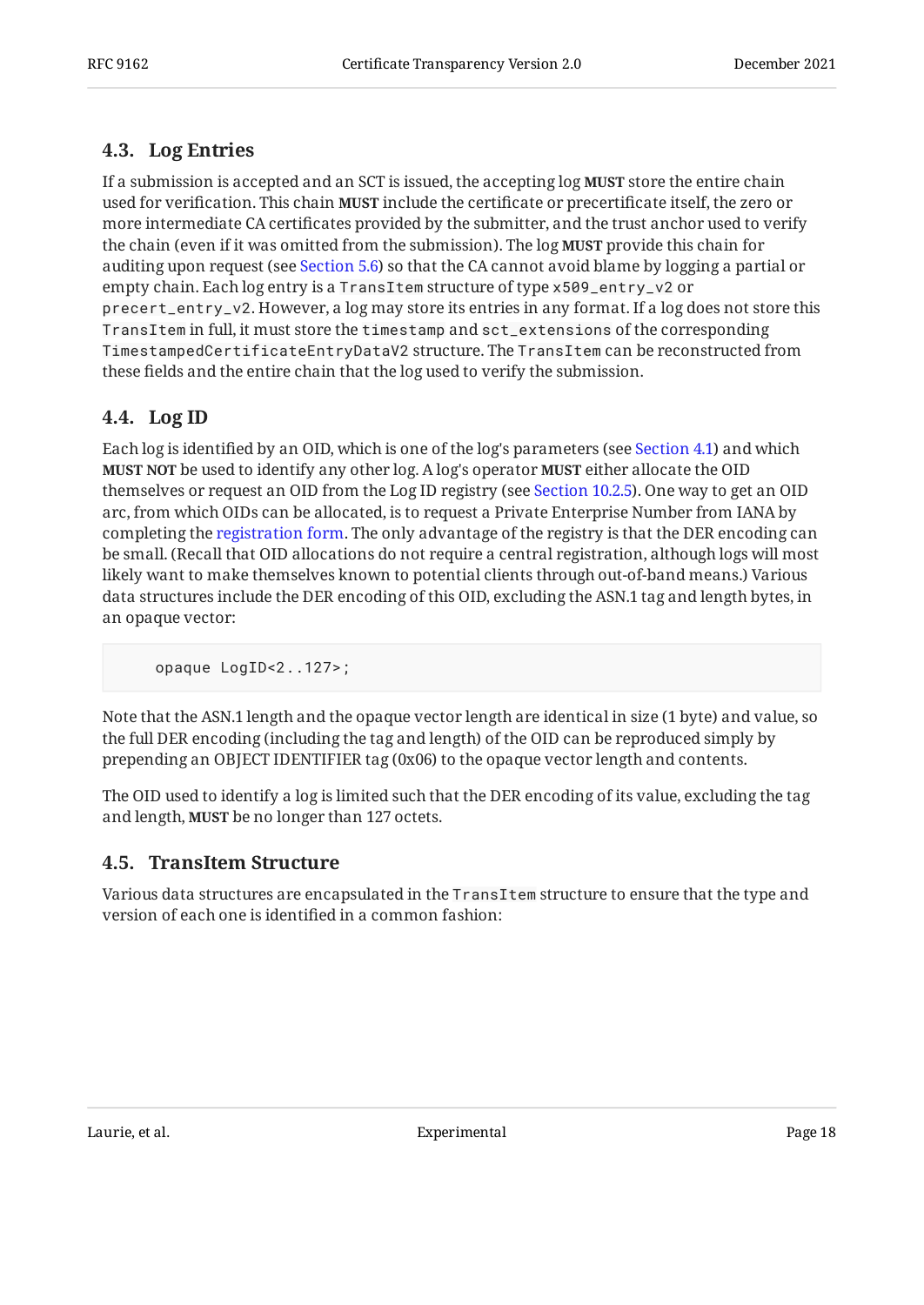```
 enum {
         x509_entry_v2(0x0100), precert_entry_v2(0x0101),
 x509_sct_v2(0x0102), precert_sct_v2(0x0103),
 signed_tree_head_v2(0x0104), consistency_proof_v2(0x0105),
         inclusion_proof_v2(0x0106),
         /* Reserved Code Points */
         reserved_rfc6962(0x0000..0x00FF),
         reserved_experimentaluse(0xE000..0xEFFF),
         reserved_privateuse(0xF000..0xFFFF),
         (0xFFFF)
     } VersionedTransType;
    struct {
         VersionedTransType versioned_type;
         select (versioned_type) {
             case x509_entry_v2: TimestampedCertificateEntryDataV2;
             case precert_entry_v2: TimestampedCertificateEntryDataV2;
             case x509_sct_v2: SignedCertificateTimestampDataV2;
            case precert sct v2: SignedCertificateTimestampDataV2:
             case signed_tree_head_v2: SignedTreeHeadDataV2;
             case consistency_proof_v2: ConsistencyProofDataV2;
             case inclusion_proof_v2: InclusionProofDataV2;
         } data;
     } TransItem;
```
versioned\_type is a value from the IANA registry in [Section 10.2.3](#page-41-0) that identifies the type of the encapsulated data structure and the earliest version of this protocol to which it conforms. This document is v2.

data is the encapsulated data structure. The various structures named with the DataV2 suffix are defined in later sections of this document.

Note that VersionedTransType combines the v1 type enumerations Version, LogEntryType, SignatureType, and <code>MerkleLeafType</code> [RFC6962]. Note also that v1 did not define <code>TransItem</code>, but this document provides guidelines (see [Appendix A\)](#page-49-0) on how v2 implementations can coexist with v1 implementations.

Future versions of this protocol may reuse VersionedTransType values defined in this document as long as the corresponding data structures are not modified and may add new VersionedTransType values for new or modified data structures.

Laurie, et al. Experimental Page 19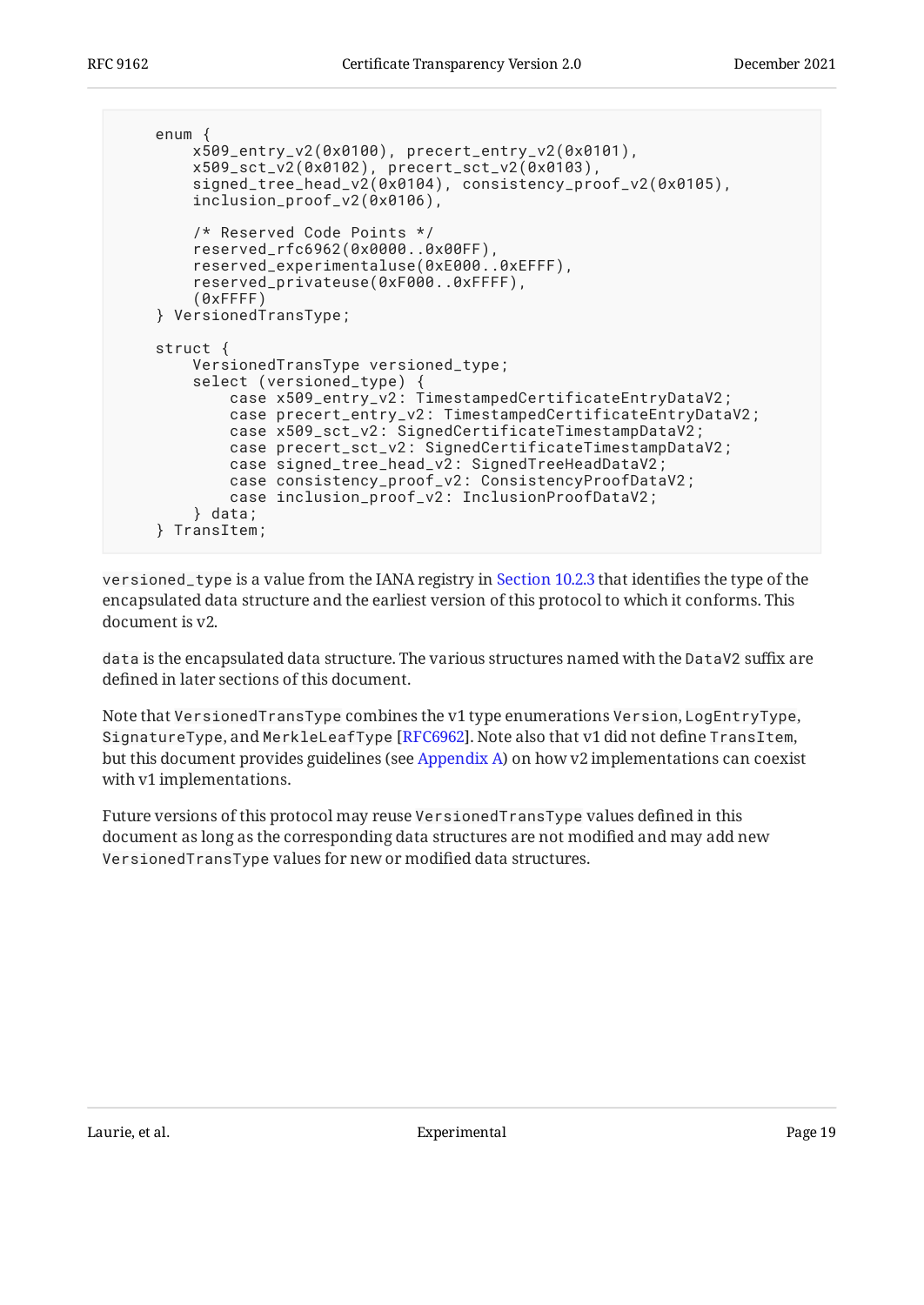### <span id="page-19-0"></span>**[4.6. Log Artifact Extensions](#page-19-0)**

```
 enum {
     reserved(65535)
 } ExtensionType;
 struct {
     ExtensionType extension_type;
     opaque extension_data<0..2^16-1>;
 } Extension;
```
The Extension structure provides a generic extensibility for log artifacts, including SCTs ([Section](#page-20-0) [4.8\)](#page-20-0) and STHs ([Section 4.10\)](#page-21-0). The interpretation of the extension\_data field is determined solely by the value of the extension\_type field.

This document does not define any extensions, but it does establish a registry for future ExtensionType values (see [Section 10.2.4](#page-42-0)). Each document that registers a new ExtensionType must specify the context in which it may be used (e.g., SCT, STH, or both) and describe how to interpret the corresponding extension\_data.

### <span id="page-19-1"></span>**[4.7. Merkle Tree Leaves](#page-19-1)**

The leaves of a log's Merkle Tree correspond to the log's entries (see [Section 4.3](#page-17-0)). Each leaf is the leaf hash ([Section 2.1\)](#page-6-1) of a TransItem structure of type x509\_entry\_v2 or precert\_entry\_v2, which encapsulates a TimestampedCertificateEntryDataV2 structure. Note that leaf hashes are calculated as HASH(0x00 || TransItem), where the hash algorithm is one of the log's parameters.

```
 opaque TBSCertificate<1..2^24-1>;
 struct {
     uint64 timestamp;
     opaque issuer_key_hash<32..2^8-1>;
     TBSCertificate tbs_certificate;
     Extension sct_extensions<0..2^16-1>;
 } TimestampedCertificateEntryDataV2;
```
timestamp is the date and time at which the certificate or precertificate was accepted by the log, in the form of a 64-bit unsigned number of milliseconds elapsed since the Unix Epoch (1 January 1970 00:00:00 UTC -- see [UNIXTIME]), ignoring leap seconds, in network byte order. Note that the leaves of a log's Merkle Tree are not required to be in strict chronological order.

Laurie, et al. No. 2016 and Experimental Experimental Page 20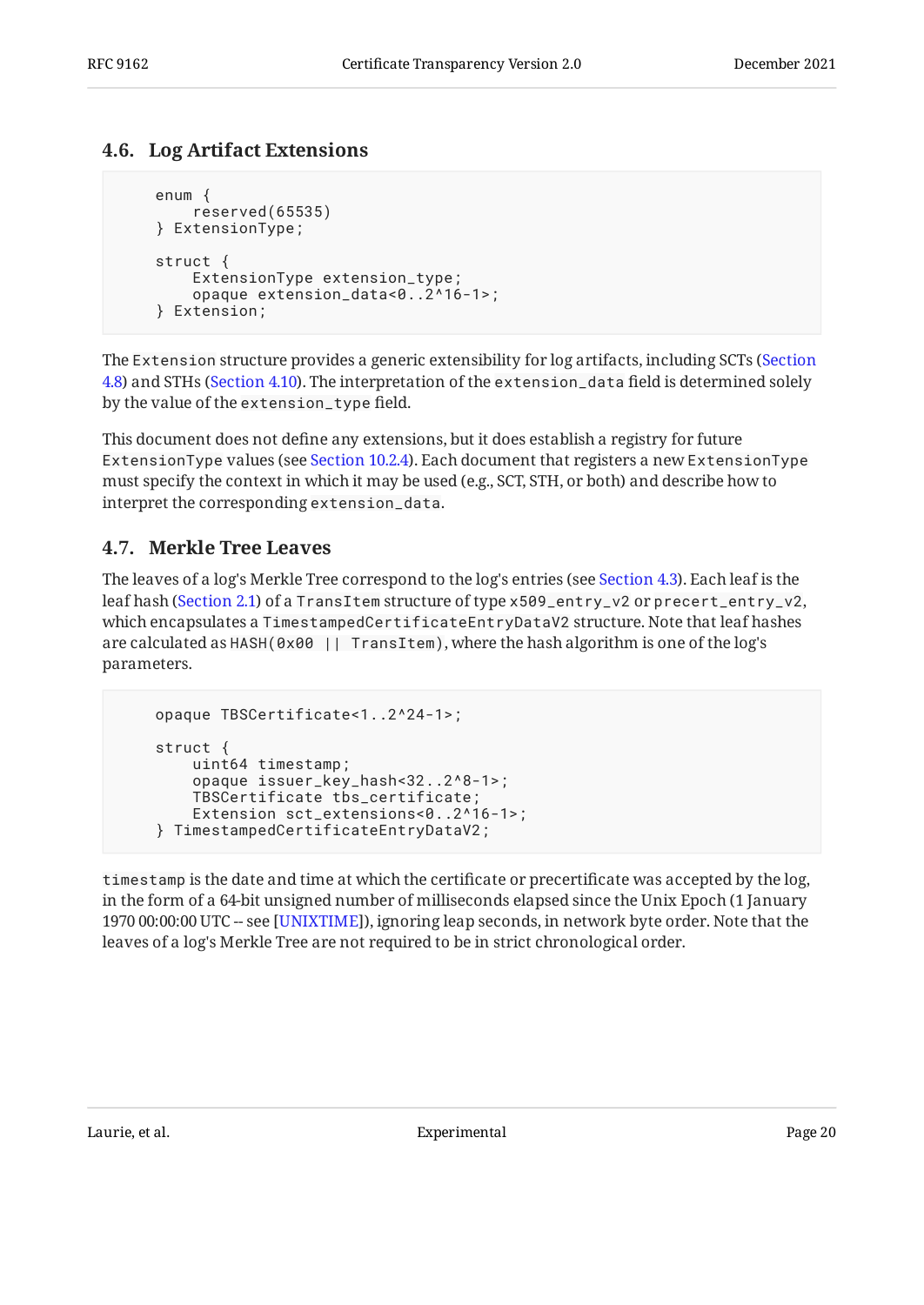issuer\_key\_hash is the HASH of the public key of the CA that issued the certificate or precertificate, calculated over the DER encoding of the key represented as SubjectPublicKeyInfo . This is needed to bind the CA to the certificate or precertificate, making it impossible [[RFC5280\]](#page-47-1) for the corresponding SCT to be valid for any other certificate or precertificate whose <code>TBSCertificate</code> matches <code>tbs\_certificate</code>. The length of the <code>issuer\_key\_hash</code> <code>MUST</code> match HASH\_SIZE.

tbs\_certificate is the DER-encoded TBSCertificate from the submission. (Note that a precertificate's TBSCertificate can be reconstructed from the corresponding certificate, as described in [Section 8.1.2\)](#page-34-5).

sct\_extensions is byte-for-byte identical to the SCT extensions of the corresponding SCT.

The type of the TransItem corresponds to the value of the type parameter supplied in the [Section](#page-25-0) [5.1](#page-25-0) call.

### <span id="page-20-0"></span>**[4.8. S](#page-20-0)igned Certifi[cate Timestamp \(SCT\)](#page-20-0)**

An SCT is a TransItem structure of type x509\_sct\_v2 or precert\_sct\_v2, which encapsulates a SignedCertificateTimestampDataV2 structure:

```
 struct {
     LogID log_id;
     uint64 timestamp;
     Extension sct_extensions<0..2^16-1>;
     opaque signature<1..2^16-1>;
 } SignedCertificateTimestampDataV2;
```
log\_id is this log's unique ID, encoded in an opaque vector, as described in [Section 4.4](#page-17-1).

timestamp is equal to the timestamp from the corresponding TimestampedCertificateEntryDataV2 structure.

sct\_extensions is a vector of 0 or more SCT extensions. This vector **MUST NOT** include more than one extension with the same extension\_type. The extensions in the vector **MUST** be ordered by the value of the extension\_type field, smallest value first. All SCT extensions are similar to noncritical X.509v3 extensions (i.e., the mustUnderstand field is not set), and a recipient **SHOULD** ignore any extension it does not understand. Furthermore, an implementation **MAY** choose to ignore any extension(s) that it does understand.

signature is computed over a TransItem structure of type x509\_entry\_v2 or precert\_entry\_v2 (see [Section 4.7](#page-19-1)) using the signature algorithm declared in the log's parameters (see [Section 4.1\)](#page-15-0).

### <span id="page-20-1"></span>**[4.9. Merkle Tree Head](#page-20-1)**

The log stores information about its Merkle Tree in a TreeHeadDataV2:

Laurie, et al. No. 2016. In the experimental Experimental Page 21 and Page 21 and Page 21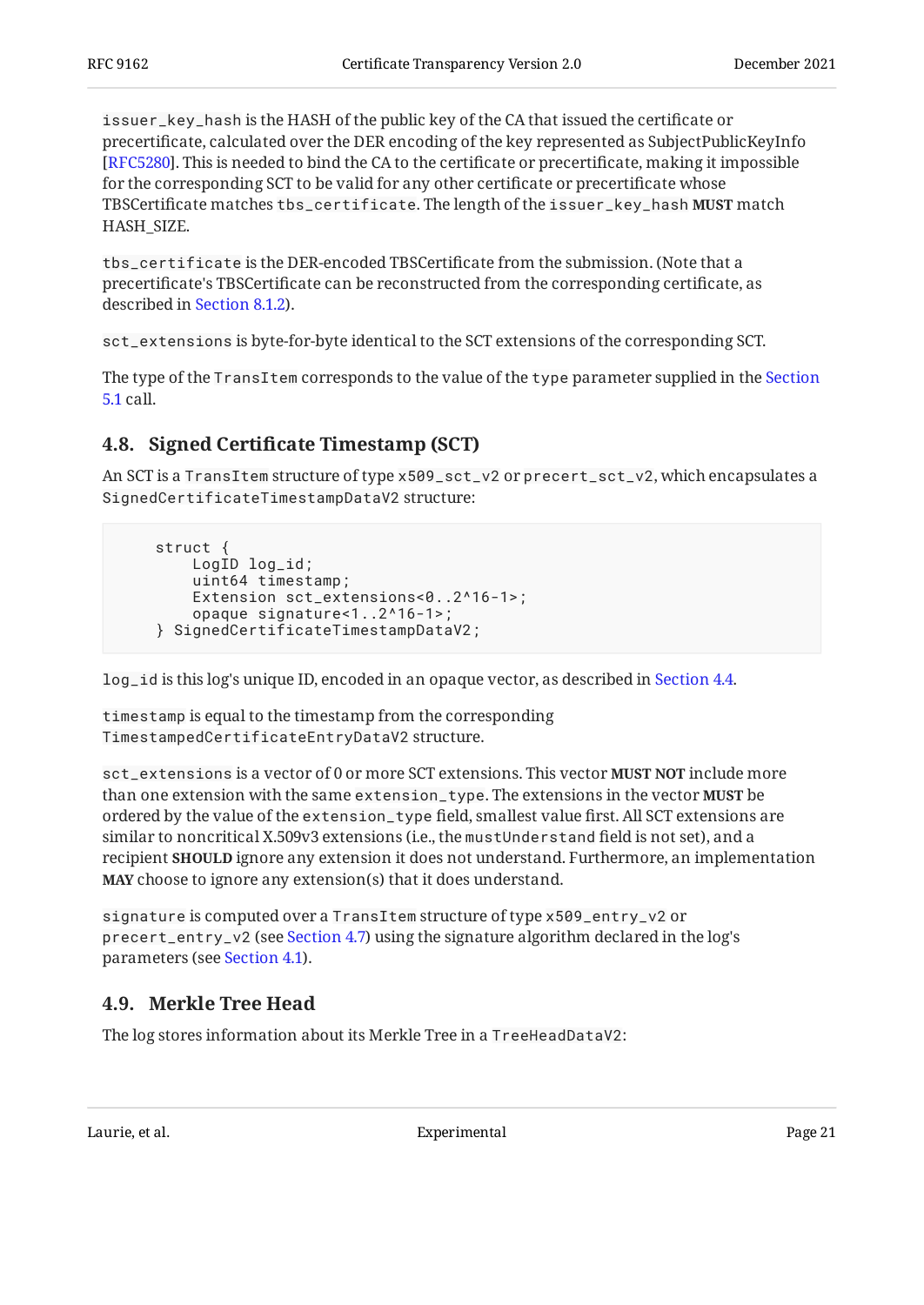```
 opaque NodeHash<32..2^8-1>;
 struct {
     uint64 timestamp;
     uint64 tree_size;
     NodeHash root_hash;
     Extension sth_extensions<0..2^16-1>;
 } TreeHeadDataV2;
```
The length of NodeHash MUST match HASH\_SIZE of the log.

timestamp is the current date and time, using the format defined in [Section 4.7](#page-19-1).

tree\_size is the number of entries currently in the log's Merkle Tree.

root\_hash is the root of the Merkle Tree.

sth\_extensions is a vector of 0 or more STH extensions. This vector **MUST NOT** include more than one extension with the same extension\_type. The extensions in the vector **MUST** be ordered by the value of the extension\_type field, smallest value first. If an implementation sees an extension that it does not understand, it **SHOULD** ignore that extension. Furthermore, an implementation **MAY** choose to ignore any extension(s) that it does understand.

### <span id="page-21-0"></span>**[4.10. Signed Tree Head \(STH\)](#page-21-0)**

Periodically, each log **SHOULD** sign its current tree head information (see [Section 4.9](#page-20-1)) to produce an STH. When a client requests a log's latest STH (see [Section 5.2](#page-26-0)), the log **MUST** return an STH that is no older than the log's MMD. However, since STHs could be used to mark individual clients (by producing a new STH for each query), a log **MUST NOT** produce STHs more frequently than its parameters declare (see [Section 4.1](#page-15-0)). In general, there is no need to produce a new STH unless there are new entries in the log; however, in the event that a log does not accept any submissions during an MMD period, the log **MUST** sign the same Merkle Tree Hash with a fresh timestamp.

An STH is a TransItem structure of type signed\_tree\_head\_v2, which encapsulates a SignedTreeHeadDataV2 structure:

```
 struct {
     LogID log_id;
     TreeHeadDataV2 tree_head;
     opaque signature<1..2^16-1>;
 } SignedTreeHeadDataV2;
```
log\_id is this log's unique ID encoded in an opaque vector, as described in [Section 4.4.](#page-17-1)

The timestamp in tree\_head **MUST** be at least as recent as the most recent SCT timestamp in the tree. Each subsequent timestamp **MUST** be more recent than the timestamp of the previous update.

Laurie, et al. No. 22 and 22 Experimental Page 22 and 22 and 23 and 23 and 23 Experimental Page 22 and 23 and 23 and 23 and 23 and 23 and 23 and 23 and 23 and 23 and 23 and 23 and 23 and 23 and 23 and 24 and 25 and 26 and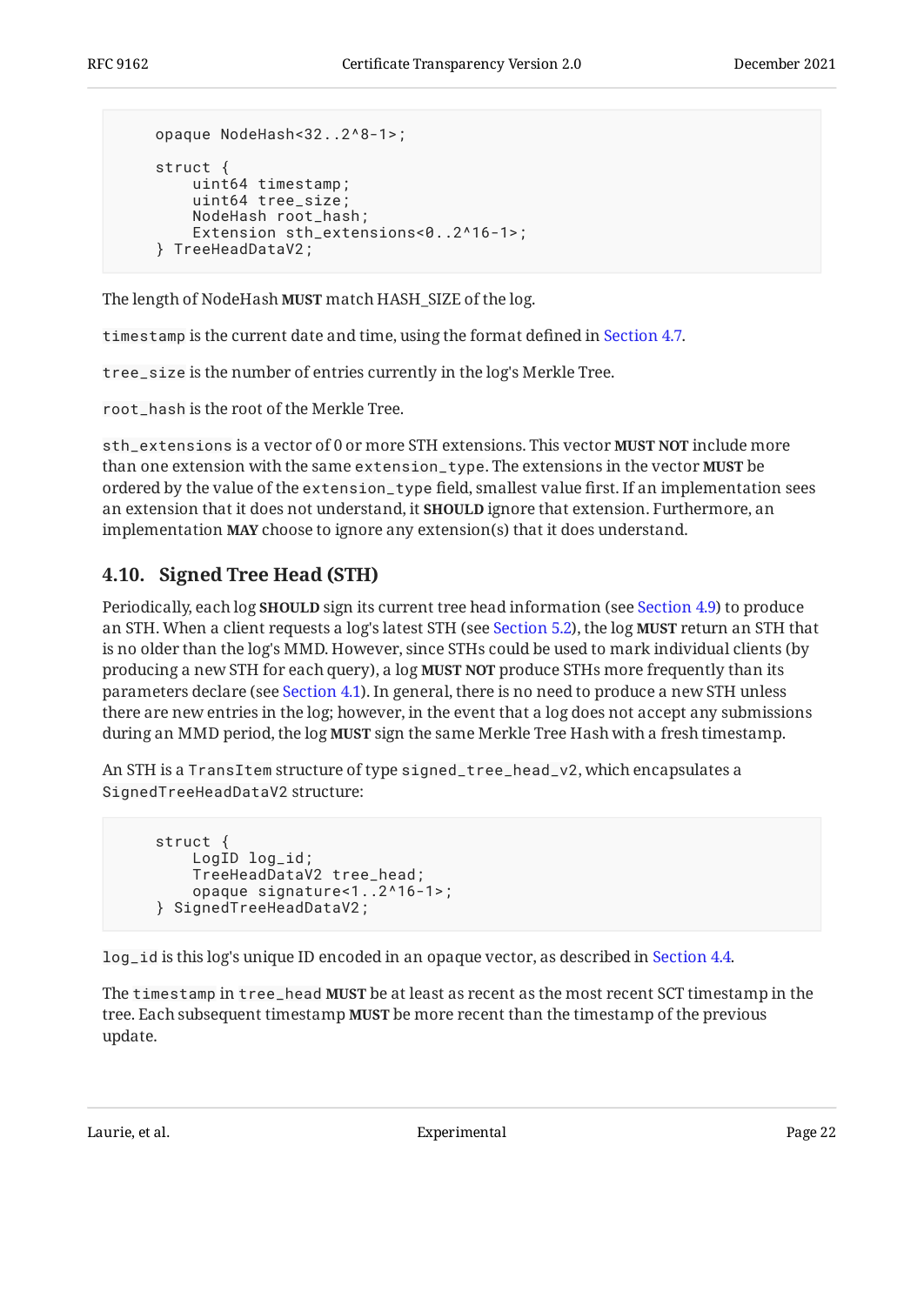tree head contains the latest tree head information (see [Section 4.9](#page-20-1)).

signature is computed over the tree\_head field using the signature algorithm declared in the log's parameters (see [Section 4.1](#page-15-0)).

### <span id="page-22-0"></span>**[4.11. Merkle Consistency Proofs](#page-22-0)**

To prepare a Merkle consistency proof for distribution to clients, the log produces a TransItem structure of type consistency\_proof\_v2, which encapsulates a ConsistencyProofDataV2 structure:

```
 struct {
     LogID log_id;
     uint64 tree_size_1;
     uint64 tree_size_2;
     NodeHash consistency_path<0..2^16-1>;
 } ConsistencyProofDataV2;
```
log\_id is this log's unique ID encoded in an opaque vector, as described in [Section 4.4.](#page-17-1)

tree\_size\_1 is the size of the older tree.

tree\_size\_2 is the size of the newer tree.

consistency\_path is a vector of Merkle Tree nodes proving the consistency of two STHs, as described in [Section 2.1.4.](#page-9-0)

### <span id="page-22-1"></span>**[4.12. Merkle Inclusion Proofs](#page-22-1)**

To prepare a Merkle inclusion proof for distribution to clients, the log produces a TransItem structure of type inclusion\_proof\_v2, which encapsulates an InclusionProofDataV2 structure:

```
 struct {
     LogID log_id;
     uint64 tree_size;
     uint64 leaf_index;
     NodeHash inclusion_path<0..2^16-1>;
 } InclusionProofDataV2;
```
log\_id is this log's unique ID encoded in an opaque vector, as described in [Section 4.4.](#page-17-1)

tree\_size is the size of the tree on which this inclusion proof is based.

leaf\_index is the 0-based index of the log entry corresponding to this inclusion proof.

inclusion\_path is a vector of Merkle Tree nodes proving the inclusion of the chosen certificate or precertificate, as described in [Section 2.1.3](#page-8-0).

Laurie, et al. **Experimental** Experimental Page 23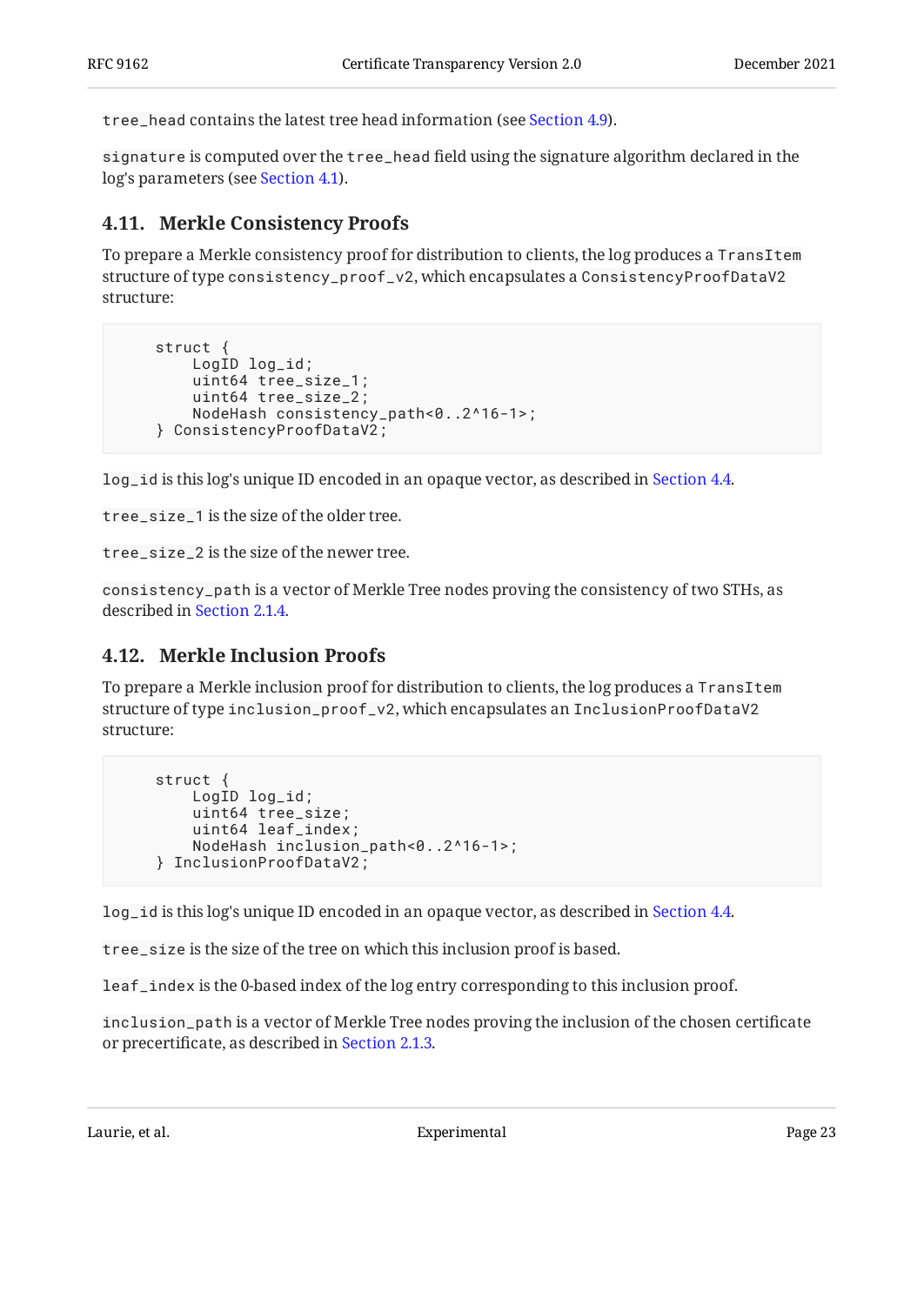### <span id="page-23-0"></span>**[4.13. Shutting Down a Log](#page-23-0)**

Log operators may decide to shut down a log for various reasons, such as deprecation of the signature algorithm. If there are entries in the log for certificates that have not yet expired, simply making TLS clients stop recognizing that log will have the effect of invalidating SCTs from that log. In order to avoid that, the following actions **SHOULD** be taken:

- $\bullet$  Make it known to clients and monitors that the log will be frozen. This is not part of the API, so it will have to be done via a relevant out-of-band mechanism.
- Stop accepting new submissions (the error code "shutdown" should be returned for such requests).
- Once MMD from the last accepted submission has passed and all pending submissions are incorporated, issue a final STH and publish it as one of the log's parameters. Having an STH with a timestamp that is after the MMD has passed from the last SCT issuance allows clients to audit this log regularly without special handling for the final STH. At this point, the log's private key is no longer needed and can be destroyed.
- $\bullet$  Keep the log running until the certificates in all of its entries have expired or exist in other logs (this can be determined by scanning other logs or connecting to domains mentioned in the certificates and inspecting the SCTs served).

## <span id="page-23-1"></span>**[5. Log Client Messages](#page-23-1)**

Messages are sent as HTTPS GET or POST requests. Parameters for POSTs and all responses are encoded as JavaScript Object Notation (JSON) objects [[RFC8259\]](#page-48-7). Parameters for GETs are encoded as order-independent key/value URL parameters, using the "application/x-www-formurlencoded" format described in the "HTML 4.01 Specification" [HTML401]. Binary data is base64 encodedaccording to Section 4 of [RFC4648], as specified in the individual messages.

Clients are configured with a log's base URL, which is one of the log's parameters. Clients construct URLs for requests by appending suffixes to this base URL. This structure places some degree of restriction on how log operators can deploy these services, as noted in [\[RFC8820\]](#page-49-4). However, operational experience with version 1 of this protocol has not indicated that these restrictions are a problem in practice.

Note that JSON objects and URL parameters may contain fields not specified here to allow for experimentation. Any fields that are not understood **SHOULD** be ignored.

In practice, log servers may include multiple front-end machines. Since it is impractical to keep these machines in perfect sync, errors that are caused by skew between the machines may occur. Where such errors are possible, the front end will return additional information (as specified below), making it possible for clients to make progress, if progress is possible. Front ends **MUST** only serve data that is free of gaps (that is, for example, no front end will respond with an STH unless it is also able to prove consistency from all log entries logged within that STH).

Laurie, et al. Experimental Page 24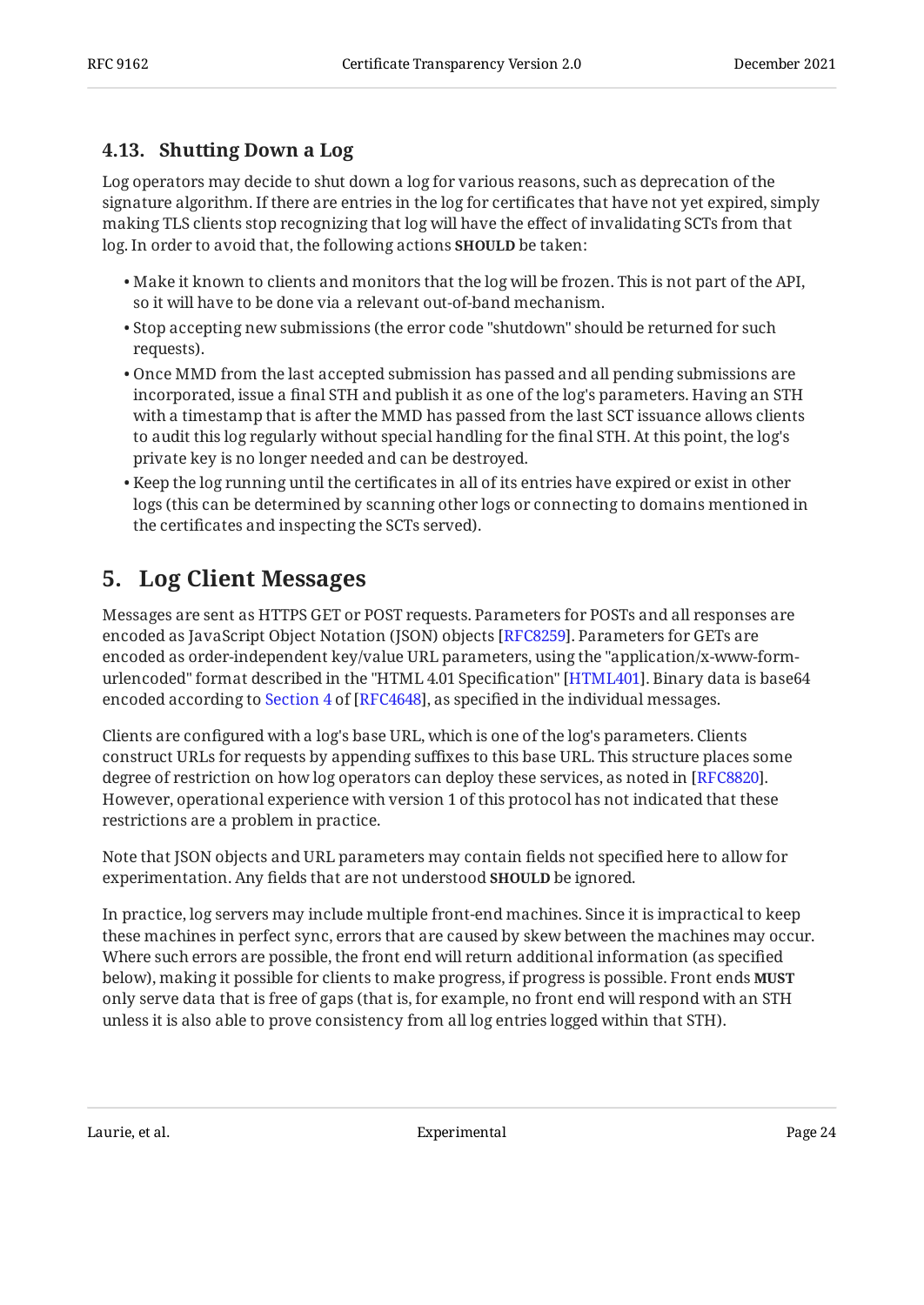For example, when a consistency proof between two STHs is requested, the front end reached may not yet be aware of one or both STHs. In the case where it is unaware of both, it will return the latest STH it is aware of. Where it is aware of the first but not the second, it will return the latest STH it is aware of and a consistency proof from the first STH to the returned STH. The case where it knows the second but not the first should not arise (see the "no gaps" requirement above).

If the log is unable to process a client's request, it **MUST** return an HTTP response code of  $4xx/5xx$ (see [RFC7231]), and, in place of the responses outlined in the subsections below, the body **SHOULD** bea JSON problem details object (see <u>Section 3</u> of [RFC7807]) containing:

- type: A URN reference identifying the problem. To facilitate automated response to errors, this document defines a set of standard tokens for use in the type field within the URN namespace of: "urn:ietf:params:trans:error:".
- detail: A human-readable string describing the error that prevented the log from processing the request, ideally with sufficient detail to enable the error to be rectified.

For example, in response to a request of <Base URL>/ct/v2/get-entries?start=100&end=99, the log would return a 400 Bad Request response code with a body similar to the following:

```
 {
     "type": "urn:ietf:params:trans:error:endBeforeStart",
     "detail": "'start' cannot be greater than 'end'"
 }
```
Most error types are specific to the type of request and are defined in the respective subsections below. The one exception is the "malformed" error type, which indicates that the log server could not parse the client's request because it did not comply with this document:

<span id="page-24-0"></span>

| type    | detail                                     |
|---------|--------------------------------------------|
|         | malformed The request could not be parsed. |
| Table 1 |                                            |

Clients SHOULD treat 500 Internal Server Error and 503 Service Unavailable responses as transient failures and **MAY** retry the same request without modification at a later date. Note that in the case of a 503 response, the log MAY include a Retry-After header field per [\[RFC7231\]](#page-48-8) in order to request a minimum time for the client to wait before retrying the request. In the absence of this header field, this document does not specify a minimum.

Clients **SHOULD** treat any 4xx error as a problem with the request and not attempt to resubmit without some modification to the request. The full status code **MAY** provide additional details.

This document deliberately does not provide more specific guidance on the use of HTTP status codes.

Laurie, et al. No. 2016 and Experimental Page 25 and Page 25 and Page 25 and Page 25 and Page 25 and Page 25 and Page 25 and Page 25 and Page 25 and Page 25 and Page 25 and Page 25 and Page 25 and Page 25 and Page 25 and P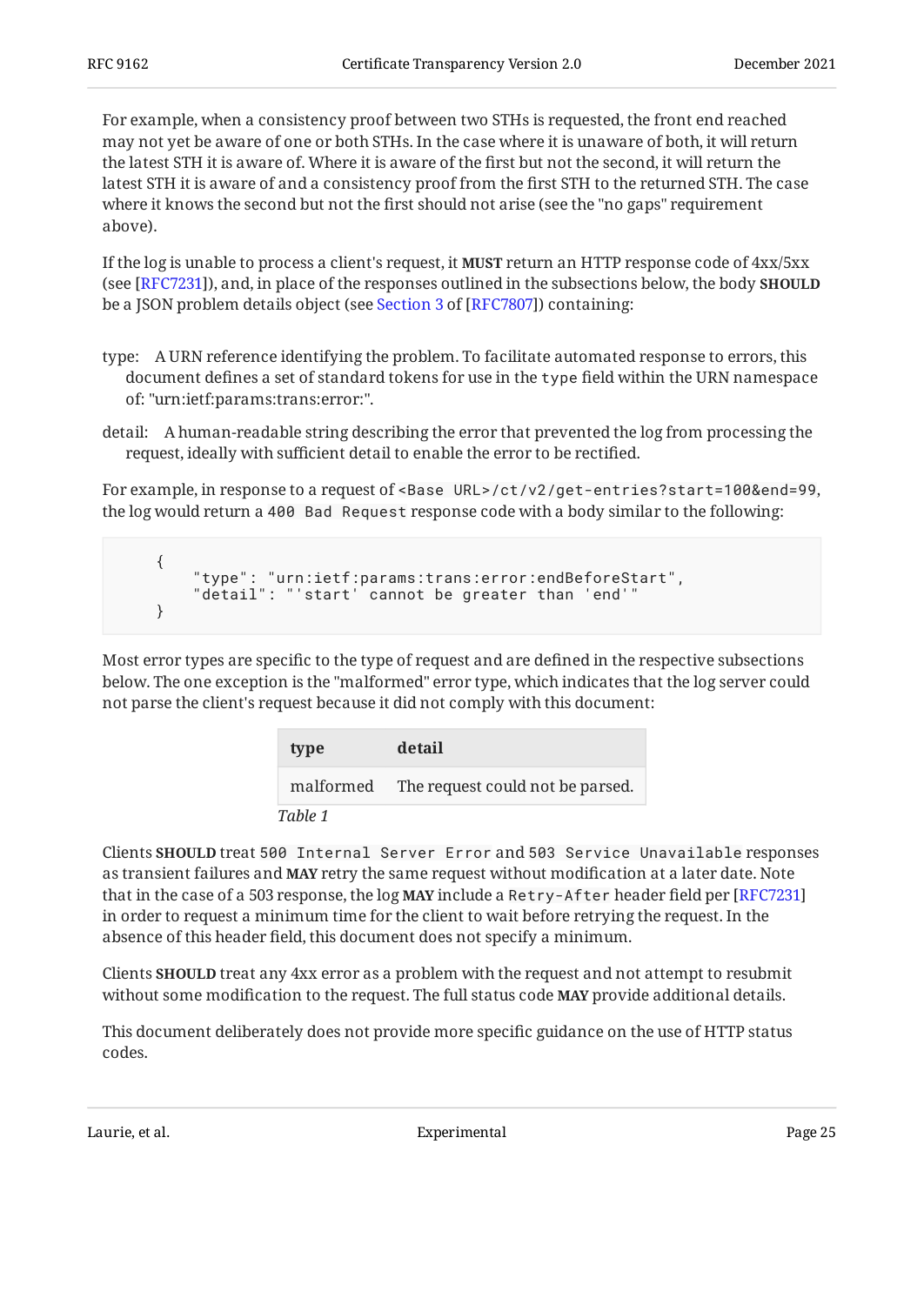### <span id="page-25-0"></span>**[5.1. Submit Entry to Log](#page-25-0)**

POST <Base URL>/ct/v2/submit-entry

#### Inputs:

submission: The base64-encoded certificate or precertificate.

- type: The VersionedTransType integer value that indicates the type of the submission: 1 for x509\_entry\_v2 or 2 for precert\_entry\_v2.
- chain: An array of zero or more JSON strings, each of which is a base64-encoded CA certificate. The first element is the certifier of the submission, the second certifies the first, etc. The last element of chain (or, if chain is an empty array, the submission) is certified by an accepted trust anchor.

#### Outputs:

sct: A base64-encoded TransItem of type x509\_sct\_v2 or precert\_sct\_v2, signed by this log, that corresponds to the submission.

If the submitted entry is immediately appended to (or already exists in) this log's tree, then the log **SHOULD** also output:

- sth: A base64-encoded TransItem of type signed\_tree\_head\_v2 signed by this log.
- inclusion: A base64-encoded TransItem of type inclusion\_proof\_v2 whose inclusion\_path array of Merkle Tree nodes proves the inclusion of the submission in the returned sth.

<span id="page-25-1"></span>

| type           | detail                                                                                                                                  |
|----------------|-----------------------------------------------------------------------------------------------------------------------------------------|
| badSubmission  | submission is neither a valid certificate nor a valid precertificate.                                                                   |
| badType        | type is neither 1 nor 2.                                                                                                                |
| badChain       | The first element of chain is not the certifier of the submission, or the<br>second element does not certify the first, etc.            |
| badCertificate | One or more certificates in chain are not valid (e.g., not properly<br>encoded).                                                        |
| unknownAnchor  | The last element of chain (or, if chain is an empty array, the<br>submission) is not, nor is it certified by, an accepted trust anchor. |
| shutdown       | The log is no longer accepting submissions.                                                                                             |
| Table 2        |                                                                                                                                         |

Error codes:

Laurie, et al. **Experimental** Experimental Page 26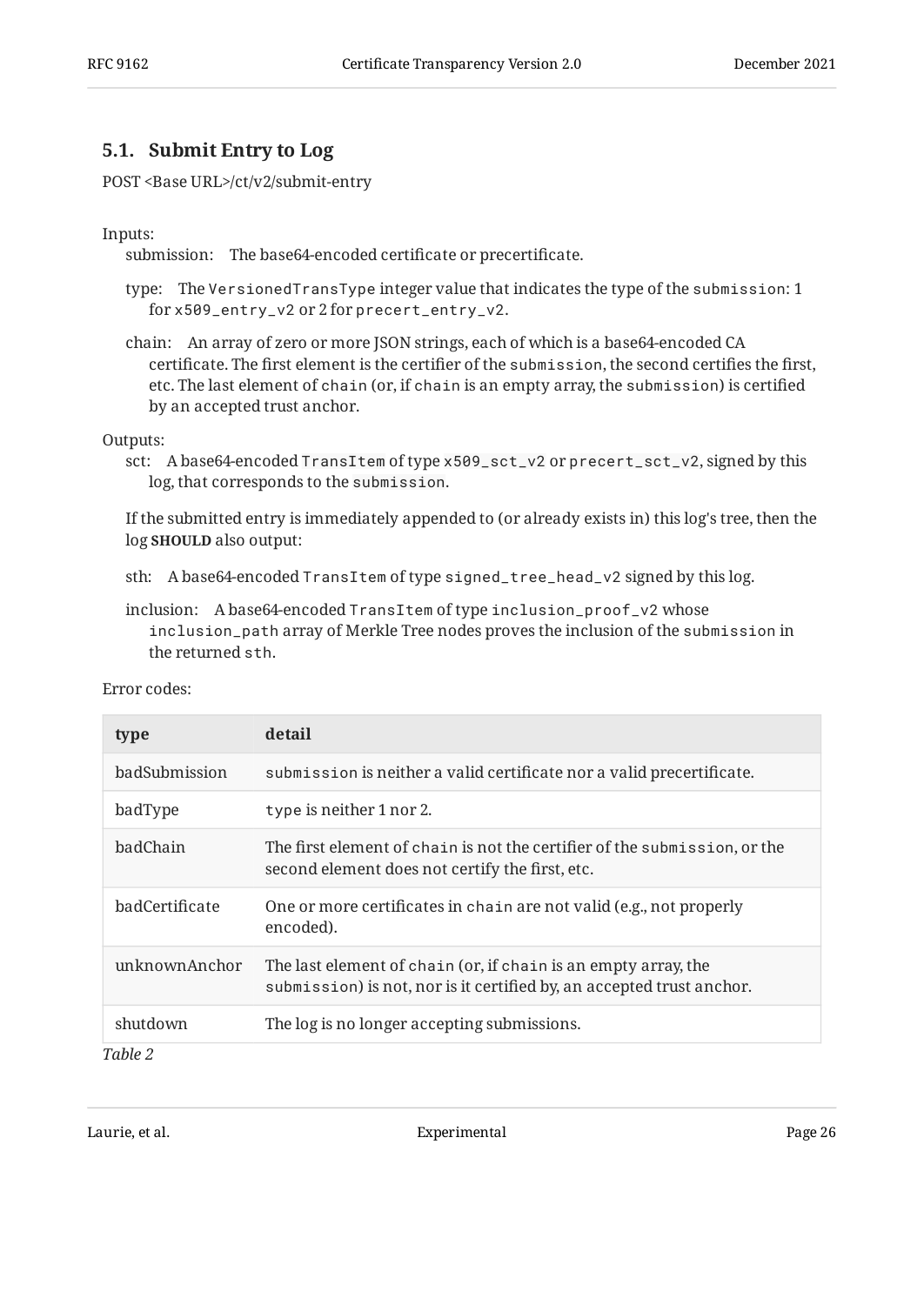If the version of sct is not v2, then a v2 client may be unable to verify the signature. It **MUST NOT** construe this as an error. This is to avoid forcing an upgrade of compliant v2 clients that do not use the returned SCTs.

If a log detects bad encoding in a chain that otherwise verifies correctly, then the log **MUST** either log the certificate or return the "badCertificate" error. If the certificate is logged, an SCT **MUST** be issued. Logging the certificate is useful, because monitors ([Section 8.2](#page-36-1)) can then detect these encoding errors, which may be accepted by some TLS clients.

If submission is an accepted trust anchor whose certifier is neither an accepted trust anchor nor the first element of chain, then the log **MUST** return the "unknownAnchor" error. A log is not able to generate an SCT for a submission if it does not have access to the issuer's public key.

If the returned sct is intended to be provided to TLS clients, then sth and inclusion (if **returned) SHOULD** also be provided to TLS clients. For example, if <code>type</code> was 2 (indicating precert\_sct\_v2), then all three TransItems could be embedded in the certificate.

### <span id="page-26-0"></span>**[5.2. Retrieve Latest STH](#page-26-0)**

GET <Base URL>/ct/v2/get-sth

No inputs.

Outputs:

sth: A base64-encoded TransItem of type signed\_tree\_head\_v2 signed by this log that is no older than the log's MMD.

### <span id="page-26-1"></span>**[5.3. Retrieve Merkle Consistency Proof between Two STHs](#page-26-1)**

GET <Base URL>/ct/v2/get-sth-consistency

Inputs:

first: The tree\_size of the older tree, in decimal.

second: The tree\_size of the newer tree, in decimal (optional).

Both tree sizes must be from existing v2 STHs. However, because of skew, the receiving front end may not know one or both of the existing STHs. If both are known, then only the consistency output is returned. If the first is known but the second is not (or has been omitted), then the latest known STH is returned, along with a consistency proof between the first STH and the latest. If neither are known, then the latest known STH is returned without a consistency proof.

Outputs:

consistency:

Laurie, et al. No. 2016. In the contract experimental contract the contract of the Page 27 and 27 and 27 and 27 and 27 and 27 and 27 and 27 and 27 and 27 and 27 and 27 and 27 and 27 and 27 and 27 and 27 and 27 and 27 and 2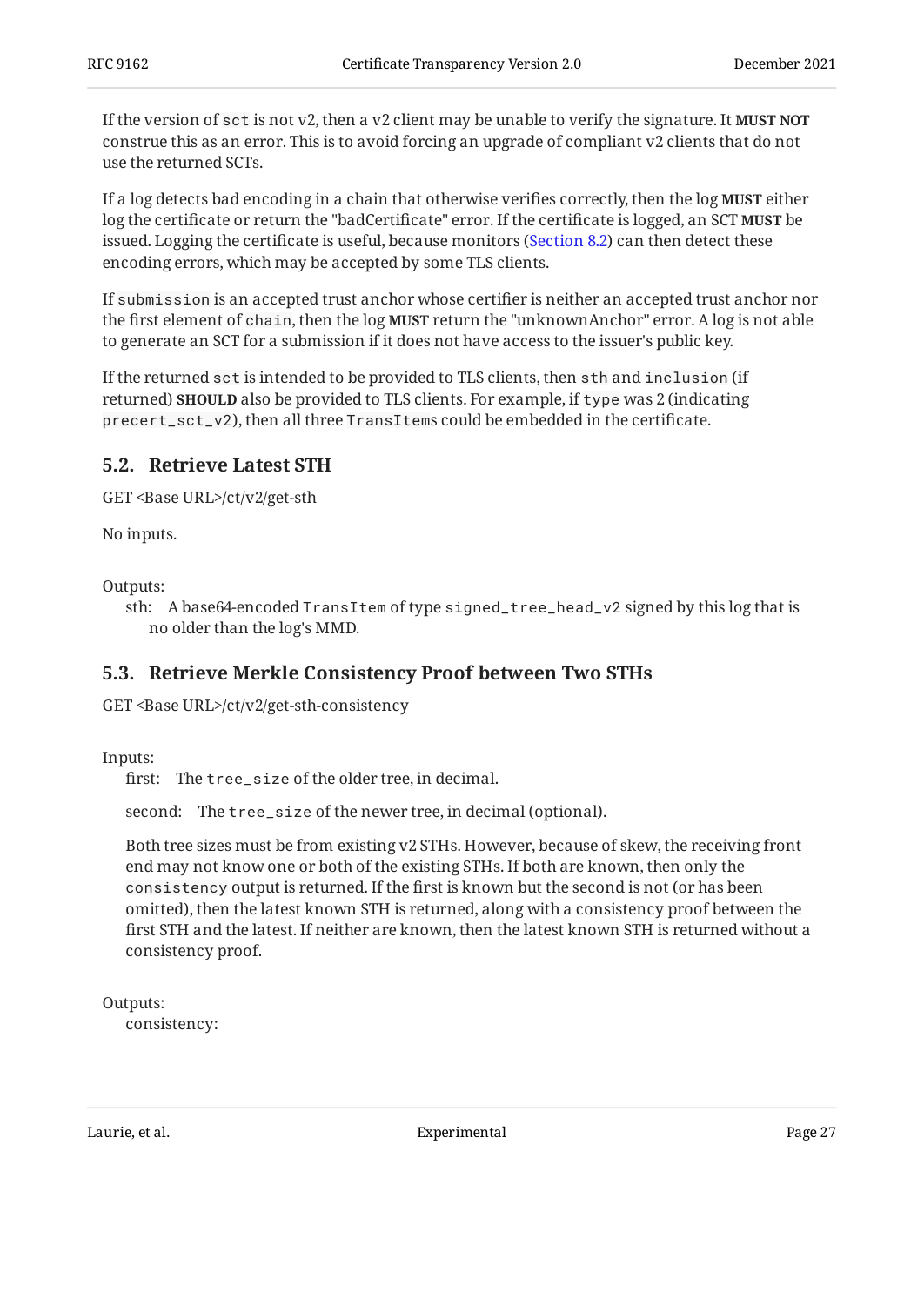A base64-encoded TransItem of type consistency\_proof\_v2 whose tree\_size\_1 **MUST** match the <code>first</code> input. If the <code>sth</code> output is omitted, then <code>tree\_size\_2</code> MUST match the second input. If first and second are equal and correspond to a known STH, the returned consistency proof **MUST** be empty (a consistency\_path array with zero elements).

sth: A base64-encoded TransItem of type signed\_tree\_head\_v2, signed by this log.

Note that no signature is required for the consistency output, as it is used to verify the consistency between two signed STHs.

Error codes:

<span id="page-27-1"></span>

| type              | detail                                                                 |
|-------------------|------------------------------------------------------------------------|
| firstUnknown      | first is before the latest known STH but is not from an existing STH.  |
| secondUnknown     | second is before the latest known STH but is not from an existing STH. |
| secondBeforeFirst | second is smaller than first.                                          |
|                   |                                                                        |

*[Table 3](#page-27-1)*

<span id="page-27-0"></span>See [Section 2.1.4.2](#page-10-0) for an outline of how to use the consistency output.

### **[5.4. Retrieve Merkle Inclusion Proof from Log by Leaf Hash](#page-27-0)**

GET <Base URL>/ct/v2/get-proof-by-hash

Inputs:

hash: A base64-encoded v2 leaf hash.

tree\_size: The tree\_size of the tree on which to base the proof, in decimal.

The hash must be calculated as defined in [Section 4.7](#page-19-1). A v2 STH must exist for the tree\_size. Because of skew, the front end may not know the requested tree head. In that case, it will return the latest STH it knows, along with an inclusion proof to that STH. If the front end knows the requested tree head, then only inclusion is returned.

Outputs:

inclusion: A base64-encoded TransItem of type inclusion\_proof\_v2 whose inclusion\_path array of Merkle Tree nodes proves the inclusion of the certificate (as specified by the hash parameter) in the selected STH.

sth: A base64-encoded TransItem of type signed\_tree\_head\_v2, signed by this log.

Note that no signature is required for the inclusion output, as it is used to verify inclusion in the selected STH, which is signed.

Laurie, et al. **Experimental** Experimental Page 28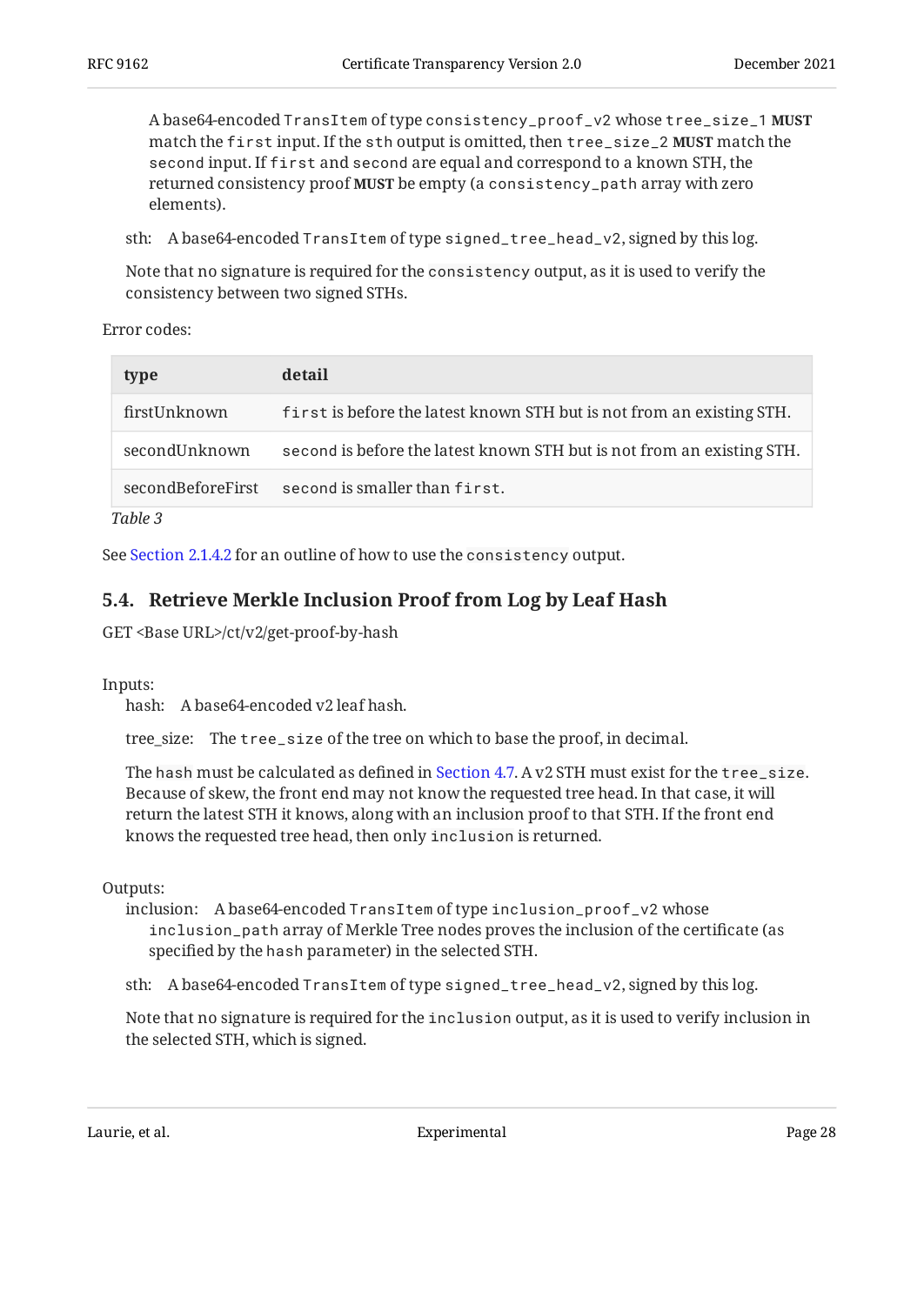#### Error codes:

<span id="page-28-1"></span>

| type            | detail                                                                                                    |
|-----------------|-----------------------------------------------------------------------------------------------------------|
| hashUnknown     | hash is not the hash of a known leaf (may be caused by skew or by a<br>known certificate not yet merged). |
| treeSizeUnknown | hash is before the latest known STH but is not from an existing STH.                                      |
| Table 4         |                                                                                                           |

<span id="page-28-0"></span>See [Section 2.1.3.2](#page-8-2) for an outline of how to use the inclusion output.

### **[5.5. Retrieve Merkle Inclusion Proof, STH, and Consistency Proof by Leaf](#page-28-0) [Hash](#page-28-0)**

GET <Base URL>/ct/v2/get-all-by-hash

Inputs:

hash: A base64-encoded v2 leaf hash.

tree\_size: The tree\_size of the tree on which to base the proofs, in decimal.

The hash must be calculated as defined in [Section 4.7](#page-19-1). A v2 STH must exist for the tree\_size.

Because of skew, the front end may not know the requested tree head or the requested hash, which leads to a number of cases:

<span id="page-28-2"></span>

| <b>Case</b>                                                                          | Response                                                                                               |
|--------------------------------------------------------------------------------------|--------------------------------------------------------------------------------------------------------|
| latest STH < requested<br>tree head                                                  | Return latest STH.                                                                                     |
| latest STH > requested<br>tree head                                                  | Return latest STH and a consistency proof between it and the<br>requested tree head (see Section 5.3). |
| index of requested hash<br><latest sth<="" td=""><td>Return inclusion.</td></latest> | Return inclusion.                                                                                      |

*[Table 5](#page-28-2)*

Note that more than one case can be true; in which case, the returned data is their union. It is also possible for none to be true; in which case, the front end MUST return an empty response.

Outputs:

inclusion: A base64-encoded TransItem of type inclusion\_proof\_v2 whose inclusion\_path array of Merkle Tree nodes proves the inclusion of the certificate (as specified by the hash parameter) in the selected STH.

Laurie, et al. Experimental Page 29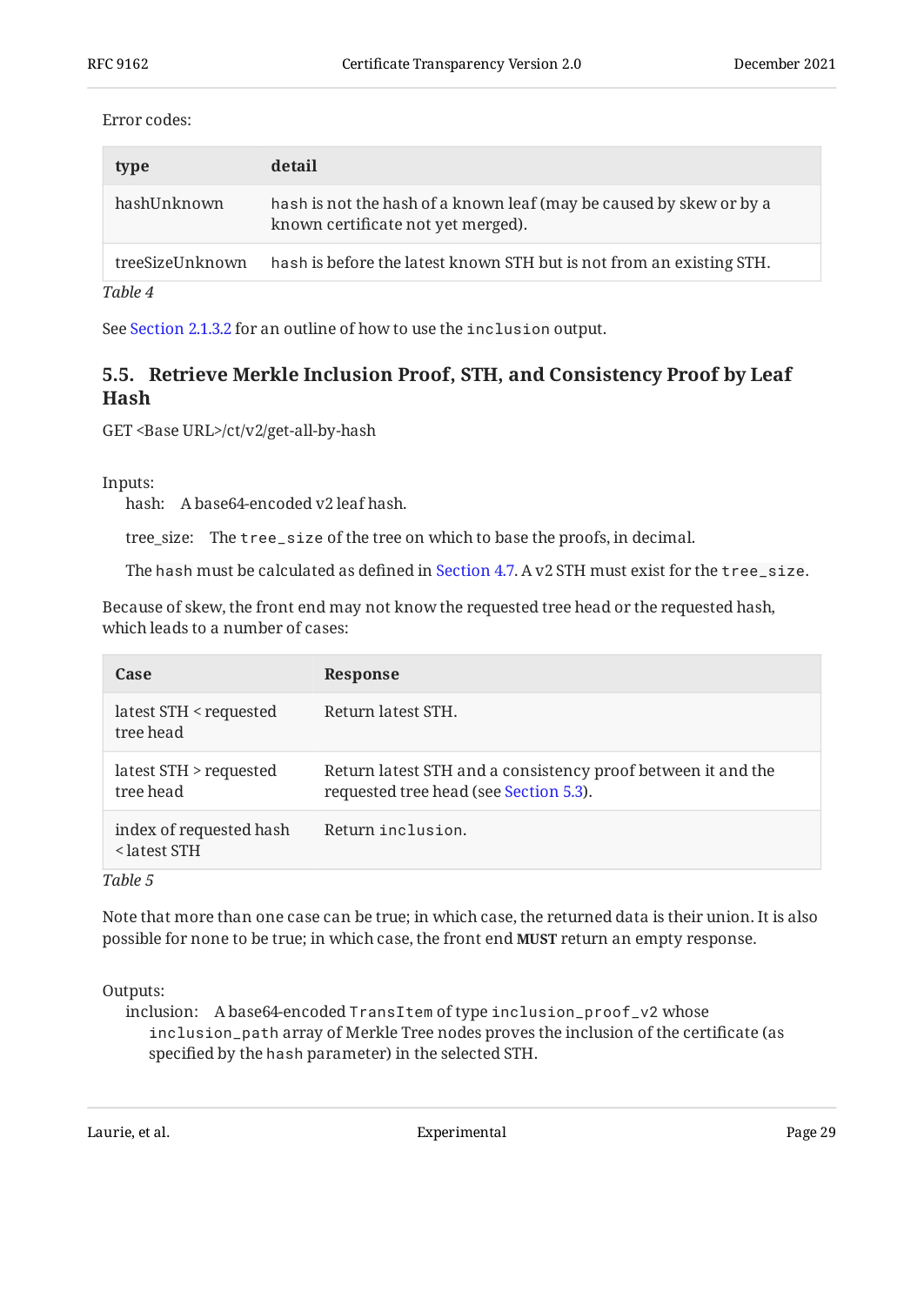sth: A base64-encoded TransItem of type signed\_tree\_head\_v2, signed by this log.

consistency: A base64-encoded TransItem of type consistency\_proof\_v2 that proves the consistency of the requested tree head and the returned STH.

Note that no signature is required for the inclusion or consistency outputs, as they are used to verify inclusion in and consistency of signed STHs.

Errors are the same as in [Section 5.4](#page-27-0).

See [Section 2.1.3.2](#page-8-2) for an outline of how to use the inclusion output, and see [Section 2.1.4.2](#page-10-0) for an outline of how to use the consistency output.

#### <span id="page-29-0"></span>**[5.6. Retrieve Entries and STH from Log](#page-29-0)**

```
GET <Base URL>/ct/v2/get-entries
```
#### Inputs:

start: 0-based index of first entry to retrieve, in decimal.

end: 0-based index of last entry to retrieve, in decimal.

Outputs:

entries: An array of objects, each consisting of:

- log\_entry: The base64-encoded TransItem structure of type x509\_entry\_v2 or precert\_entry\_v2 (see [Section 4.3](#page-17-0)).
- submitted\_entry: JSON object equivalent to inputs that were submitted to submit-entry, with the addition of the trust anchor to the chain field if the submission did not include it.
- sct: The base64-encoded TransItem of type x509\_sct\_v2 or precert\_sct\_v2, corresponding to this log entry.
- sth: A base64-encoded TransItem of type signed\_tree\_head\_v2, signed by this log.

Note that this message is not signed -- the entries data can be verified by constructing the Merkle Tree Hash corresponding to a retrieved STH. All leaves **MUST** be v2. However, a compliant <code>v2</code> client **MUST NOT** construe an unrecognized <code>TransItem</code> type as an error. This means it may be unable to parse some entries, but note that each client can inspect the entries it does recognize as well as verify the integrity of the data by treating unrecognized leaves as opaque input to the tree.

The  $\texttt{start}$  and end parameters  $\textbf{SHOULD}$  be within the range  $0 \leq x \leq \texttt{tree\_size},$  as returned by get-sth in [Section 5.2](#page-26-0).

The <code>start</code> parameter MUST be less than or equal to the end parameter.

Laurie, et al. **Experimental** Experimental Page 30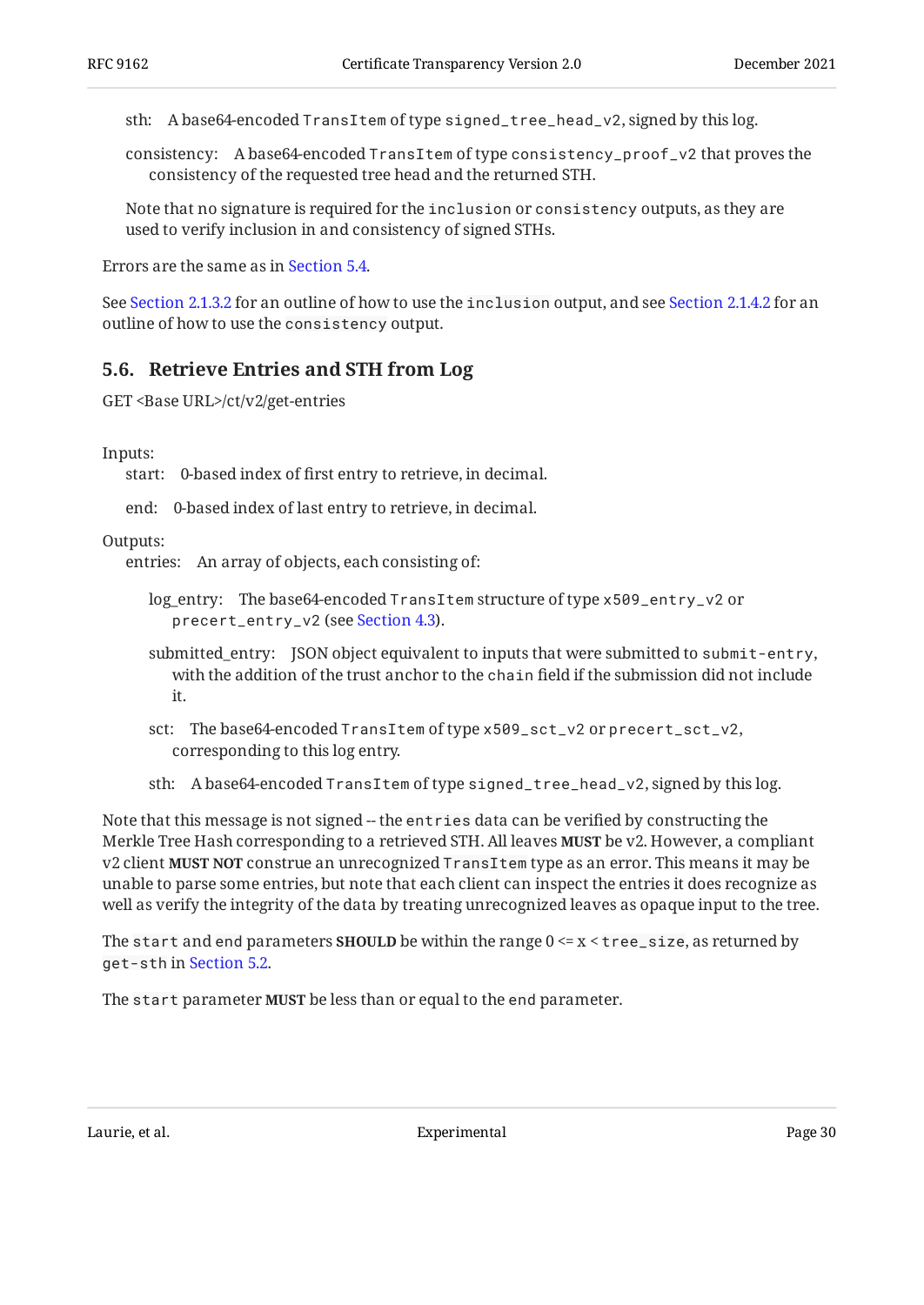Each submitted\_entry output parameter **MUST** include the trust anchor that the log used to verify the submission, even if that trust anchor was not provided to submit-entry (see [Section](#page-25-0) [5.1\)](#page-25-0). If the submission does not certify itself, then the first element of chain **MUST** be present and **MUST** certify the submission.

Log servers **MUST** honor requests where 0 <= start < tree\_size and end >= tree\_size by returning a partial response covering only the valid entries in the specified range. end >= tree\_size could be caused by skew. Note that the following restriction may also apply:

Logs **MAY** restrict the number of entries that can be retrieved per get-entries request. If a client requests more than the permitted number of entries, the log **SHALL** return the maximum number of entries permissible. These entries **SHALL** be sequential beginning with the entry specified by start. Note that a limit on the number of entries is not immutable, and therefore the restriction may be changed or lifted at any time and is not listed with the other Log Parameters in [Section 4.1](#page-15-0).

Because of skew, it is possible the log server will not have any entries between start and end. In this case, it **MUST** return an empty entries array.

In any case, the log server **MUST** return the latest STH it knows about.

See [Section 2.1.2](#page-7-0) for an outline of how to use a complete list of log\_entry entries to verify the root\_hash.

Error codes:

<span id="page-30-1"></span>

| type         | detail                                                          |
|--------------|-----------------------------------------------------------------|
| startUnknown | start is greater than the number of entries in the Merkle Tree. |
|              | endBeforeStart start cannot be greater than end.                |
| Table 6      |                                                                 |

### <span id="page-30-0"></span>**[5.7. Retrieve Accepted Trust Anchors](#page-30-0)**

GET <Base URL>/ct/v2/get-anchors

No inputs.

Outputs:

certificates: An array of JSON strings, each of which is a base64-encoded CA certificate that is acceptable to the log.

max\_chain\_length: If the server has chosen to limit the length of chains it accepts, this is the maximum number of certificates in the chain, in decimal. If there is no limit, this is omitted.

This data is not signed, and the protocol depends on the security guarantees of TLS to ensure correctness.

Laurie, et al. **Experimental** Experimental Page 31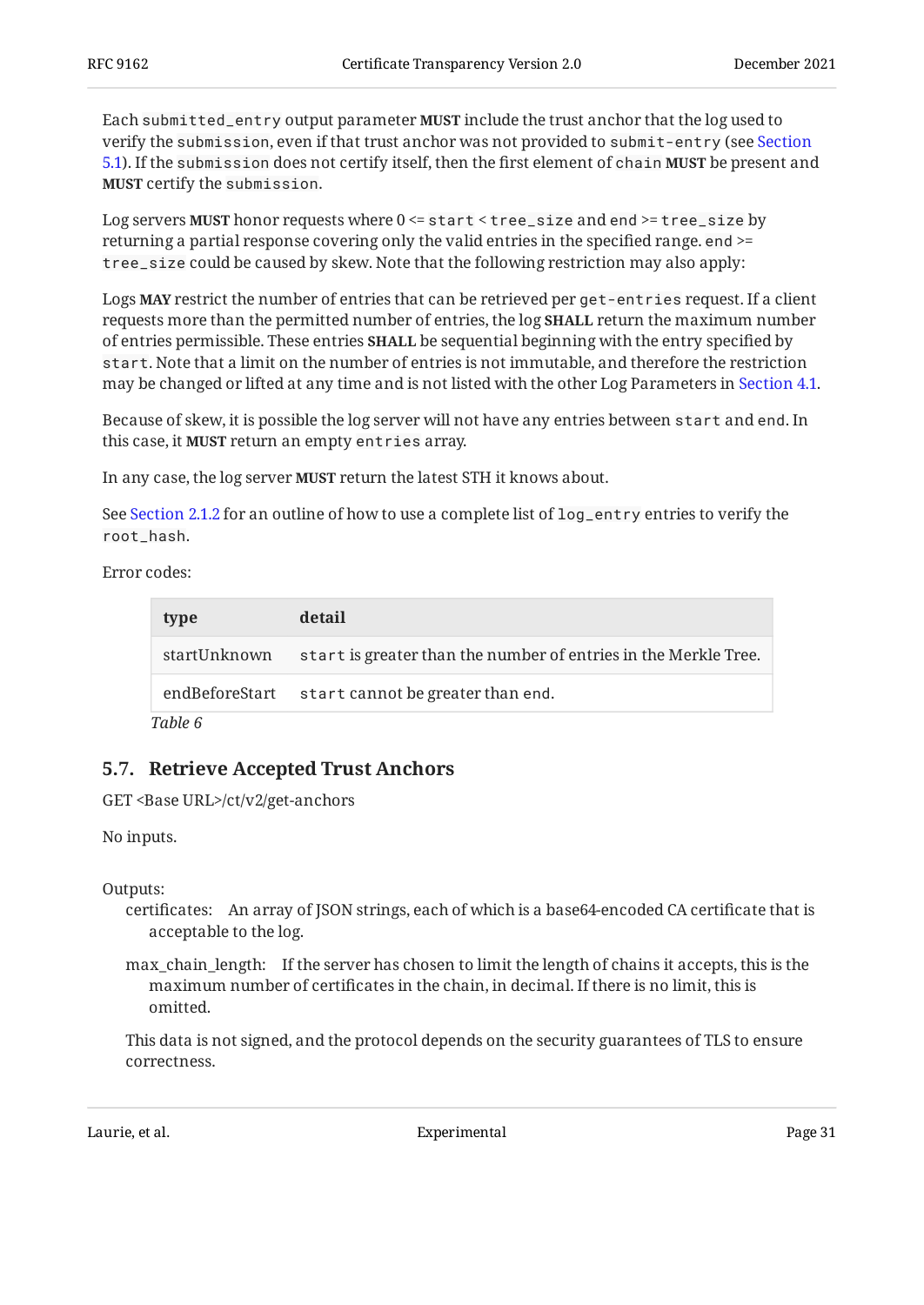## <span id="page-31-0"></span>**[6. TLS Servers](#page-31-0)**

CT-using TLS servers **MUST** use at least one of the mechanisms described below to present one or more SCTs from one or more logs to each TLS client during full TLS handshakes, when requested by the client, where each SCT corresponds to the server certificate. (Of course, a server can only send a TLS extension if the client has specified it first.) Servers **SHOULD** also present corresponding inclusion proofs and STHs.

A server can provide SCTs using a TLS 1.3 extension ([Section 4.2](https://www.rfc-editor.org/rfc/rfc8446#section-4.2) of [\[RFC8446](#page-48-3)]) with type transparency\_info (see [Section 6.5](#page-33-0)). This mechanism allows TLS servers to participate in CT without the cooperation of CAs, unlike the other two mechanisms. It also allows SCTs and inclusion proofs to be updated on the fly.

The server may also use an Online Certificate Status Protocol (OCSP) [RFC6960] response extension (see [Section 7.1.1](#page-33-3)), providing the OCSP response as part of the TLS handshake. Providing a response during a TLS handshake is popularly known as "OCSP stapling". For TLS 1.3, the information is encoded as an extension in the status\_request extension data; see [Section](https://www.rfc-editor.org/rfc/rfc8446#section-4.4.2.1)  $4.4.2.1$  of [[RFC8446\]](#page-48-3). For TLS 1.2 [RFC5246], the information is encoded in the <code>CertificateStatus</code> message;see Section 8 of [RFC6066]. Using stapling also allows SCTs and inclusion proofs to be updated on the fly.

CT information can also be encoded as an extension in the X.509v3 certificate (see [Section 7.1.2\)](#page-34-0). This mechanism allows the use of unmodified TLS servers, but the SCTs and inclusion proofs cannot be updated on the fly. Since the logs from which the SCTs and inclusion proofs originated won't necessarily be accepted by TLS clients for the full lifetime of the certificate, there is a risk that TLS clients may subsequently consider the certificate to be noncompliant. In such an event, one of the other two mechanisms will need to be used to deliver CT information, or, if this is not possible, the certificate will need to be reissued.

### <span id="page-31-1"></span>**[6.1. TLS Client Authentication](#page-31-1)**

This specification includes no description of how a TLS server can use CT for TLS client certificates. While this may be useful, it is not documented here for the following reasons:

- $\bullet$  The greater security exposure is for clients to end up interacting with an illegitimate server.
- $\bullet$  In general, TLS client certificates are not expected to be submitted to CT logs, particularly those intended for general public use.

<span id="page-31-2"></span>A future version could include such information.

### **[6.2. Multiple SCTs](#page-31-2)**

CT-using TLS servers **SHOULD** send SCTs from multiple logs because:

 $\bullet$  The set of logs trusted by TLS clients is neither unified nor static; each client vendor may maintain an independent list of trusted logs, and, over time, new logs may become trusted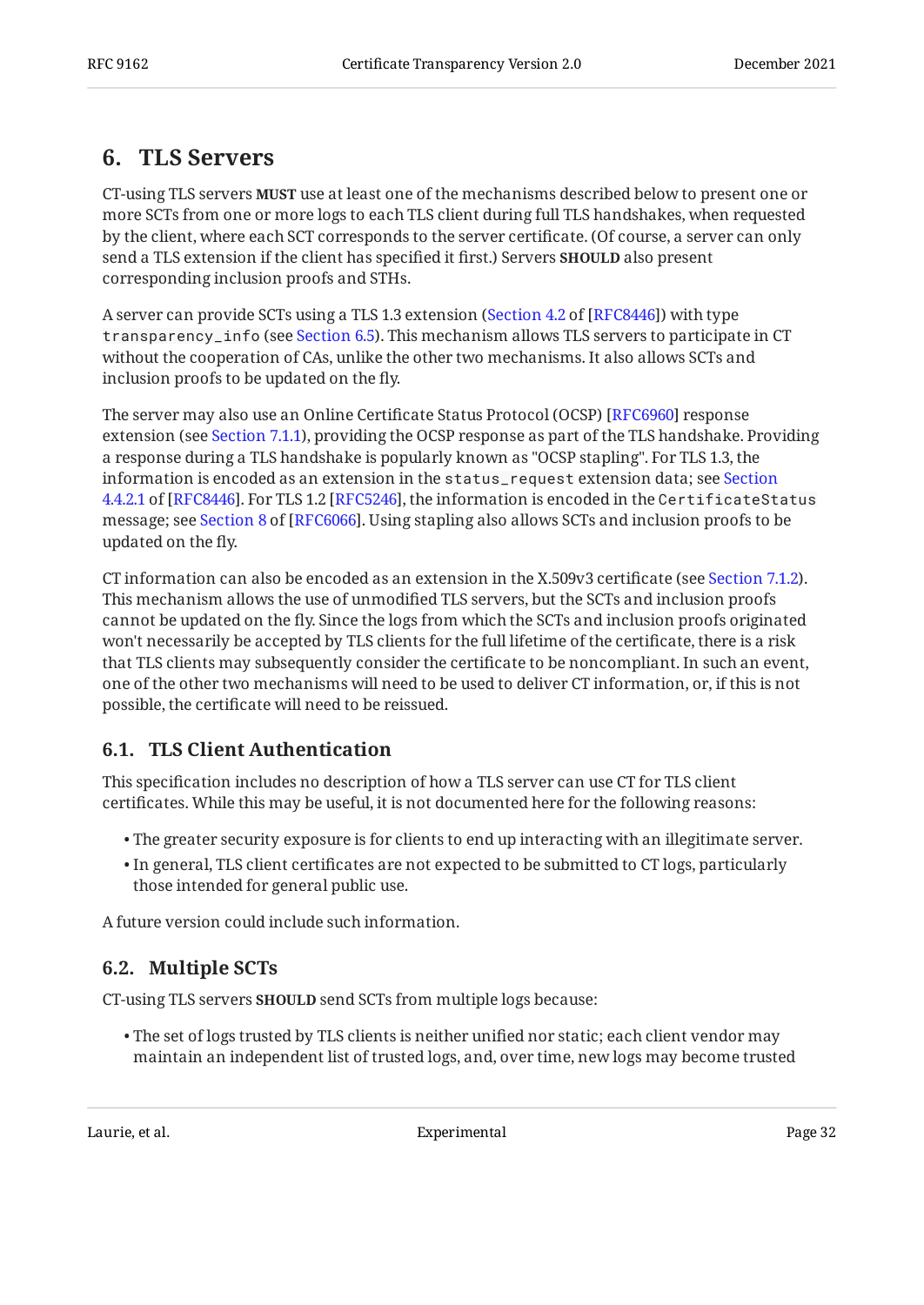and current logs may become distrusted. Note that client discovery, trust, and distrust of logs are expected to be handled out of band and are out of scope of this document.

- $\bullet$  If a CA and a log collude, it is possible to temporarily hide misissuance from clients. When a TLS client requires SCTs from multiple logs to be provided, it is more difficult to mount this attack.
- $\bullet$  If a log misbehaves or suffers a key compromise, a consequence may be that clients cease to trust it. Since the time an SCT may be in use can be considerable (several years is common in current practice when embedded in a certificate), including SCTs from multiple logs reduces the probability of the certificate being rejected by TLS clients.
- TLS clients may have policies related to the above risks requiring TLS servers to present multiple SCTs. For example, at the time of writing, Chromium [Chromium.Log.Policy] requires multiple SCTs to be presented with Extended Validation (EV) certificates in order for the EV indicator to be shown.

To select the logs from which to obtain SCTs, a TLS server can, for example, examine the set of logs popular TLS clients accept and recognize.

### <span id="page-32-0"></span>**[6.3. TransItemList Structure](#page-32-0)**

Multiple SCTs, inclusion proofs, and indeed TransItem structures of any type are combined into a list as follows:

```
 opaque SerializedTransItem<1..2^16-1>;
 struct {
    SerializedTransItem trans_item_list<1..2^16-1>;
 } TransItemList;
```
Here, SerializedTransItem is an opaque byte string that contains the serialized TransItem structure. This encoding ensures that TLS clients can decode each TransItem individually (so, for example, if there is a version upgrade, out-of-date clients can still parse old TransItem structures while skipping over new TransItem structures whose versions they don't understand).

### <span id="page-32-1"></span>**[6.4. Presenting SCTs, Inclusions Proofs, and STHs](#page-32-1)**

In each TransItemList that is sent during a TLS handshake, the TLS server include a **MUST** TransItem structure of type x509\_sct\_v2 or precert\_sct\_v2.

Presenting inclusion proofs and STHs in the TLS handshake helps to protect the client's privacy (see [Section 8.1.4\)](#page-35-1) and reduces load on log servers. Therefore, if the TLS server can obtain them, it <code>SHOULD</code> also include <code>TransItems</code> of type <code>inclusion\_proof\_v2</code> and <code>signed\_tree\_head\_v2</code> in the TransItemList.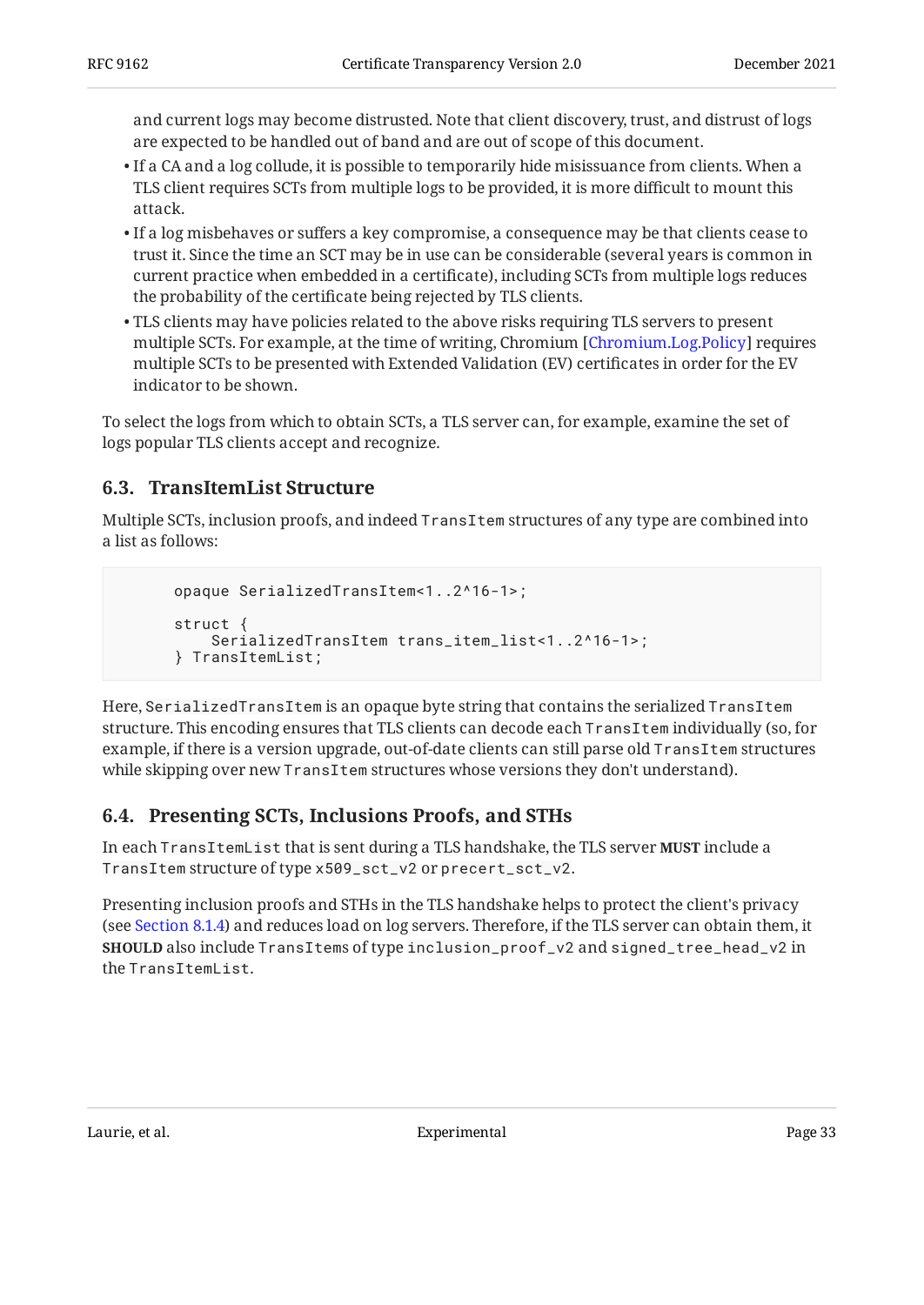### <span id="page-33-0"></span>**[6.5. transparency\\_info TLS Extension](#page-33-0)**

Provided that a TLS client includes the transparency\_info extension type in the ClientHello and the TLS server supports the transparency\_info extension:

- $\bullet$  The TLS server **MUST** verify that the received extension\_data is empty.
- $\bullet$  The TLS server **MUST** construct a <code>TransItemList</code> of relevant <code>TransItems</code> (see [Section 6.4\)](#page-32-1), which **SHOULD** omit any <code>TransItems</code> that are already embedded in the server certificate or the stapled OCSP response (see [Section 7.1](#page-33-2)). If the constructed TransItemList is not empty, then the TLS server **MUST** include the <code>transparency\_info</code> extension with the <code>extension\_data</code> set to this <code>TransItemList</code>. If the list is empty, then the server <code>SHOULD</code> <code>omit</code> the extension\_data element but MAY send it with an empty array.

TLS servers **MUST** only include this extension in the following messages:

- the ServerHello message (for TLS 1.2 or earlier) •
- the Certificate or CertificateRequest message (for TLS 1.3) •

<span id="page-33-1"></span>TLS servers **MUST NOT** process or include this extension when a TLS session is resumed, since session resumption uses the original session information.

## <span id="page-33-2"></span>**[7. C](#page-33-1)ertifi[cation Authorities](#page-33-1)**

### **[7.1. Transparency Information X.509v3 Extension](#page-33-2)**

The Transparency Information X.509v3 extension, which has OID 1.3.101.75 and **SHOULD** be noncritical, contains one or more TransItem structures in a TransItemList. This extension **MAY** be included in OCSP responses (see [Section 7.1.1\)](#page-33-3) and certificates (see [Section 7.1.2\)](#page-34-0). Since  $[{\rm RFC5280}]$  requires the extnValue field (an OCTET STRING) of each X.509v3 extension to include the DER encoding of an ASN.1 value, a <code>TransItemList</code> <code>MUST</code> <code>NOT</code> be included directly. Instead, it be wrapped inside an additional OCTET STRING, which is then put into the extnValue field: **MUST**

TransparencyInformationSyntax ::= OCTET STRING

<span id="page-33-3"></span>TransparencyInformationSyntax contains a TransItemList.

#### **[7.1.1. OCSP Response Extension](#page-33-3)**

A certification authority **MAY** include a Transparency Information X.509v3 extension in the singleExtensions of a SingleResponse in an OCSP response. All included SCTs and inclusion proofs be for the certificate identified by the certID of that SingleResponse or for a **MUST** precertificate that corresponds to that certificate.

Laurie, et al. No. 2016 19:34 Experimental Page 34 Australia Page 34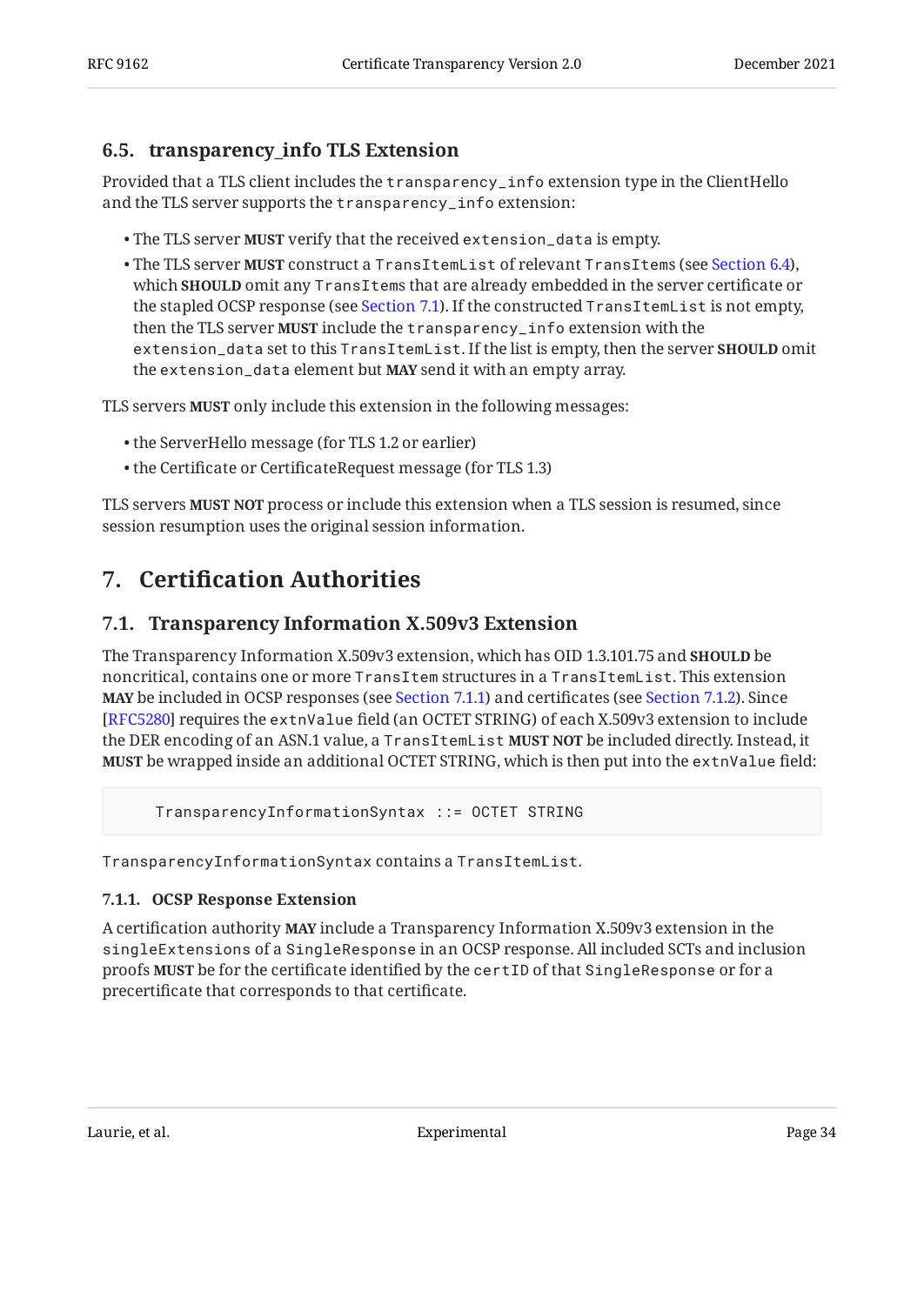#### <span id="page-34-0"></span>**[7.1.2. C](#page-34-0)ertifi[cate Extension](#page-34-0)**

A certification authority **MAY** include a Transparency Information X.509v3 extension in a certificate. All included SCTs and inclusion proofs **MUST** be for a precertificate that corresponds to this certificate.

### <span id="page-34-1"></span>**[7.2. TLS Feature X.509v3 Extension](#page-34-1)**

A certification authority **SHOULD NOT** issue any certificate that identifies the transparency\_info TLS extension in a TLS feature extension [RFC7633], because TLS servers are not required to support the transparency\_info TLS extension in order to participate in CT (see [Section 6\)](#page-31-0).

## <span id="page-34-2"></span>**[8. Clients](#page-34-2)**

There are various different functions clients of logs might perform. We describe here some typical clients and how they should function. Any inconsistency may be used as evidence that a log has not behaved correctly, and the signatures on the data structures prevent the log from denying that misbehavior.

All clients need various parameters in order to communicate with logs and verify their responses. These parameters are described in [Section 4.1](#page-15-0), but note that this document does not describe how the parameters are obtained, which is implementation dependent (for example, see [[Chromium.Policy](#page-49-5)]).

### <span id="page-34-4"></span><span id="page-34-3"></span>**[8.1. TLS Client](#page-34-3)**

### **[8.1.1. Receiving SCTs and Inclusion Proofs](#page-34-4)**

TLS clients receive SCTs and inclusion proofs alongside or in certificates. CT-using TLS clients implement all of the three mechanisms by which TLS servers may present SCTs (see [Section](#page-31-0) **MUST** [6](#page-31-0)).

TLS clients that support the transparency\_info TLS extension (see [Section 6.5](#page-33-0)) **SHOULD** include it in ClientHello messages, with empty extension\_data. If a TLS server includes the transparency\_info TLS extension when resuming a TLS session, the TLS client abort the **MUST** handshake.

### <span id="page-34-5"></span>**[8.1.2. Reconstructing the TBSCerti](#page-34-5)ficate**

Validation of an SCT for a certificate (where the type of the TransItem is x509\_sct\_v2) uses the unmodified TBSCertificate component of the certificate.

Before an SCT for a precertificate (where the type of the TransItem is precert\_sct\_v2) can be validated, the TBSCertificate component of the precertificate needs to be reconstructed from the TBSCertificate component of the certificate as follows:

• Remove the Transparency Information extension (see [Section 7.1](#page-33-2)).

Laurie, et al. No. 2016 and Experimental Page 35 and Page 35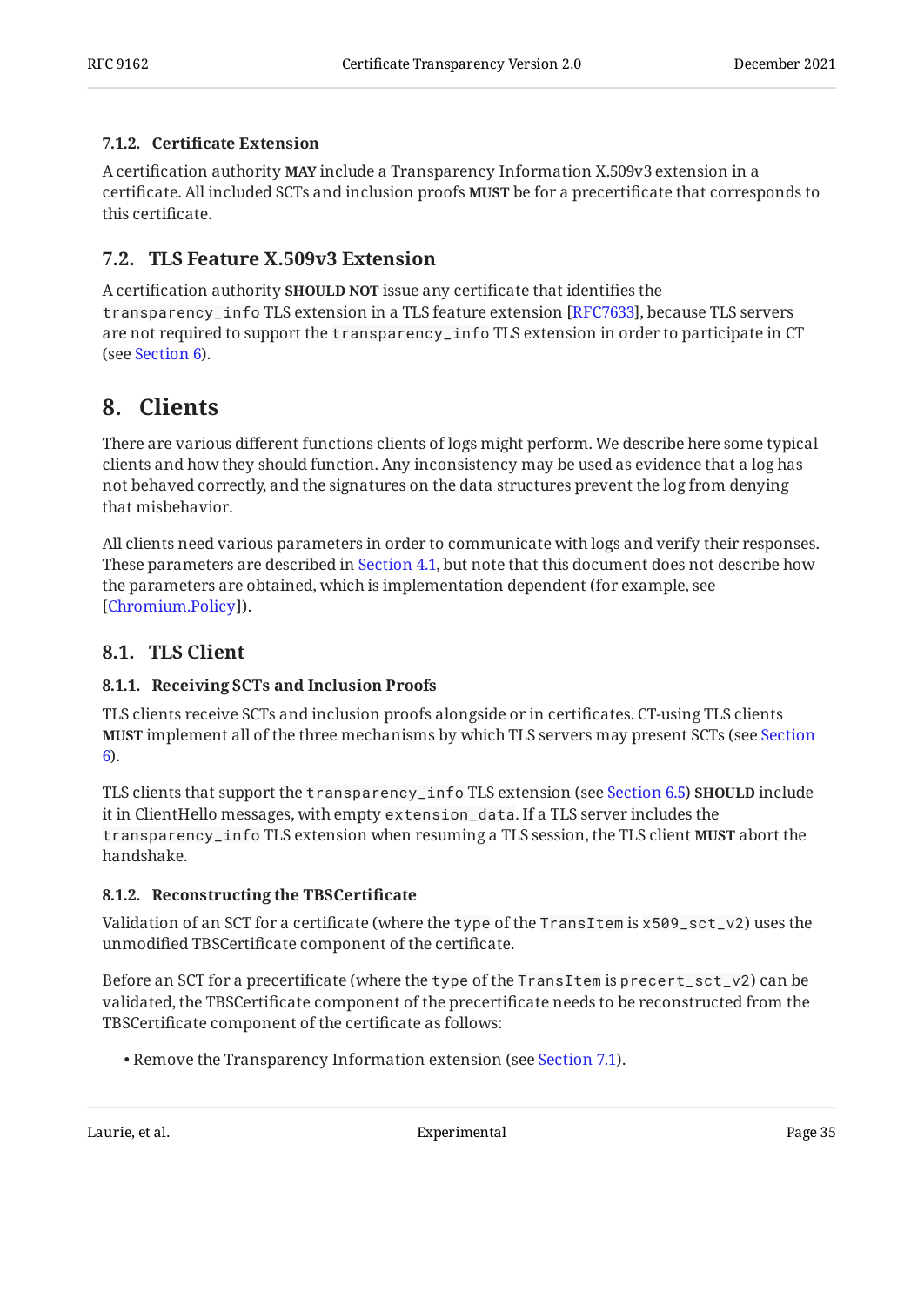Remove embedded v1 SCTs, identified by OID 1.3.6.1.4.1.11129.2.4.2 (see • [Section 3.3](https://www.rfc-editor.org/rfc/rfc6962#section-3.3) of ). This allows embedded v1 and v2 SCTs to co-exist in a certificate (see [Appendix A\)](#page-49-0). [[RFC6962\]](#page-49-1)

#### <span id="page-35-0"></span>**[8.1.3. Validating SCTs](#page-35-0)**

In order to make use of a received SCT, the TLS client **MUST** first validate it as follows:

Compute the signature input by constructing a TransItem of type x509\_entry\_v2 or • precert\_entry\_v2, depending on the SCT's TransItem type. The

TimestampedCertificateEntryDataV2 structure is constructed in the following manner:  $\circ$  timestamp is copied from the SCT.

- tbs\_certificate is the reconstructed TBSCertificate portion of the server certificate, as described in [Section 8.1.2.](#page-34-5)
- issuer\_key\_hash is computed as described in [Section 4.7](#page-19-1).
- sct\_extensions is copied from the SCT.
- $\bullet$  Verify the SCT's  $\mathop{\sf signature}\nolimits$  against the computed signature input using the public key of the corresponding log, which is identified by the log\_id. The required signature algorithm is one of the log's parameters.

If the TLS client does not have the corresponding log's parameters, it cannot attempt to validate the SCT. When evaluating compliance (see [Section 8.1.6\)](#page-36-0), the TLS client will consider only those SCTs that it was able to validate.

Note that SCT validation is not a substitute for the normal validation of the server certificate and its chain.

#### <span id="page-35-1"></span>**[8.1.4. Fetching Inclusion Proofs](#page-35-1)**

When a TLS client has validated a received SCT but does not yet possess a corresponding inclusion proof, the TLS client **MAY** request the inclusion proof directly from a log using get – proof-by-hash ([Section 5.4](#page-27-0)) or get-all-by-hash ([Section 5.5](#page-28-0)).

Note that fetching inclusion proofs directly from a log will disclose to the log which TLS server the client has been communicating with. This may be regarded as a significant privacy concern, and so it is preferable for the TLS server to send the inclusion proofs (see [Section 6.4](#page-32-1)).

#### <span id="page-35-2"></span>**[8.1.5. Validating Inclusion Proofs](#page-35-2)**

When a TLS client has received, or fetched, an inclusion proof (and an STH), it **SHOULD** proceed to verify the inclusion proof to the provided STH. The TLS client **SHOULD** also verify consistency between the provided STH and an STH it knows about.

If the TLS client holds an STH that predates the SCT, it **MAY**, in the process of auditing, request a new STH from the log ([Section 5.2](#page-26-0)) and then verify it by requesting a consistency proof [\(Section](#page-26-1) [5.3\)](#page-26-1). Note that if the TLS client uses get-all-by-hash, then it will already have the new STH.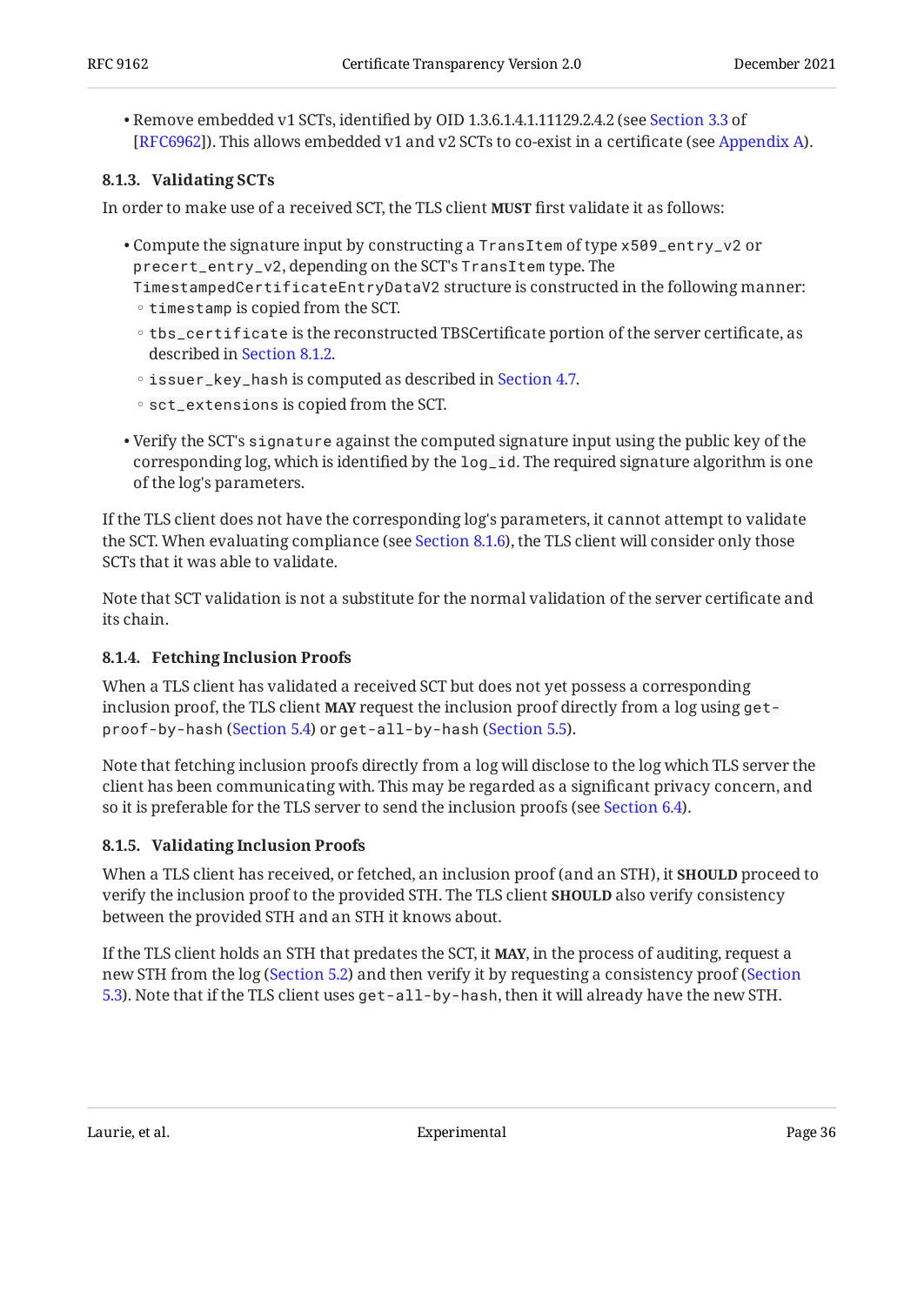#### <span id="page-36-0"></span>**[8.1.6. Evaluating Compliance](#page-36-0)**

It is up to a client's local policy to specify the quantity and form of evidence (SCTs, inclusion proofs, or a combination) needed to achieve compliance and how to handle noncompliance.

A TLS client can only evaluate compliance if it has given the TLS server the opportunity to send SCTs and inclusion proofs by any of the three mechanisms that are mandatory to implement for **CT-using TLS clients (see [Section 8.1.1\)](#page-34-4). Therefore, a TLS client <b>MUST NOT** evaluate compliance if it did not include both the transparency\_info and status\_request TLS extensions in the ClientHello.

### <span id="page-36-1"></span>**[8.2. Monitor](#page-36-1)**

Monitors watch logs to check for correct behavior, for certificates of interest, or for both. For example, a monitor may be configured to report on all certificates that apply to a specific domain name when fetching new entries for consistency validation.

**A** monitor **MUST** at least inspect every new entry in every log it watches, and it **MAY** also choose to keep copies of entire logs.

To inspect all of the existing entries, the monitor **SHOULD** follow these steps once for each log:

- 1. Fetch the current STH ([Section 5.2\)](#page-26-0).
- 2. Verify the STH signature.
- 3. Fetch all the entries in the tree corresponding to the STH [\(Section 5.6](#page-29-0)).
- If applicable, check each entry to see if it's a certificate of interest. 4.
- 5. Confirm that the tree made from the fetched entries produces the same hash as that in the STH.

To inspect new entries, the monitor **SHOULD** follow these steps repeatedly for each log:

- Fetch the current STH ([Section 5.2\)](#page-26-0). Repeat until the STH changes. To allow for 1. experimentation, this document does not specify the polling frequency.
- 2. Verify the STH signature.
- 3. Fetch all the new entries in the tree corresponding to the STH ([Section 5.6](#page-29-0)). If they remain unavailable for an extended period, then this should be viewed as misbehavior on the part of the log.
- If applicable, check each entry to see if it's a certificate of interest. 4.
- 5. Either:
	- a. Verify that the updated list of all entries generates a tree with the same hash as the new STH.

Or, if it is not keeping all log entries:

Fetch a consistency proof for the new STH with the previous STH ([Section 5.3](#page-26-1)). a.

b. Verify the consistency proof.

Laurie, et al. **Experimental** Experimental Page 37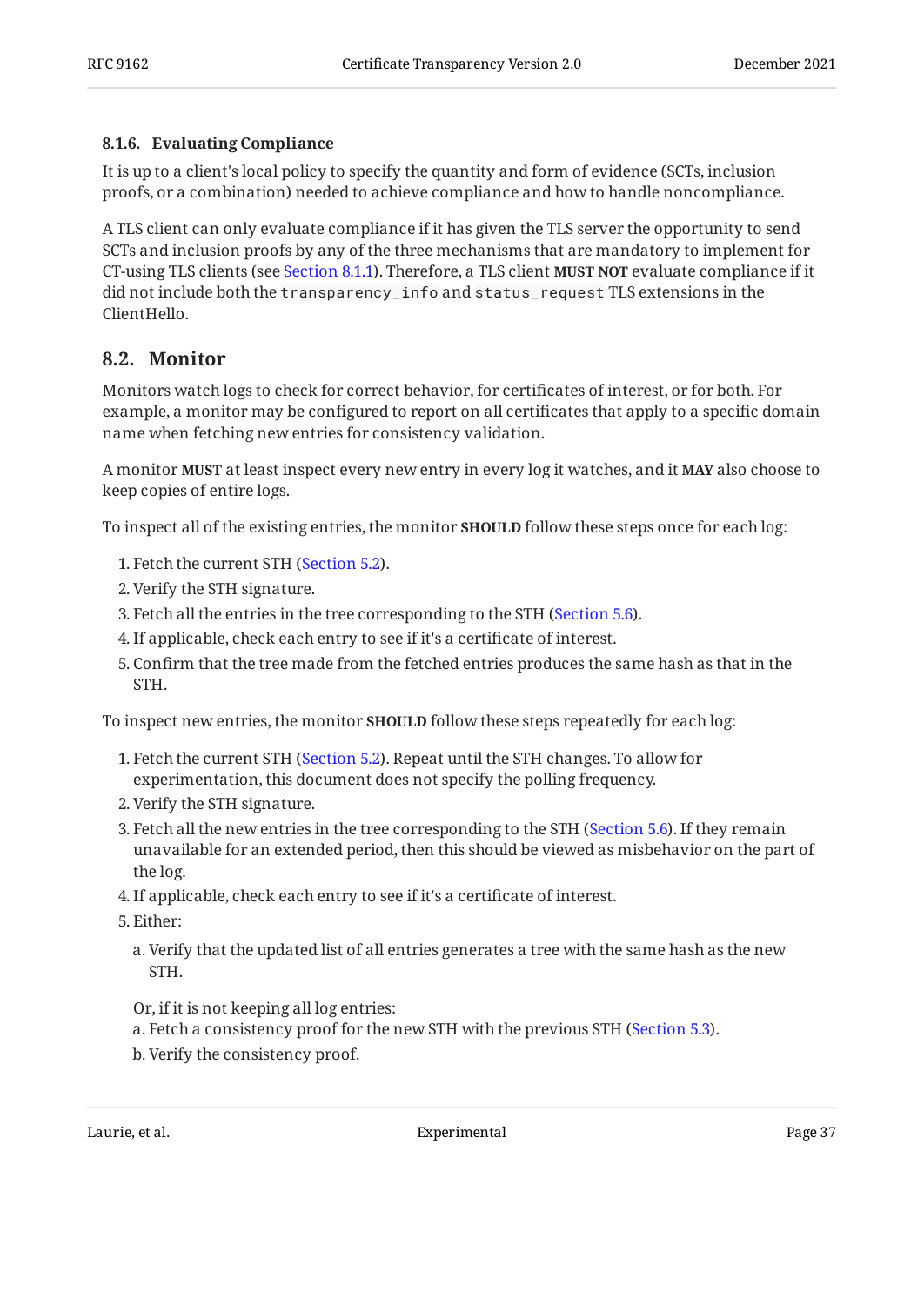- Verify that the new entries generate the corresponding elements in the consistency proof. c.
- <span id="page-37-0"></span>6. Repeat from Step 1.

### **[8.3. Auditing](#page-37-0)**

Auditing ensures that the current published state of a log is reachable from previously published states that are known to be good and that the promises made by the log, in the form of SCTs, have been kept. Audits are performed by monitors or TLS clients.

In particular, there are four properties of log behavior that should be checked:

- the Maximum Merge Delay (MMD) •
- the STH Frequency Count •
- the append-only property •
- the consistency of the log view presented to all query sources •

A benign, conformant log publishes a series of STHs over time, each derived from the previous STH and the submitted entries incorporated into the log since publication of the previous STH. This can be proven through auditing of STHs. SCTs returned to TLS clients can be audited by verifying against the accompanying certificate and using Merkle inclusion proofs against the log's Merkle Tree.

The action taken by the auditor, if an audit fails, is not specified, but note that in general, if an audit fails, the auditor is in possession of signed proof of the log's misbehavior.

A monitor ([Section 8.2\)](#page-36-1) can audit by verifying the consistency of STHs it receives, ensuring that each entry can be fetched and that the STH is indeed the result of making a tree from all fetched entries.

A TLS client [\(Section 8.1](#page-34-3)) can audit by verifying an SCT against any STH dated after the SCT timestamp + the Maximum Merge Delay by requesting a Merkle inclusion proof [\(Section 5.4](#page-27-0)). It can also verify that the SCT corresponds to the server certificate it arrived with (i.e., the log entry is that certificate or is a precertificate corresponding to that certificate).

Checking of the consistency of the log view presented to all entities is more difficult to perform because it requires a way to share log responses among a set of CT-using entities and is discussed in [Section 11.3.](#page-46-0)

## <span id="page-37-1"></span>**[9. Algorithm Agility](#page-37-1)**

It is not possible for a log to change either of its algorithms part way through its lifetime:

Signature algorithm: SCT signatures must remain valid so signature algorithms can only be added, not removed.

Laurie, et al. No. 2016 and Experimental Experimental Page 38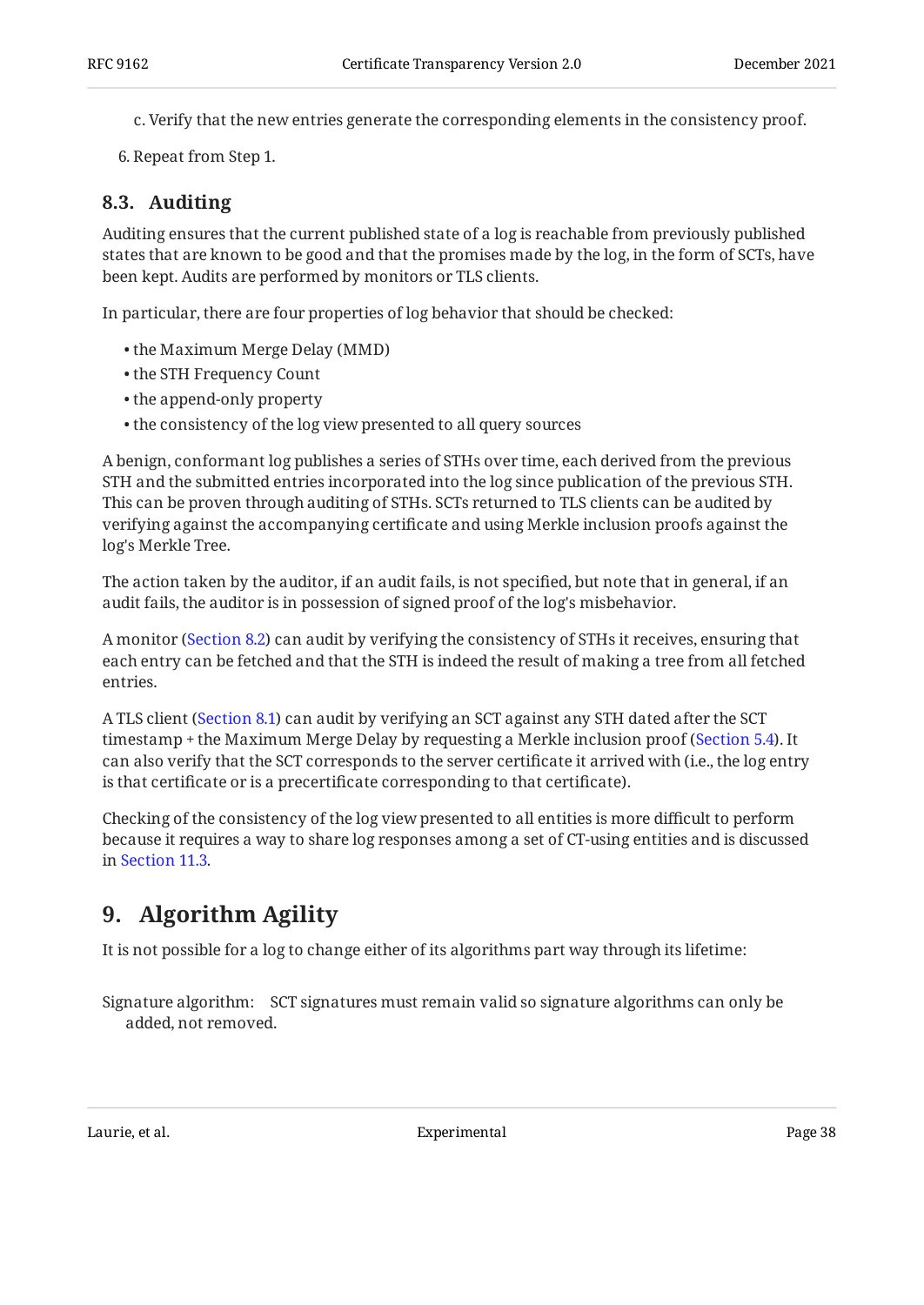Hash algorithm: A log would have to support the old and new hash algorithms to allow backwards compatibility with clients that are not aware of a hash algorithm change.

Allowing multiple signature or hash algorithms for a log would require that all data structures support it and would significantly complicate client implementation, which is why it is not supported by this document.

If it should become necessary to deprecate an algorithm used by a live log, then the log **MUST** be frozen, as specified in [Section 4.13,](#page-23-0) and a new log **SHOULD** be started. Certificates in the frozen log that have not yet expired and require new SCTs **SHOULD** be submitted to the new log and the SCTs from that log used instead.

## <span id="page-38-0"></span>**[10. IANA Considerations](#page-38-0)**

The assignment policy criteria mentioned in this section refer to the policies outlined in [[RFC8126\]](#page-49-6).

### <span id="page-38-1"></span>**[10.1. Additions to Existing Registries](#page-38-1)**

<span id="page-38-2"></span>This subsection defines additions to existing registries.

#### **[10.1.1. New Entry to the TLS ExtensionType Registry](#page-38-2)**

IANA has added the following entry to the "TLS ExtensionType Values" registry defined in [[RFC8446\]](#page-48-3), with an assigned Value:

<span id="page-38-5"></span>

| - 52 | transparency_info CH, CR, CT N |  | v | RFC 9162 |
|------|--------------------------------|--|---|----------|

<span id="page-38-3"></span>*[Table 7](#page-38-5)*

#### **[10.1.2. URN Sub-namespace for TRANS \(urn:ietf:params:trans\)](#page-38-3)**

IANA has added a new entry in the "IETF URN Sub-namespace for Registered Protocol Parameter Identifiers" registry, following the template in [RFC3553]:

Registry name: trans Specification: RFC 9162 Repository: [<https://www.iana.org/assignments/trans](https://www.iana.org/assignments/trans)> Index value: No transformation needed.

### <span id="page-38-4"></span>**[10.2. New CT-Related Registries](#page-38-4)**

IANA has added a new protocol registry, "Public Notary Transparency", to the list that appears at [<https://www.iana.org/assignments/>](https://www.iana.org/assignments/)

The rest of this section defines the subregistries that have been created within the new "Public Notary Transparency" registry.

Laurie, et al. No. 2016 and Experimental Page 39 and Page 39 and Page 39 and Page 39 and Page 39 and Page 39 and Page 39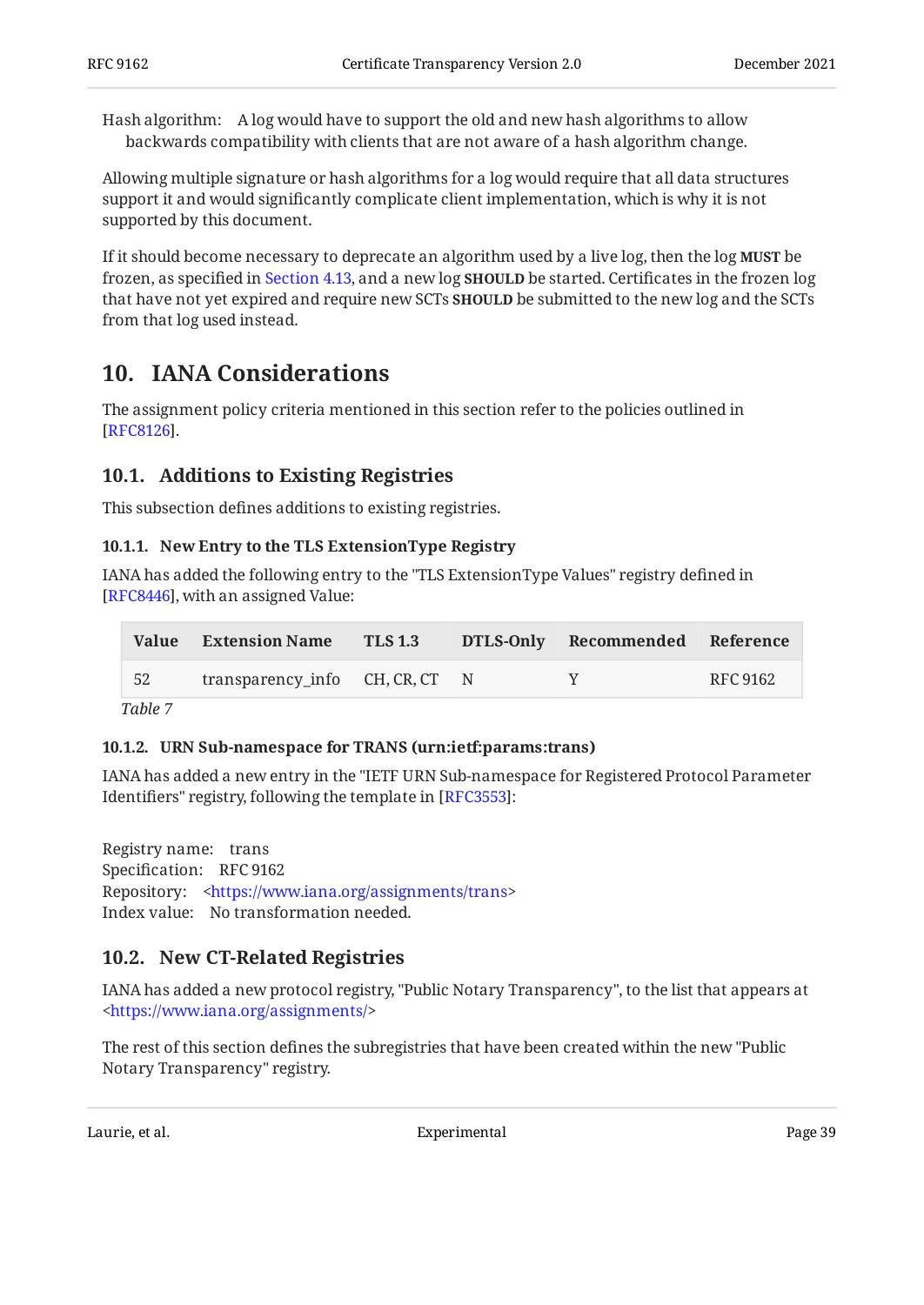#### <span id="page-39-0"></span>**[10.2.1. Hash Algorithms](#page-39-0)**

IANA has established a registry of hash algorithm values, named "Hash Algorithms", with the following registration procedures:

<span id="page-39-2"></span>

| Range       | <b>Registration Procedures</b> |
|-------------|--------------------------------|
| $0x00-0xDF$ | Specification Required         |
| $0xE0-0xEF$ | Experimental Use               |
| $0xF0-0xFF$ | Private Use                    |
| Table 8     |                                |

The "Hash Algorithms" registry initially consists of:

<span id="page-39-3"></span>

| <b>Value</b>  | <b>Hash Algorithm</b>         | <b>OID</b>             | <b>Reference</b> |
|---------------|-------------------------------|------------------------|------------------|
| 0x00          | SHA-256                       | 2.16.840.1.101.3.4.2.1 | [RFC6234]        |
| $0x01 - 0xDF$ | Unassigned                    |                        | <b>RFC 9162</b>  |
| $0xE0 - 0xEF$ | Reserved for Experimental Use |                        | <b>RFC 9162</b>  |
| $0xF0 - 0xFF$ | Reserved for Private Use      |                        | RFC 9162         |
| Table 9       |                               |                        |                  |

The designated expert(s) should ensure that the proposed algorithm has a public specification and is suitable for use as a cryptographic hash algorithm with no known preimage or collision attacks. These attacks can damage the integrity of the log.

#### <span id="page-39-1"></span>**[10.2.2. Signature Algorithms](#page-39-1)**

IANA has established a registry of signature algorithm values, named "Signature Algorithms".

The following notes have been added to the registry:

#### **Note:**

This is a subset of the "TLS SignatureScheme" registry, limited to those algorithms that are appropriate for CT. A major advantage of this is leveraging the expertise of the TLS Working Group and its designated expert(s).

Laurie, et al. **Experimental** Experimental Page 40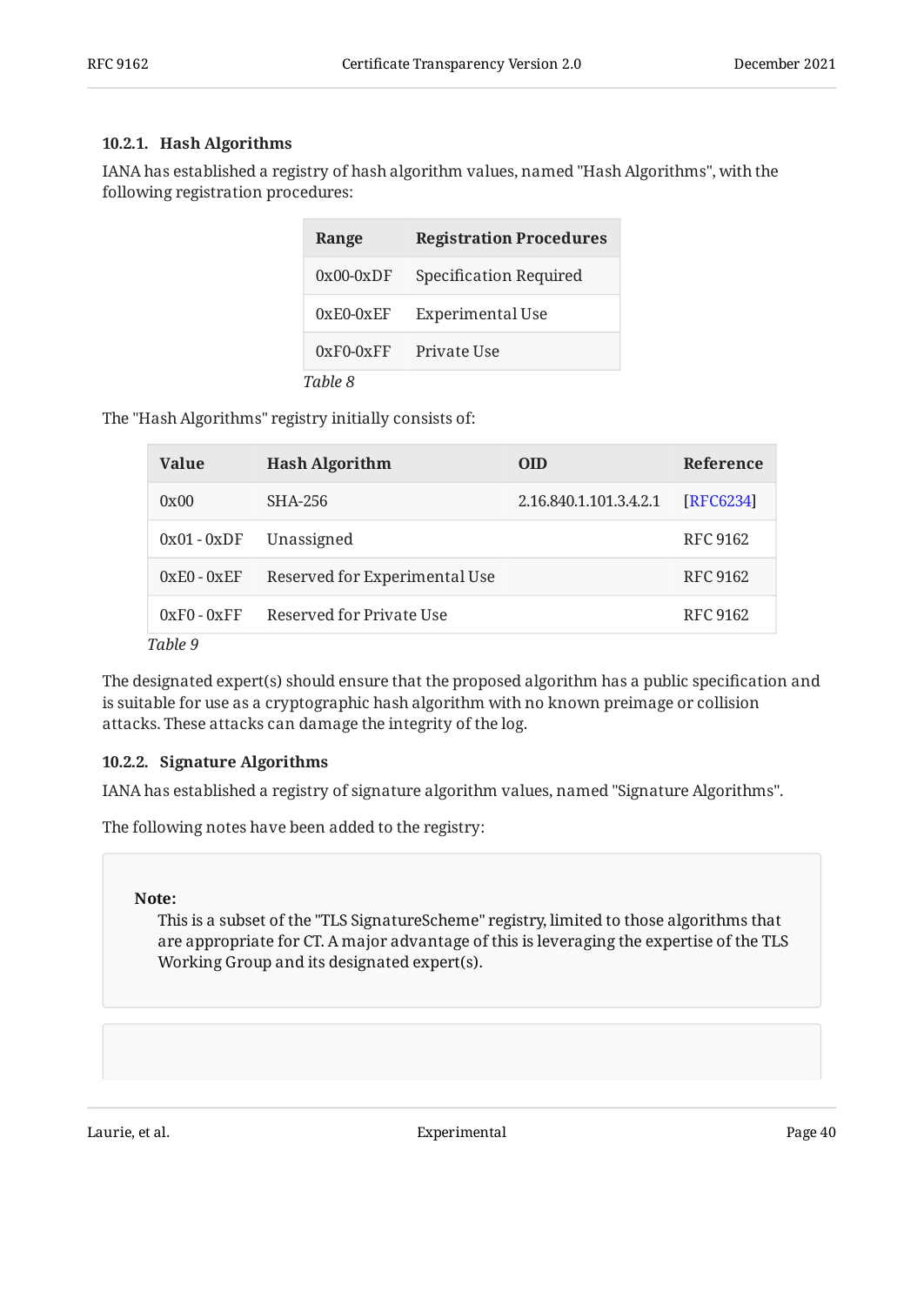#### **Note:**

The value 0x0403 appears twice. While this may be confusing, it is okay because the verification process is the same for both algorithms, and the choice of which to use when generating a signature is purely internal to the log server.

The "Signature Algorithms" registry has the following registration procedures:

<span id="page-40-0"></span>

| Range            | <b>Registration Procedures</b> |
|------------------|--------------------------------|
| 0x0000-0x0807    | Specification Required         |
| $0x0808-0xF$ DFF | <b>Expert Review</b>           |
| $0xFE00-0xFEFF$  | Experimental Use               |
| $0xFF00-0xFFF$   | Private Use                    |
| Table 10         |                                |

The "Signature Algorithms" registry initially consists of:

<span id="page-40-1"></span>

| <b>SignatureScheme Value</b>       | <b>Signature Algorithm</b>                           | Reference       |
|------------------------------------|------------------------------------------------------|-----------------|
| $0x0000 - 0x0402$                  | Unassigned                                           |                 |
| ecdsa_secp256r1_sha256<br>(0x0403) | ECDSA (NIST P-256) with SHA-256                      | [FIPS186-4]     |
| ecdsa_secp256r1_sha256<br>(0x0403) | Deterministic ECDSA (NIST P-256) with<br>HMAC-SHA256 | [RFC6979]       |
| $0x0404 - 0x0806$                  | Unassigned                                           |                 |
| ed25519 (0x0807)                   | Ed25519 (PureEdDSA with the edwards25519<br>curve)   | [RFC8032]       |
| $0x0808 - 0xF$ DFF                 | Unassigned                                           |                 |
| $0xFEOO - 0xFEFF$                  | Reserved for Experimental Use                        | <b>RFC 9162</b> |
| 0xFF00 - 0xFFFF<br>$T = 1.1 - 44$  | Reserved for Private Use                             | <b>RFC 9162</b> |

*[Table 11](#page-40-1)*

The designated expert(s) should ensure that the proposed algorithm has a public specification, has a value assigned to it in the "TLS SignatureScheme" registry (which was established by [\[RFC8446\]](#page-48-3)), and is suitable for use as a cryptographic signature algorithm.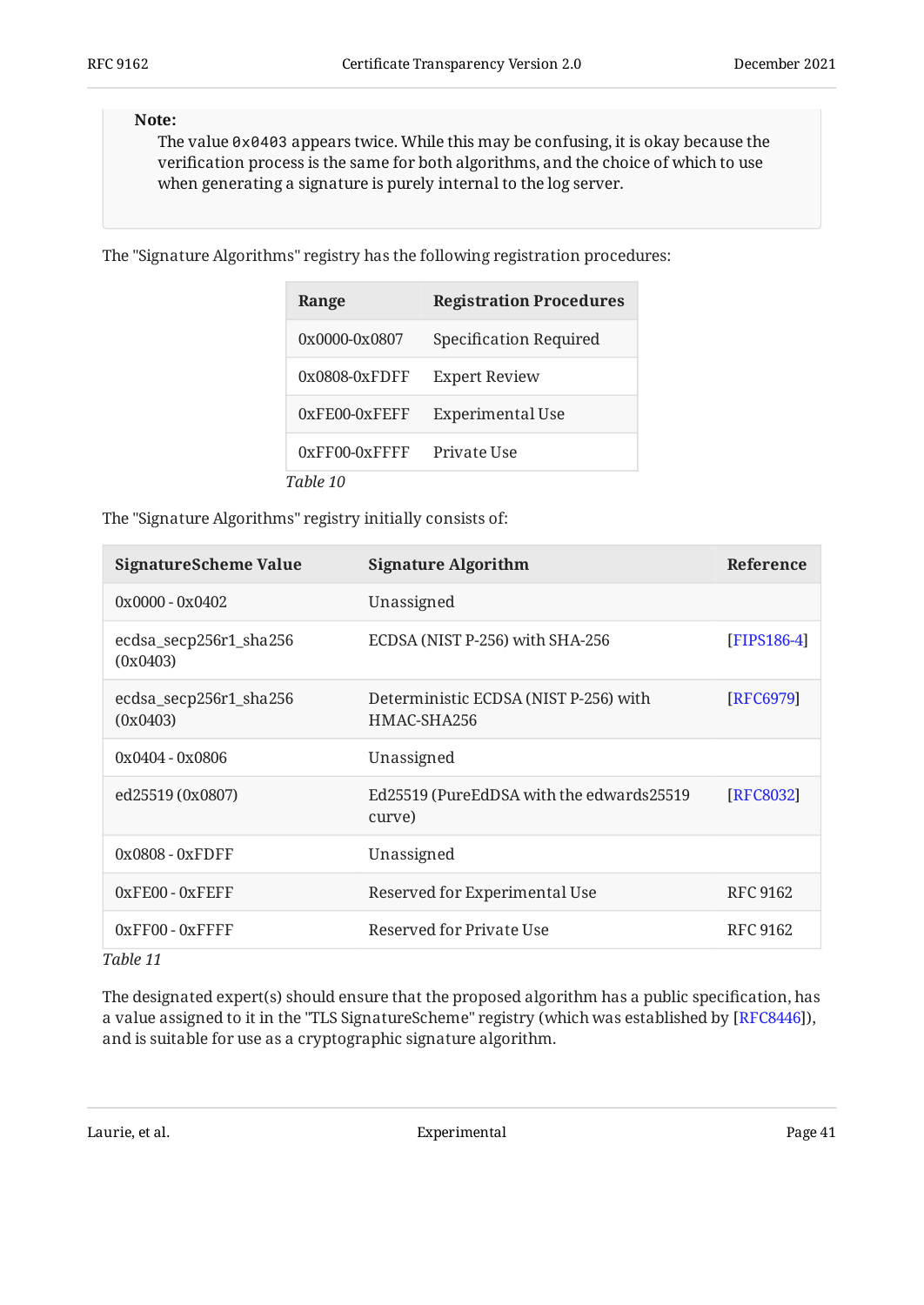#### <span id="page-41-0"></span>**[10.2.3. VersionedTransTypes](#page-41-0)**

IANA has established a registry of VersionedTransType values, named "VersionedTransTypes".

The following note has been added:

#### **Note:**

The range 0x0000..0x00FF is reserved so that v1 SCTs are distinguishable from v2 SCTs and other TransItem structures.

The registration procedures for the "VersionedTransTypes" registry are the following:

<span id="page-41-1"></span>

| Range            | <b>Registration Procedures</b> |
|------------------|--------------------------------|
| $0x0100-0xD$ FFF | Specification Required         |
| $0xE000-0xEFFF$  | <b>Experimental Use</b>        |
| $0xF000-0xFFF$   | Private Use                    |
| Table 12         |                                |

The "VersionedTransTypes" registry initially consists of:

<span id="page-41-2"></span>

| <b>Value</b>       | <b>Type and Version</b>       | Reference       |
|--------------------|-------------------------------|-----------------|
| $0x0000 - 0x00FF$  | Reserved                      | [RFC6962]       |
| 0x0100             | x509_entry_v2                 | <b>RFC 9162</b> |
| 0x0101             | precert_entry_v2              | <b>RFC 9162</b> |
| 0x0102             | x509 sct v2                   | <b>RFC 9162</b> |
| 0x0103             | precert_sct_v2                | <b>RFC 9162</b> |
| 0x0104             | signed_tree_head_v2           | RFC 9162        |
| 0x0105             | consistency_proof_v2          | <b>RFC 9162</b> |
| 0x0106             | inclusion_proof_v2            | <b>RFC 9162</b> |
| $0x0107 - 0x$ DFFF | Unassigned                    |                 |
| $0xE000 - 0xEFFF$  | Reserved for Experimental Use | <b>RFC 9162</b> |

Laurie, et al. 2008 and 2012 Experimental Experimental Page 42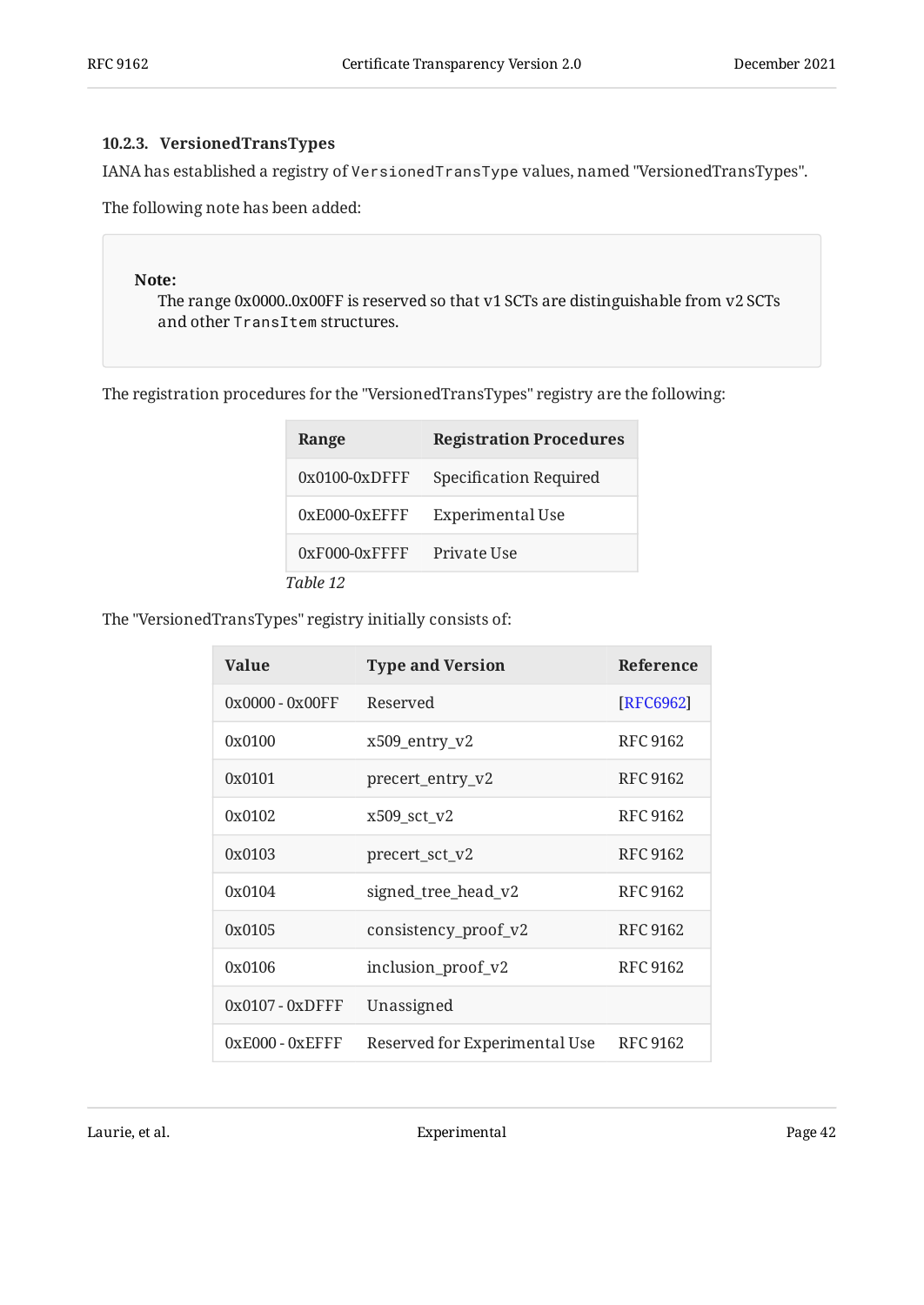| <b>Value</b>      | <b>Type and Version</b>  | Reference |
|-------------------|--------------------------|-----------|
| $0xF000 - 0xFFFF$ | Reserved for Private Use | RFC 9162  |
| $T_0$ bla 19      |                          |           |

*[Table 13](#page-41-2)*

The designated expert(s) should review the public specification to ensure that it is detailed enough to ensure implementation interoperability.

#### <span id="page-42-0"></span>**[10.2.4. Log Artifact Extensions](#page-42-0)**

IANA has established a registry of ExtensionType values, named "Log Artifact Extensions".

The registration procedures for the "Log Artifact Extensions" registry are the following:

<span id="page-42-2"></span>

| Range            | <b>Registration Procedures</b> |
|------------------|--------------------------------|
| $0x0000-0xD$ FFF | Specification Required         |
| $0xE000-0xEFFF$  | Experimental Use               |
| $0xF000-0xFFFF$  | Private Use                    |
| Table 14         |                                |

The "Log Artifact Extensions" registry initially consists of:

<span id="page-42-3"></span>

| ExtensionType                 | <b>Status</b>                       | Use | Reference       |
|-------------------------------|-------------------------------------|-----|-----------------|
| $0x0000 - 0x$ DFFF Unassigned |                                     | n/a |                 |
| $0xE000 - 0xEFFF$             | Reserved for Experimental Use $n/a$ |     | RFC 9162        |
| $0xF000 - 0xFFF$              | Reserved for Private Use            | n/a | <b>RFC 9162</b> |
| Table 15                      |                                     |     |                 |

The "Use" column should contain one or both of the following values:

- "SCT", for extensions specified for use in Signed Certificate Timestamps. •
- "STH", for extensions specified for use in Signed Tree Heads. •

The designated expert(s) should review the public specification to ensure that it is detailed enough to ensure implementation interoperability. They should also verify that the extension is appropriate to the contexts in which it is specified to be used (SCT, STH, or both).

#### <span id="page-42-1"></span>**[10.2.5. Log IDs](#page-42-1)**

IANA has established a registry of Log IDs, named "Log IDs".

The registry's registration procedure is First Come First Served.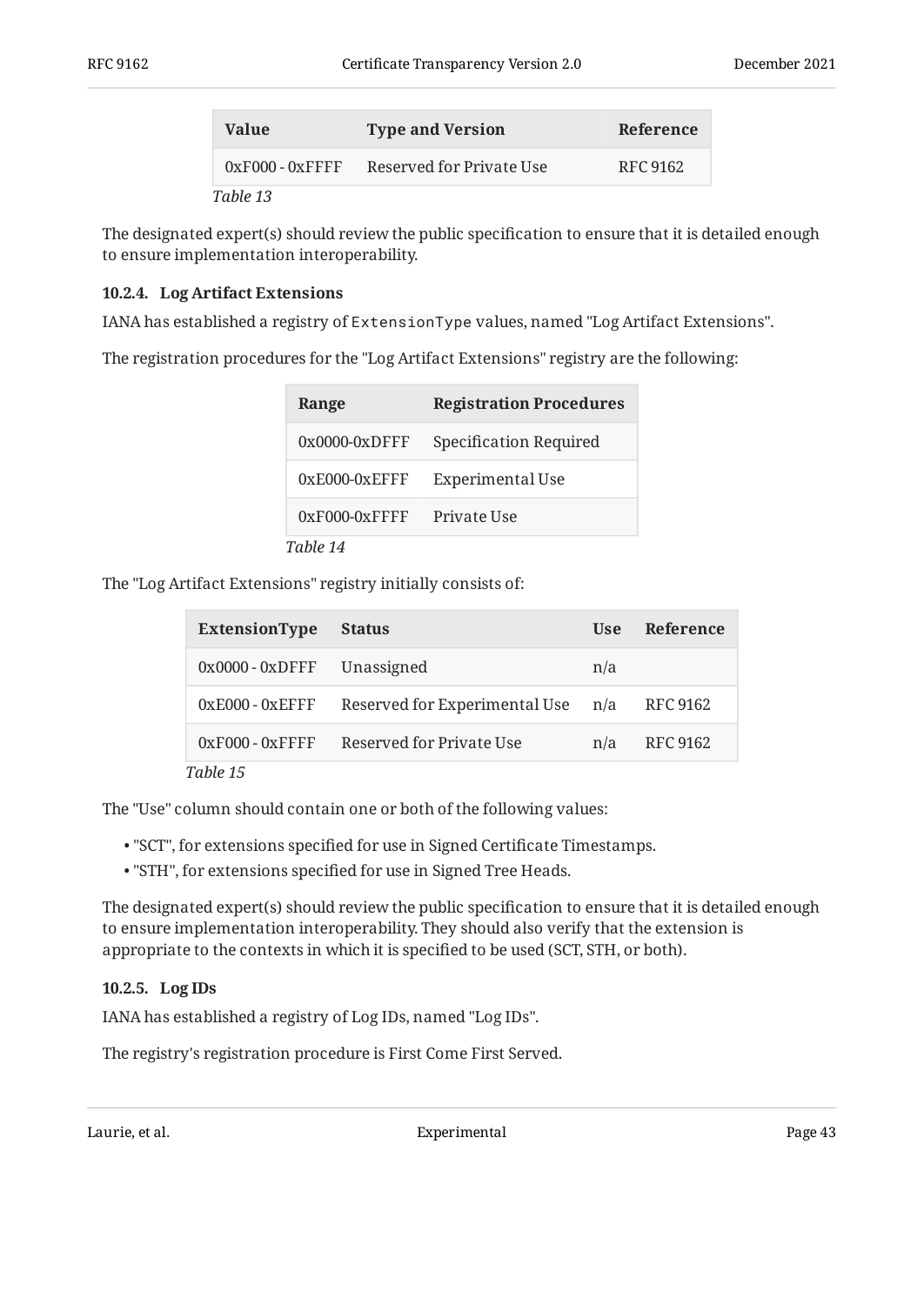#### The "Log IDs" registry initially consists of:

<span id="page-43-1"></span>

| LogID                         |            | Log Base URL Log Operator | Reference |
|-------------------------------|------------|---------------------------|-----------|
| 1.3.101.8192 - 1.3.101.16383  | Unassigned | Unassigned                |           |
| $1.3.101.80.0 - 1.3.101.80.*$ | Unassigned | Unassigned                |           |

*[Table 16](#page-43-1)*

The following notes have been added to the registry:

#### **Note:**

All OIDs in the range from 1.3.101.8192 to 1.3.101.16383 have been set aside for Log IDs. This is a limited resource of 8,192 OIDs, each of which has an encoded length of 4 octets.

#### **Note:**

The 1.3.101.80 arc has also been set aside for Log IDs. This is an unlimited resource, but only the 128 OIDs from 1.3.101.80.0 to 1.3.101.80.127 have an encoded length of only 4 octets.

Each application for the allocation of a Log ID **MUST** be accompanied by:

- the Log's Base URL (see [Section 4.1\)](#page-15-0) and •
- the Log Operator's contact details.

IANA is asked to reject any request to update a Log ID or Log Base URL in this registry because these fields are immutable (see [Section 4.1](#page-15-0)).

IANA is asked to accept requests from log operators to update their contact details in this registry.

Since log operators can choose to not use this registry (see [Section 4.4\)](#page-17-1), it is not expected to be a global directory of all logs.

#### <span id="page-43-0"></span>**[10.2.6. Error Types](#page-43-0)**

IANA has created a new registry for errors, the "Error Types" registry.

The registration procedure for this registry is Specification Required.

This registry has the following three fields: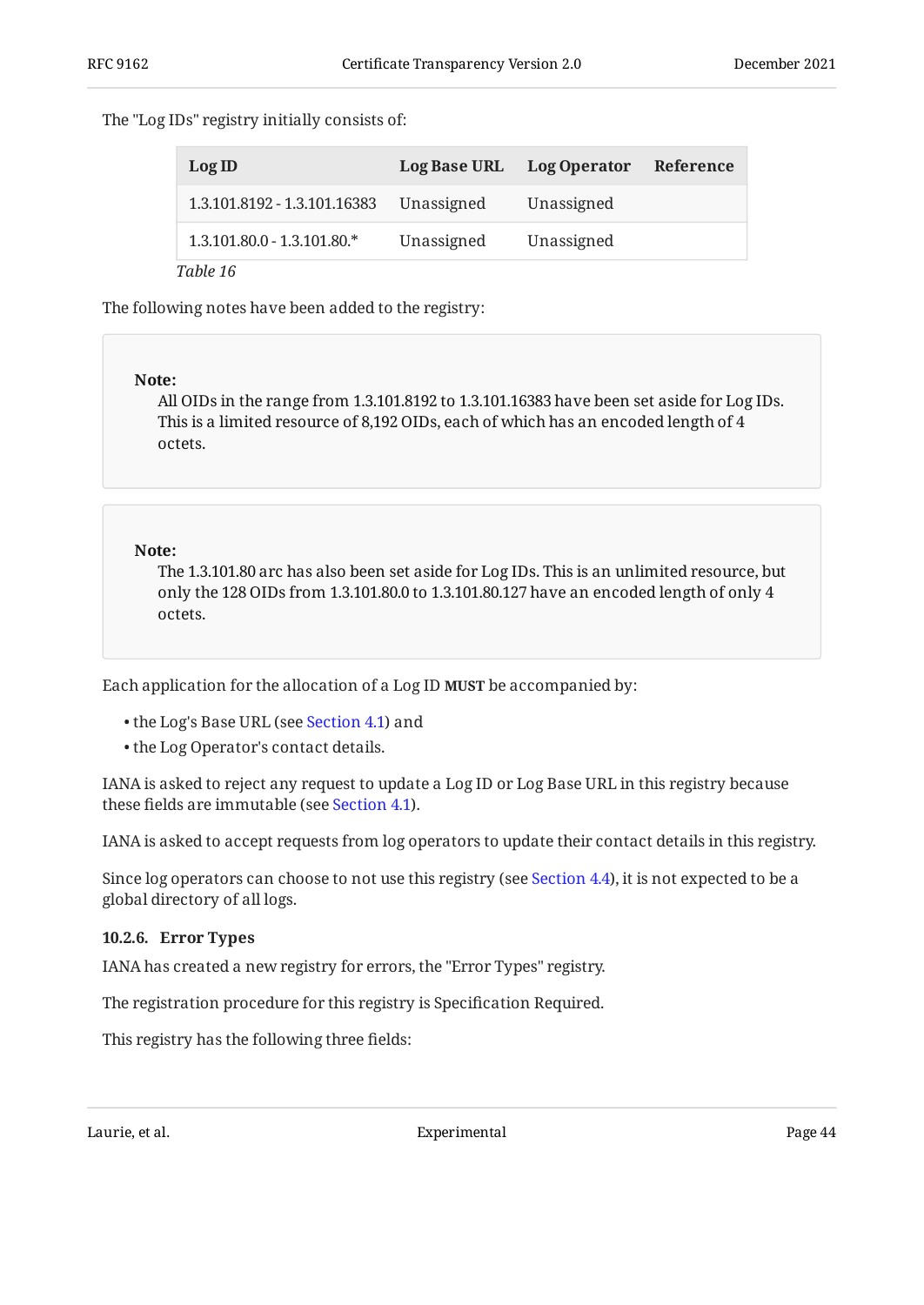<span id="page-44-0"></span>

| <b>Field Name</b> | <b>Type</b> | <b>Reference</b> |
|-------------------|-------------|------------------|
| Identifier        | string      | <b>RFC 9162</b>  |
| Meaning           | string      | <b>RFC 9162</b>  |
| Reference         | string      | <b>RFC 9162</b>  |
| Table 17          |             |                  |

The initial values of the "Error Types" registry, which are taken from the text in [Section 5,](#page-23-1) are as follows:

<span id="page-44-1"></span>

| Identifier        | <b>Meaning</b>                                                                                                                             | Reference       |
|-------------------|--------------------------------------------------------------------------------------------------------------------------------------------|-----------------|
| malformed         | The request could not be parsed.                                                                                                           | <b>RFC 9162</b> |
| badSubmission     | submission is neither a valid certificate nor a valid<br>precertificate.                                                                   | <b>RFC 9162</b> |
| badType           | type is neither 1 nor 2.                                                                                                                   | <b>RFC 9162</b> |
| badChain          | The first element of chain is not the certifier of the<br>submission, or the second element does not certify the<br>first, etc.            | <b>RFC 9162</b> |
| badCertificate    | One or more certificates in chain are not valid (e.g., not<br>properly encoded).                                                           | <b>RFC 9162</b> |
| unknownAnchor     | The last element of chain (or, if chain is an empty array,<br>the submission) is not, nor is it certified by, an accepted<br>trust anchor. | <b>RFC 9162</b> |
| shutdown          | The log is no longer accepting submissions.                                                                                                | <b>RFC 9162</b> |
| firstUnknown      | first is before the latest known STH but is not from an<br>existing STH.                                                                   | <b>RFC 9162</b> |
| secondUnknown     | second is before the latest known STH but is not from an<br>existing STH.                                                                  | <b>RFC 9162</b> |
| secondBeforeFirst | second is smaller than first.                                                                                                              | <b>RFC 9162</b> |
| hashUnknown       | hash is not the hash of a known leaf (may be caused by<br>skew or by a known certificate not yet merged).                                  | <b>RFC 9162</b> |
| treeSizeUnknown   | hash is before the latest known STH but is not from an<br>existing STH.                                                                    | <b>RFC 9162</b> |

Laurie, et al. Experimental Page 45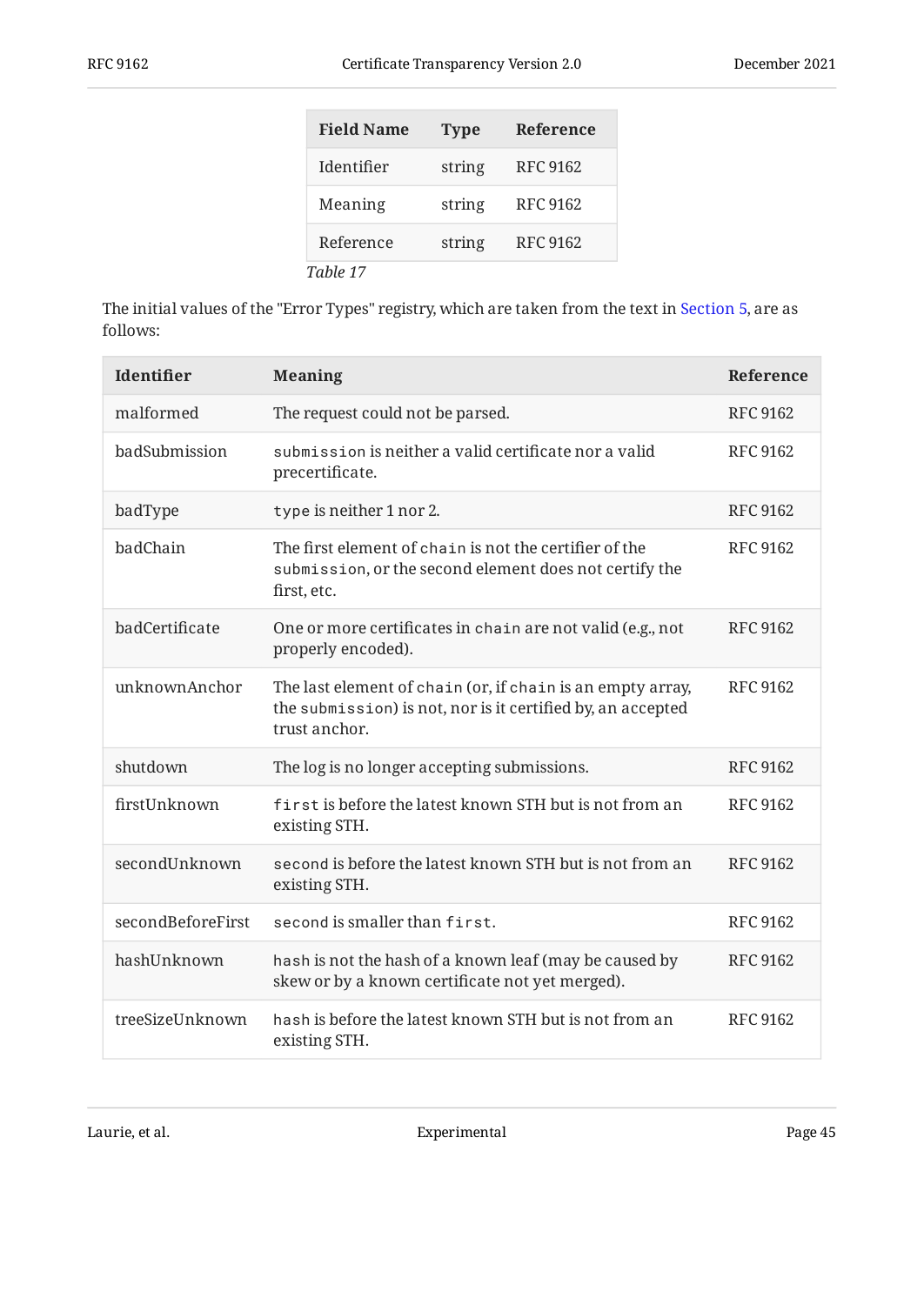| <b>Identifier</b> | <b>Meaning</b>                                                     | Reference |
|-------------------|--------------------------------------------------------------------|-----------|
| startUnknown      | start is greater than the number of entries in the Merkle<br>Tree. | RFC 9162  |
| endBeforeStart    | start cannot be greater than end.                                  | RFC 9162  |

<span id="page-45-0"></span>*[Table 18](#page-44-1)*

### **[10.3. OID Assignment](#page-45-0)**

IANA has assigned an object identifier from the "SMI Security for PKIX Module Identifier" registry to identify the ASN.1 module in [Appendix B](#page-50-0) of this document.

<span id="page-45-4"></span>

|          | Decimal Description              | <b>References</b> |
|----------|----------------------------------|-------------------|
| 102      | id-mod-public-notary-v2 RFC 9162 |                   |
| Table 19 |                                  |                   |

## <span id="page-45-1"></span>**[11. Security Considerations](#page-45-1)**

With CAs, logs, and servers performing the actions described here, TLS clients can use logs and signed timestamps to reduce the likelihood that they will accept misissued certificates. If a server presents a valid signed timestamp for a certificate, then the client knows that a log has committed to publishing the certificate. From this, the client knows that monitors acting for the subject of the certificate have had some time to notice the misissuance and take some action, such as asking a CA to revoke a misissued certificate. A signed timestamp does not guarantee this, though, since appropriate monitors might not have checked the logs or the CA might have refused to revoke the certificate.

In addition, if TLS clients will not accept unlogged certificates, then site owners will have a greater incentive to submit certificates to logs, possibly with the assistance of their CA, increasing the overall transparency of the system.

### <span id="page-45-2"></span>**[11.1. Misissued Certi](#page-45-2)ficates**

Misissued certificates that have not been publicly logged, and thus do not have a valid SCT, are not considered compliant. Misissued certificates that do have an SCT from a log will appear in that public log within the Maximum Merge Delay, assuming the log is operating correctly. Since a log is allowed to serve an STH of any age up to the MMD, the maximum period of time during which a misissued certificate can be used without being available for audit is twice the MMD.

### <span id="page-45-3"></span>**[11.2. Detection of Misissue](#page-45-3)**

The logs do not themselves detect misissued certificates; they rely instead on interested parties, such as domain owners, to monitor them and take corrective action when a misissue is detected.

Laurie, et al. **Experimental** Experimental Page 46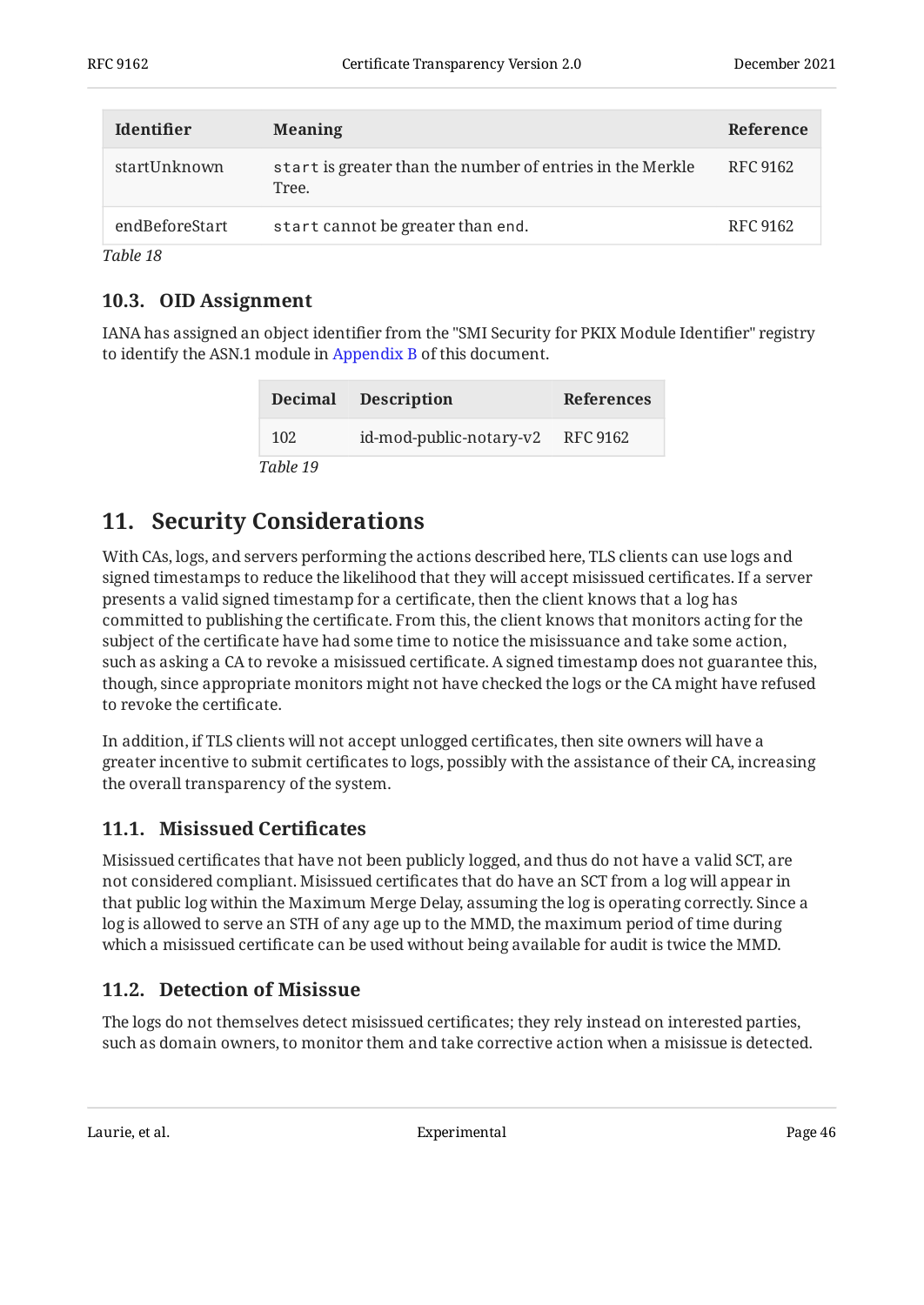### <span id="page-46-0"></span>**[11.3. Misbehaving Logs](#page-46-0)**

A log can misbehave in several ways. Examples include the following: failing to incorporate a certificate with an SCT in the Merkle Tree within the MMD; presenting different, conflicting views of the Merkle Tree at different times and/or to different parties; issuing STHs too frequently; mutating the signature of a logged certificate; and failing to present a chain containing the certifier of a logged certificate.

Violation of the MMD contract is detected by log clients requesting a Merkle inclusion proof ([Section 5.4\)](#page-27-0) for each observed SCT. These checks can be asynchronous and need only be done once per certificate. However, note that there may be privacy concerns (see [Section 8.1.4\)](#page-35-1).

Violation of the append-only property or the STH issuance rate limit can be detected by multiple clients comparing their instances of the STHs. This technique, known as "gossip", is an active area of research and not defined here. Proof of misbehavior in such cases would be either a series of STHs that were issued too closely together, proving violation of the STH issuance rate limit, or an STH with a root hash that does not match the one calculated from a copy of the log, proving violation of the append-only property.

Clients that report back SCTs can be tracked or traced if a log produces multiple STHs or SCTs with the same timestamp and data but different signatures. Logs **SHOULD** mitigate this risk by either:

- using deterministic signature schemes or •
- $\bullet$  producing no more than one SCT for each distinct submission and no more than one STH for each distinct tree\_size. Each of these SCTs and STHs can be stored by the log and served to other clients that submit the same certificate or request the same STH.

### <span id="page-46-1"></span>**[11.4. Multiple SCTs](#page-46-1)**

By requiring TLS servers to offer multiple SCTs, each from a different log, TLS clients reduce the effectiveness of an attack where a CA and a log collude (see [Section 6.2](#page-31-2)).

### <span id="page-46-2"></span>**[11.5. Leakage of DNS Information](#page-46-2)**

Malicious monitors can use logs to learn about the existence of domain names that might not otherwise be easy to discover. Some subdomain labels may reveal information about the service and software for which the subdomain is used, which in turn might facilitate targeted attacks.

## <span id="page-46-4"></span><span id="page-46-3"></span>**[12. References](#page-46-3)**

### **[12.1. Normative References](#page-46-4)**

<span id="page-46-5"></span>**[FIPS186-4]** , National Institute of Standards and Technology "Digital Signature Standard (DSS)", FIPS PUB 186-4, July 2013, <[http://nvlpubs.nist.gov/nistpubs/FIPS/](http://nvlpubs.nist.gov/nistpubs/FIPS/NIST.FIPS.186-4.pdf) . [NIST.FIPS.186-4.pdf](http://nvlpubs.nist.gov/nistpubs/FIPS/NIST.FIPS.186-4.pdf)>

Laurie, et al. No. 2016 1991 - Experimental Page 47 November 2016 1992 1994 1996 1996 1997 1998 1999 1999 199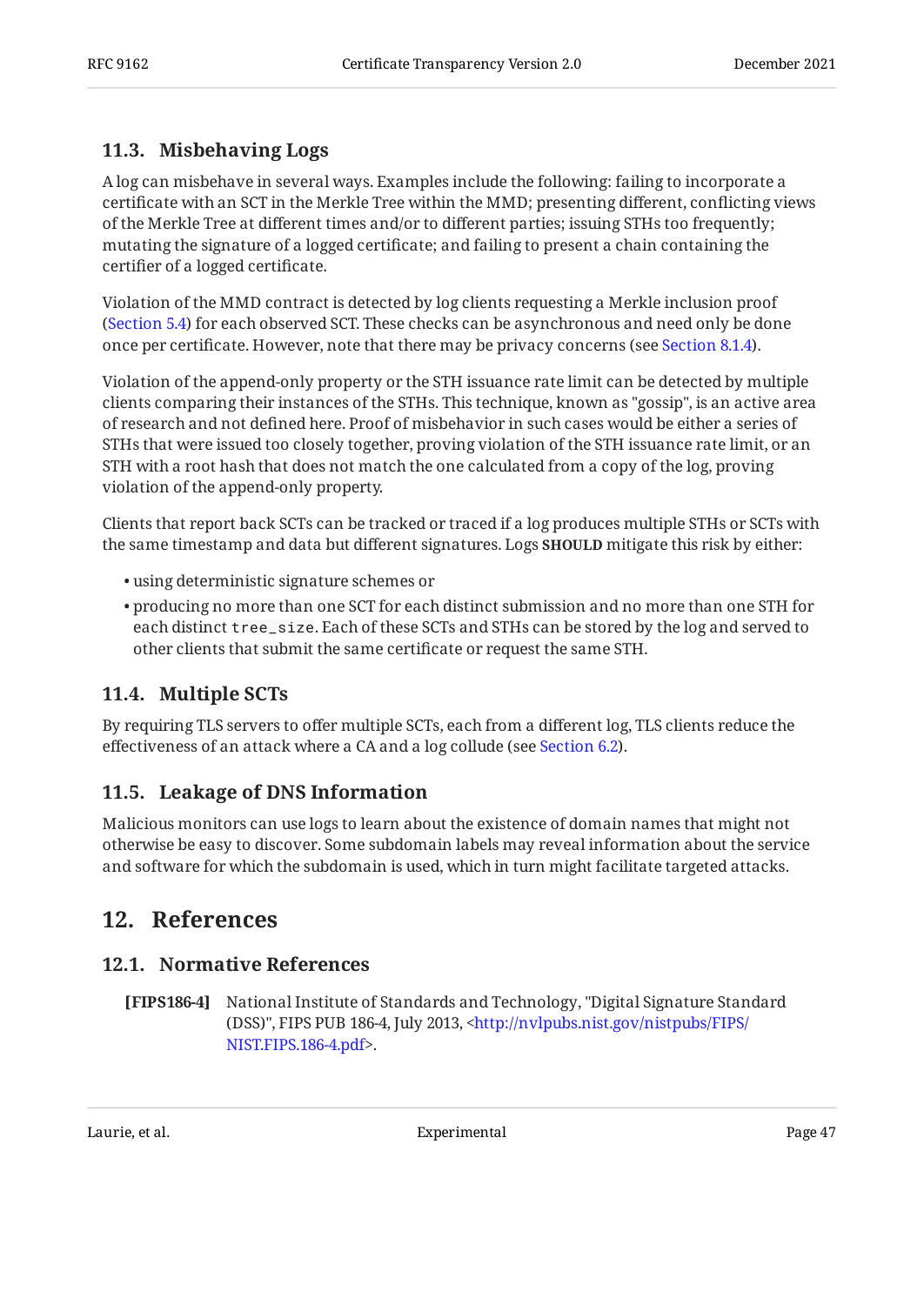- <span id="page-47-5"></span>**[HTML401]** Raggett, D., Le Hors, A., and I. Jacobs, "HTML 4.01 Specification", W3C Recommendation SPSD-html401-20180327, March 2018, <[https://www.w3.org/TR/](https://www.w3.org/TR/2018/SPSD-html401-20180327) . [2018/SPSD-html401-20180327](https://www.w3.org/TR/2018/SPSD-html401-20180327)>
- <span id="page-47-0"></span>**[RFC2119]** Bradner, S., "Key words for use in RFCs to Indicate Requirement Levels", BCP 14, RFC 2119, DOI 10.17487/RFC2119, March 1997, [<https://www.rfc-editor.org/info/](https://www.rfc-editor.org/info/rfc2119) . [rfc2119](https://www.rfc-editor.org/info/rfc2119)>
- <span id="page-47-9"></span>**[RFC3553]** Mealling, M., Masinter, L., Hardie, T., and G. Klyne, "An IETF URN Sub-namespace for Registered Protocol Parameters", BCP 73, RFC 3553, DOI 10.17487/RFC3553, June 2003, <https://www.rfc-editor.org/info/rfc3553>.
- <span id="page-47-4"></span>**[RFC3986]** Berners-Lee, T., Fielding, R., and L. Masinter, "Uniform Resource Identifier (URI): Generic Syntax", STD 66, RFC 3986, DOI 10.17487/RFC3986, January 2005, [<https://](https://www.rfc-editor.org/info/rfc3986) . [www.rfc-editor.org/info/rfc3986>](https://www.rfc-editor.org/info/rfc3986)
- <span id="page-47-6"></span>**[RFC4648]** Josefsson, S., "The Base16, Base32, and Base64 Data Encodings", RFC 4648, DOI 10.17487/RFC4648, October 2006, <https://www.rfc-editor.org/info/rfc4648>.
- <span id="page-47-7"></span>**[RFC5246]** Dierks, T. and E. Rescorla, "The Transport Layer Security (TLS) Protocol Version 1.2", RFC 5246, DOI 10.17487/RFC5246, August 2008, [<https://www.rfc-editor.org/](https://www.rfc-editor.org/info/rfc5246) . [info/rfc5246>](https://www.rfc-editor.org/info/rfc5246)
- <span id="page-47-1"></span>**[RFC5280]** Cooper, D., Santesson, S., Farrell, S., Boeyen, S., Housley, R., and W. Polk, "Internet Profile", RFC 5280, DOI 10.17487/RFC5280, May 2008, [<https://www.rfc-editor.org/](https://www.rfc-editor.org/info/rfc5280) . [info/rfc5280>](https://www.rfc-editor.org/info/rfc5280) X.509 Public Key Infrastructure Certificate and Certificate Revocation List (CRL)
- <span id="page-47-2"></span>**[RFC5652]** Housley, R., "Cryptographic Message Syntax (CMS)", STD 70, RFC 5652, DOI 10.17487/RFC5652, September 2009, <https://www.rfc-editor.org/info/rfc5652>.
- <span id="page-47-8"></span>**[RFC6066]** , Eastlake 3rd, D. "Transport Layer Security (TLS) Extensions: Extension Definitions", RFC 6066, DOI 10.17487/RFC6066, January 2011, [<https://www.rfc-](https://www.rfc-editor.org/info/rfc6066). [editor.org/info/rfc6066](https://www.rfc-editor.org/info/rfc6066)>
- <span id="page-47-10"></span>**[RFC6234]** Eastlake 3rd, D. and T. Hansen, "US Secure Hash Algorithms (SHA and SHA-based HMAC and HKDF)", RFC 6234, DOI 10.17487/RFC6234, May 2011, [<https://www.rfc-](https://www.rfc-editor.org/info/rfc6234). [editor.org/info/rfc6234](https://www.rfc-editor.org/info/rfc6234)>
- <span id="page-47-3"></span>**[RFC6960]** Santesson, S., Myers, M., Ankney, R., Malpani, A., Galperin, S., and C. Adams, "X. , 509 Internet Public Key Infrastructure Online Certificate Status Protocol - OCSP" RFC 6960, DOI 10.17487/RFC6960, June 2013, [<https://www.rfc-editor.org/info/](https://www.rfc-editor.org/info/rfc6960) . [rfc6960](https://www.rfc-editor.org/info/rfc6960)>
- <span id="page-47-11"></span>**[RFC6979]** Pornin, T., "Deterministic Usage of the Digital Signature Algorithm (DSA) and , , Elliptic Curve Digital Signature Algorithm (ECDSA)" RFC 6979 DOI 10.17487/ RFC6979, August 2013, <https://www.rfc-editor.org/info/rfc6979>.

Laurie, et al. Experimental Page 48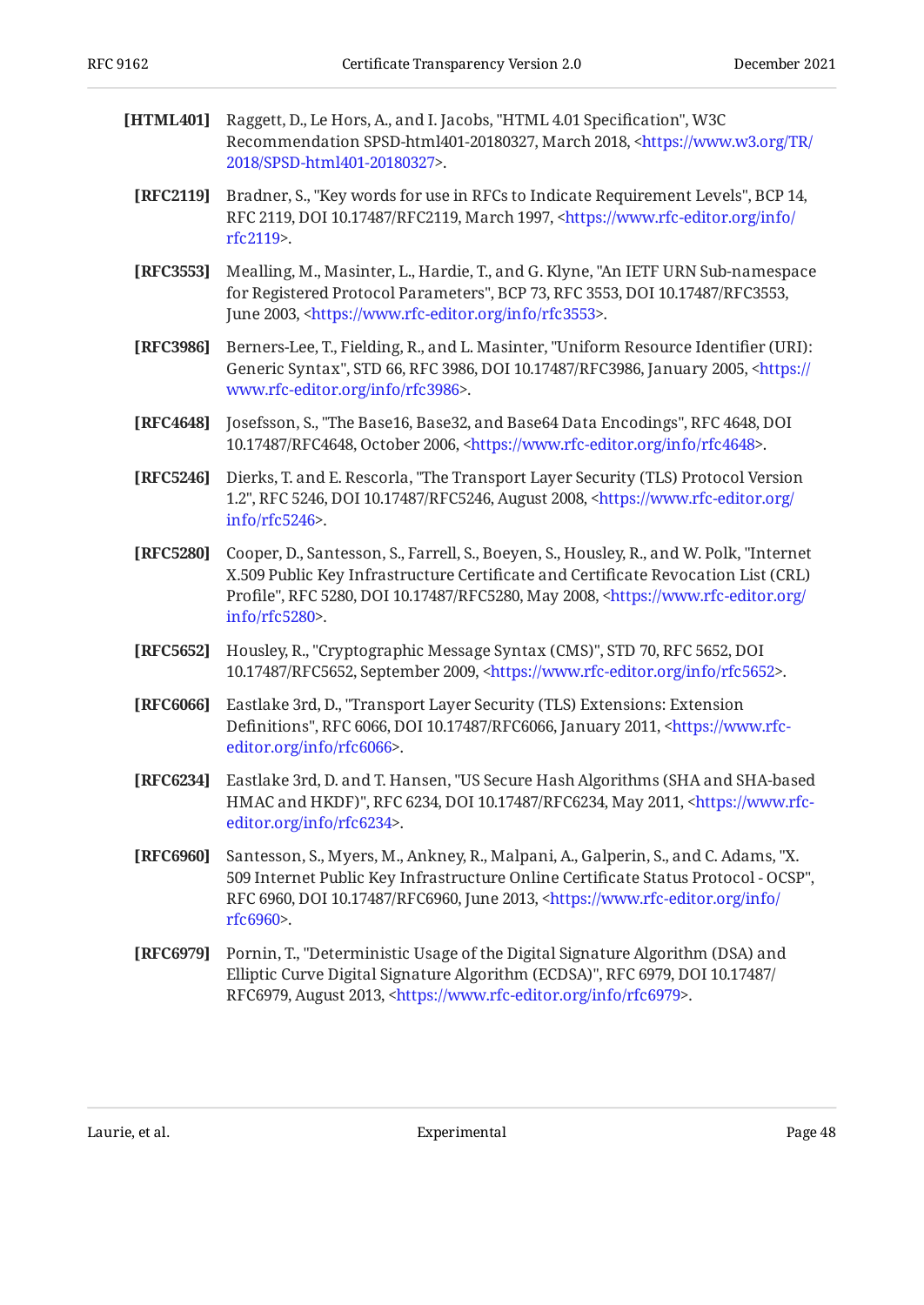<span id="page-48-12"></span><span id="page-48-11"></span><span id="page-48-9"></span><span id="page-48-8"></span><span id="page-48-2"></span>

| [RFC7231]  | Fielding, R., Ed. and J. Reschke, Ed., "Hypertext Transfer Protocol (HTTP/1.1):<br>Semantics and Content", RFC 7231, DOI 10.17487/RFC7231, June 2014, <https: <br="">www.rfc-editor.org/info/rfc7231&gt;.</https:>                               |
|------------|--------------------------------------------------------------------------------------------------------------------------------------------------------------------------------------------------------------------------------------------------|
| [RFC7633]  | Hallam-Baker, P., "X.509v3 Transport Layer Security (TLS) Feature Extension",<br>RFC 7633, DOI 10.17487/RFC7633, October 2015, <https: <br="" info="" www.rfc-editor.org="">rfc7633&gt;.</https:>                                                |
| [RFC7807]  | Nottingham, M. and E. Wilde, "Problem Details for HTTP APIs", RFC 7807, DOI<br>10.17487/RFC7807, March 2016, <https: info="" rfc7807="" www.rfc-editor.org="">.</https:>                                                                         |
| [RFC8032]  | Josefsson, S. and I. Liusvaara, "Edwards-Curve Digital Signature Algorithm<br>(EdDSA)", RFC 8032, DOI 10.17487/RFC8032, January 2017, <https: www.rfc-<br="">editor.org/info/rfc8032&gt;.</https:>                                               |
| [RFC8174]  | Leiba, B., "Ambiguity of Uppercase vs Lowercase in RFC 2119 Key Words", BCP 14,<br>RFC 8174, DOI 10.17487/RFC8174, May 2017, <https: <br="" info="" www.rfc-editor.org="">rfc8174&gt;.</https:>                                                  |
| [RFC8259]  | Bray, T., Ed., "The JavaScript Object Notation (JSON) Data Interchange Format",<br>STD 90, RFC 8259, DOI 10.17487/RFC8259, December 2017, <https: www.rfc-<br="">editor.org/info/rfc8259&gt;.</https:>                                           |
| [RFC8391]  | Huelsing, A., Butin, D., Gazdag, S., Rijneveld, J., and A. Mohaisen, "XMSS: eXtended<br>Merkle Signature Scheme", RFC 8391, DOI 10.17487/RFC8391, May 2018, <https: <br="">www.rfc-editor.org/info/rfc8391&gt;.</https:>                         |
| [RFC8446]  | Rescorla, E., "The Transport Layer Security (TLS) Protocol Version 1.3", RFC 8446,<br>DOI 10.17487/RFC8446, August 2018, <https: info="" rfc8446="" www.rfc-editor.org="">.</https:>                                                             |
| [UNIXTIME] | IEEE, "The Open Group Base Specifications Issue 7", Section 4.16 Seconds Since<br>the Epoch, IEEE Std 1003.1-2008, 2016, <http: <br="" onlinepubs="" pubs.opengroup.org="">9699919799.2016edition/basedefs/V1_chap04.html#tag_04_16&gt;.</http:> |

<span id="page-48-7"></span><span id="page-48-6"></span><span id="page-48-5"></span><span id="page-48-4"></span><span id="page-48-3"></span>**[X690]** ITU-T, "Information technology - ASN.1 encoding rules: Specification of Basic Encoding Rules (DER)", ITU-T Recommendation X.690, ISO/IEC 8825-1, February 2021. Encoding Rules (BER), Canonical Encoding Rules (CER) and Distinguished

### <span id="page-48-1"></span><span id="page-48-0"></span>**[12.2. Informative References](#page-48-0)**

- **[CABBR]** CA/Browser Forum, "Baseline Requirements for the Issuance and Management of Publicly-Trusted Certificates", Version 1.7.3, October 2020, <<del>http</del>s:// . [cabforum.org/wp-content/uploads/CA-Browser-Forum-BR-1.7.3.pdf](https://cabforum.org/wp-content/uploads/CA-Browser-Forum-BR-1.7.3.pdf)>
- <span id="page-48-10"></span>**[Chromium.Log.Policy]** The Chromium Projects, "Chromium Certificate Transparency Log , Policy" <[https://googlechrome.github.io/Certi](https://googlechrome.github.io/CertificateTransparency/log_policy.html)ficateTransparency/ . [log\\_policy.html](https://googlechrome.github.io/CertificateTransparency/log_policy.html)>

Laurie, et al. 2008 and 2012 Experimental Experimental Page 49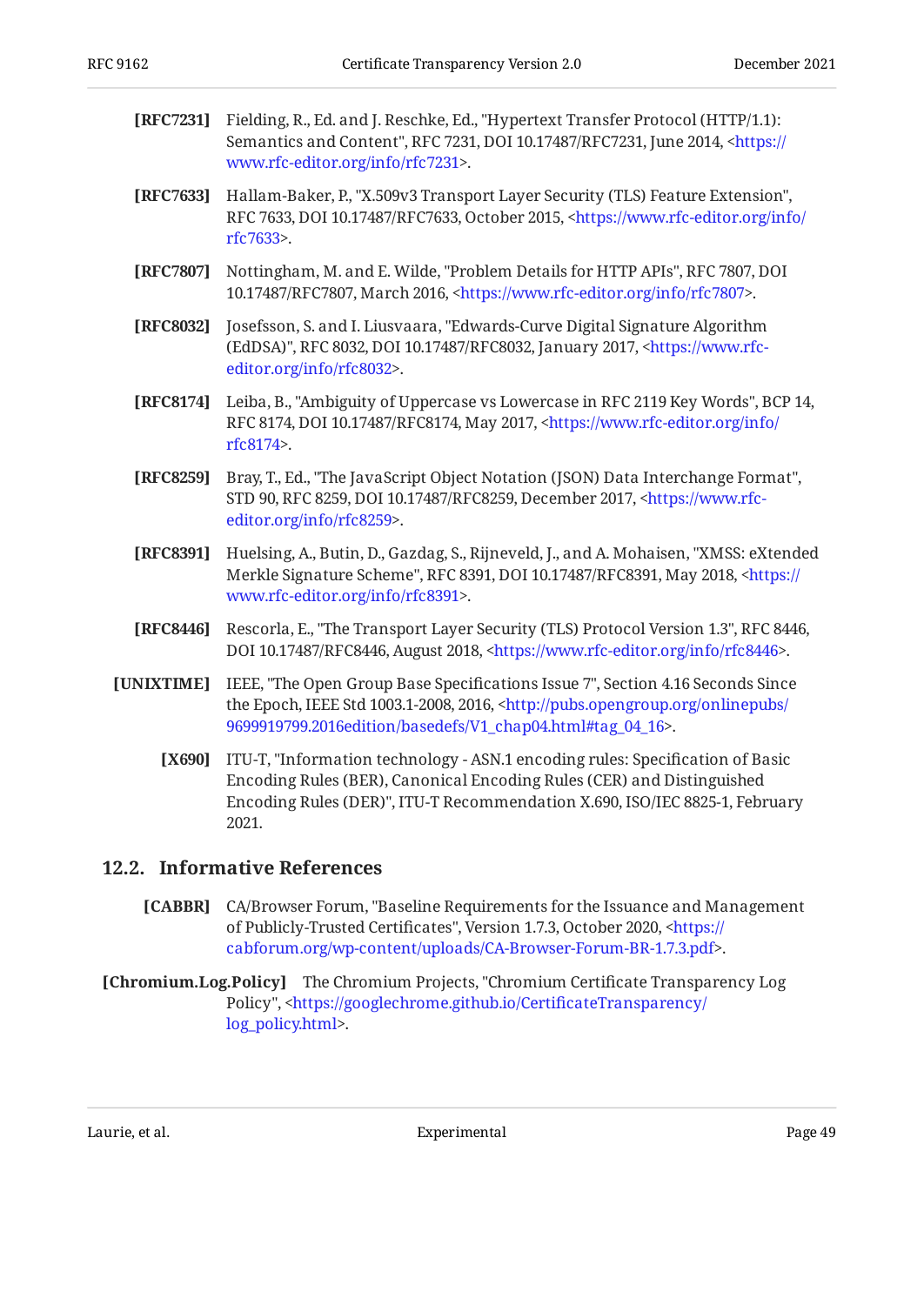<span id="page-49-5"></span>**[Chromium.Policy]** The Chromium Projects, "Chromium Certificate Transparency Policy", . [<https://googlechrome.github.io/Certi](https://googlechrome.github.io/CertificateTransparency/ct_policy.html)ficateTransparency/ct\_policy.html>

<span id="page-49-2"></span>**[CrosbyWallach]** Crosby, S. and D. Wallach, "Efficient Data Structures for Tamper-Evident Logging", Proceedings of the 18th USENIX Security Symposium, Montreal, August 2009, <http://static.usenix.org/event/sec09/tech/full\_papers/crosby.pdf>.

- <span id="page-49-9"></span><span id="page-49-8"></span><span id="page-49-3"></span><span id="page-49-1"></span>**[JSON.Metadata]** The Chromium Projects, "Chromium Log Metadata JSON Schema", <[https://](https://www.gstatic.com/ct/log_list/log_list_schema.json) . [www.gstatic.com/ct/log\\_list/log\\_list\\_schema.json>](https://www.gstatic.com/ct/log_list/log_list_schema.json)
	- **[RFC5912]** Hoffman, P. and J. Schaad, "New ASN.1 Modules for the Public Key Infrastructure Using X.509 (PKIX)", RFC 5912, DOI 10.17487/RFC5912, June 2010, <[https://www.rfc-](https://www.rfc-editor.org/info/rfc5912). [editor.org/info/rfc5912](https://www.rfc-editor.org/info/rfc5912)>
	- **[RFC6268]** Schaad, J. and S. Turner, "Additional New ASN.1 Modules for the Cryptographic , Message Syntax (CMS) and the Public Key Infrastructure Using X.509 (PKIX)" RFC 6268, DOI 10.17487/RFC6268, July 2011, [<https://www.rfc-editor.org/info/](https://www.rfc-editor.org/info/rfc6268) . [rfc6268](https://www.rfc-editor.org/info/rfc6268)>
	- **[RFC6962]** Laurie, B., Langley, A., and E. Kasper, "Certificate Transparency", RFC 6962, DOI 10.17487/RFC6962, June 2013, <https://www.rfc-editor.org/info/rfc6962>.
	- **[RFC8126]** Cotton, M., Leiba, B., and T. Narten, "Guidelines for Writing an IANA Considerations Section in RFCs", BCP 26, RFC 8126, DOI 10.17487/RFC8126, June 2017, <[https://www.rfc-editor.org/info/rfc8126>](https://www.rfc-editor.org/info/rfc8126).
	- **[RFC8820]** Nottingham, M., "URI Design and Ownership", BCP 190, RFC 8820, DOI 10.17487/ RFC8820, June 2020, <https://www.rfc-editor.org/info/rfc8820>.
		- [X.680] ITU-T, "Information technology Abstract Syntax Notation One (ASN.1): Specification of basic notation", ITU-T Recommendation X.680, February 2021.

## <span id="page-49-7"></span><span id="page-49-6"></span><span id="page-49-4"></span><span id="page-49-0"></span>**[Appendix A. Supporting v1 and v2 Simultaneously](#page-49-0) [\(Informative\)](#page-49-0)**

Certificate Transparency logs have to be either  $v1$  (conforming to [RFC6962]) or  $v2$  (conforming to this document), as the data structures are incompatible, and so a v2 log could not issue a valid v1 SCT.

CT clients, however, can support v1 and v2 SCTs for the same certificate simultaneously, as v1 SCTs are delivered in different TLS, X.509, and OCSP extensions than v2 SCTs.

v1 and v2 SCTs for X.509 certificates can be validated independently. For precertificates, v2 SCTs should be embedded in the TBSCertificate before submission of the TBSCertificate (inside a v1 precertificate,as described in Section 3.1 of [RFC6962]) to a v1 log so that TLS clients conforming to [RFC6962] but not this document are oblivious to the embedded v2 SCTs. An issuer can follow these steps to produce an X.509 certificate with embedded v1 and v2 SCTs:

 $\bullet$  Create a CMS precertificate, as described in [Section 3.2](#page-13-1), and submit it to v2 logs.

Laurie, et al. No. 2016 and Experimental Page 50 and Page 50 and Page 50 and Page 50 and Page 50 and Page 50 and Page 50 and Page 50 and Page 50 and Page 50 and Page 50 and Page 50 and Page 50 and Page 50 and Page 50 and P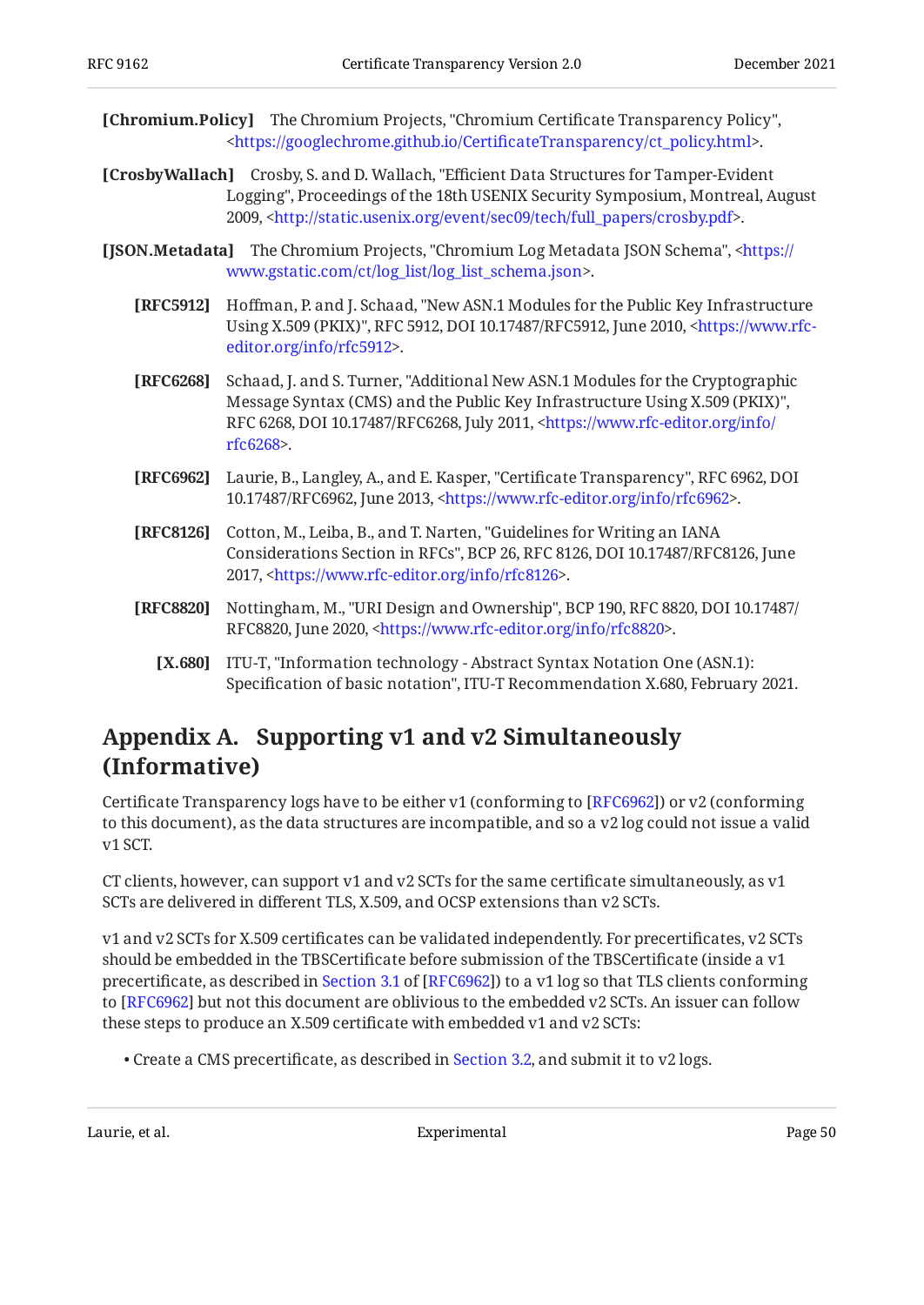- Embed the obtained v2 SCTs in the TBSCertificate, as described in [Section 7.1.2.](#page-34-0) •
- $\bullet$ Use that TBSCertificate to create a v1 precertificate, as described in Section 3.1 of [RFC6962], and submit it to v1 logs.
- $\bullet$ Embed the v1 SCTs in the TBSCertificate, as described in Section 3.3 of [RFC6962].
- $\bullet$  Sign that TBSCertificate (which now contains v1 and v2 SCTs) to issue the final X.509 certificate.

# <span id="page-50-0"></span>**[Appendix B. An ASN.1 Module \(Informative\)](#page-50-0)**

The following ASN.1 [X.680] module may be useful to implementors. This module references [[RFC5912\]](#page-49-8) and [RFC6268].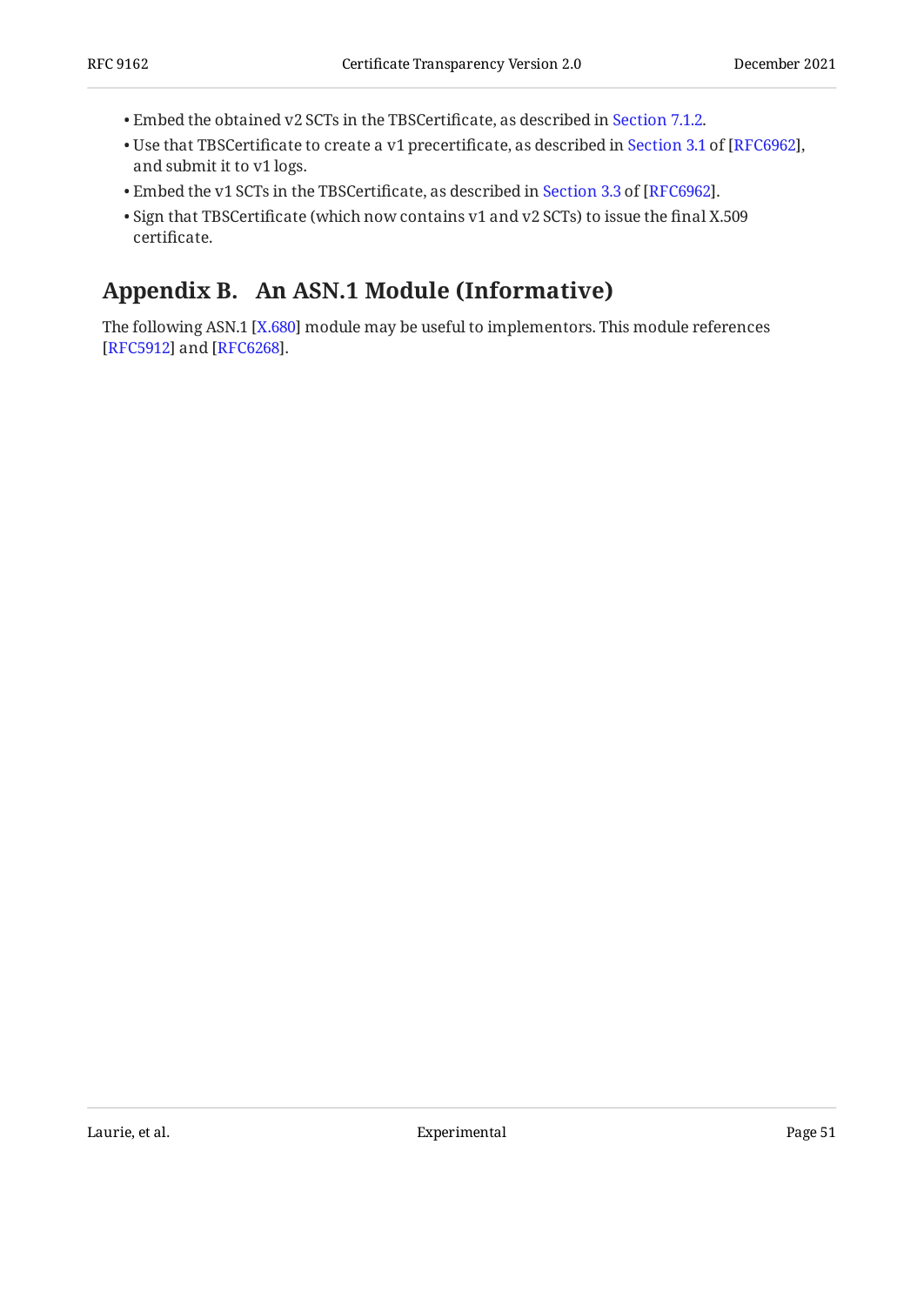```
CertificateTransparencyV2Module-2021
  -- { id-mod-public-notary-v2 from above, in
         iso(1) identified-organization(3) ...
     form }
DEFINITIONS IMPLICIT TAGS ::= BEGIN
-- EXPORTS ALL --
IMPORTS
   EXTENSION
   FROM PKIX-CommonTypes-2009 -- RFC 5912
     { iso(1) identified-organization(3) dod(6) internet(1)
      security(5) mechanisms(5) pkix(7) id-mod(0)
       id-mod-pkixCommon-02(57) }
   CONTENT-TYPE
   FROM CryptographicMessageSyntax-2010 -- RFC 6268
     { iso(1) member-body(2) us(840) rsadsi(113549) pkcs(1)
      pkcs-9(9) smime(16) modules(0) id-mod-cms-2009(58) \} TBSCertificate
   FROM PKIX1Explicit-2009 -- RFC 5912
     { iso(1) identified-organization(3) dod(6) internet(1)
      security(5) mechanisms(5) pkix(7) id-mod(0)
       id-mod-pkix1-explicit-02(51) }
;
--
-- Section 3.2. Precertificates
--
ct-tbsCertificate CONTENT-TYPE ::= {
  TYPE TBSCertificate
   IDENTIFIED BY id-ct-tbsCertificate }
id-ct-tbsCertificate OBJECT IDENTIFIER ::= { 1 3 101 78 }
--
-- Section 7.1. Transparency Information X.509v3 Extension
--
ext-transparencyInfo EXTENSION ::= {
    SYNTAX TransparencyInformationSyntax
    IDENTIFIED BY id-ce-transparencyInfo
    CRITICALITY { FALSE } }
id-ce-transparencyInfo OBJECT IDENTIFIER ::= { 1 3 101 75 }
TransparencyInformationSyntax ::= OCTET STRING
--
-- Section 7.1.1. OCSP Response Extension
-ext-ocsp-transparencyInfo EXTENSION ::= {
    SYNTAX TransparencyInformationSyntax
    IDENTIFIED BY id-pkix-ocsp-transparencyInfo
```
Laurie, et al. **Experimental** Experimental Page 52